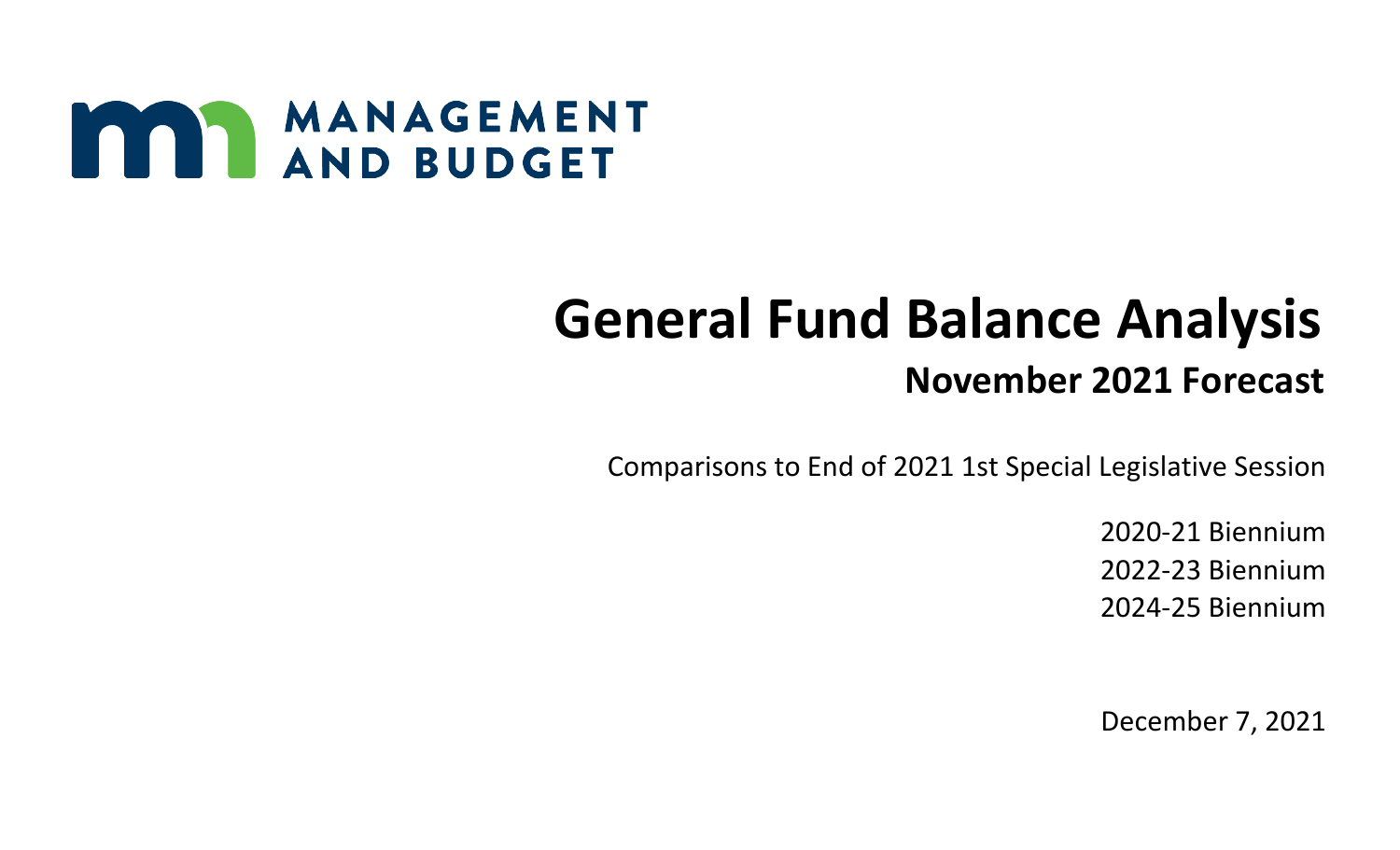## Table of Contents

|                                              | Page           |
|----------------------------------------------|----------------|
| Summary of Resources and Expenditures        | 1              |
| Revenues/Resources                           |                |
| Non-Dedicated                                | $\overline{2}$ |
| Dedicated                                    | 3              |
| <b>Transfers From Other Funds</b>            | 3              |
| Prior Year Adjustments                       | 4              |
| Expenditures/Uses                            |                |
| E-12 Education                               | 5              |
| <b>Higher Education</b>                      | 7              |
| Property Tax Aids & Credits                  | 7              |
| <b>Health &amp; Human Services</b>           | 9              |
| Public Safety & Judiciary                    | 11             |
| Transportation                               | 12             |
| Environment                                  | 13             |
| Economic Development, Energy, Ag and Housing | 14             |
| <b>State Government &amp; Veterans</b>       | 15             |
| <b>Debt Service</b>                          | 18             |
| Capital Projects & Grants                    | 18             |
| <b>Cancellation Estimates</b>                | 19             |
| Reserves & Appropriations Carried Forward    | 19             |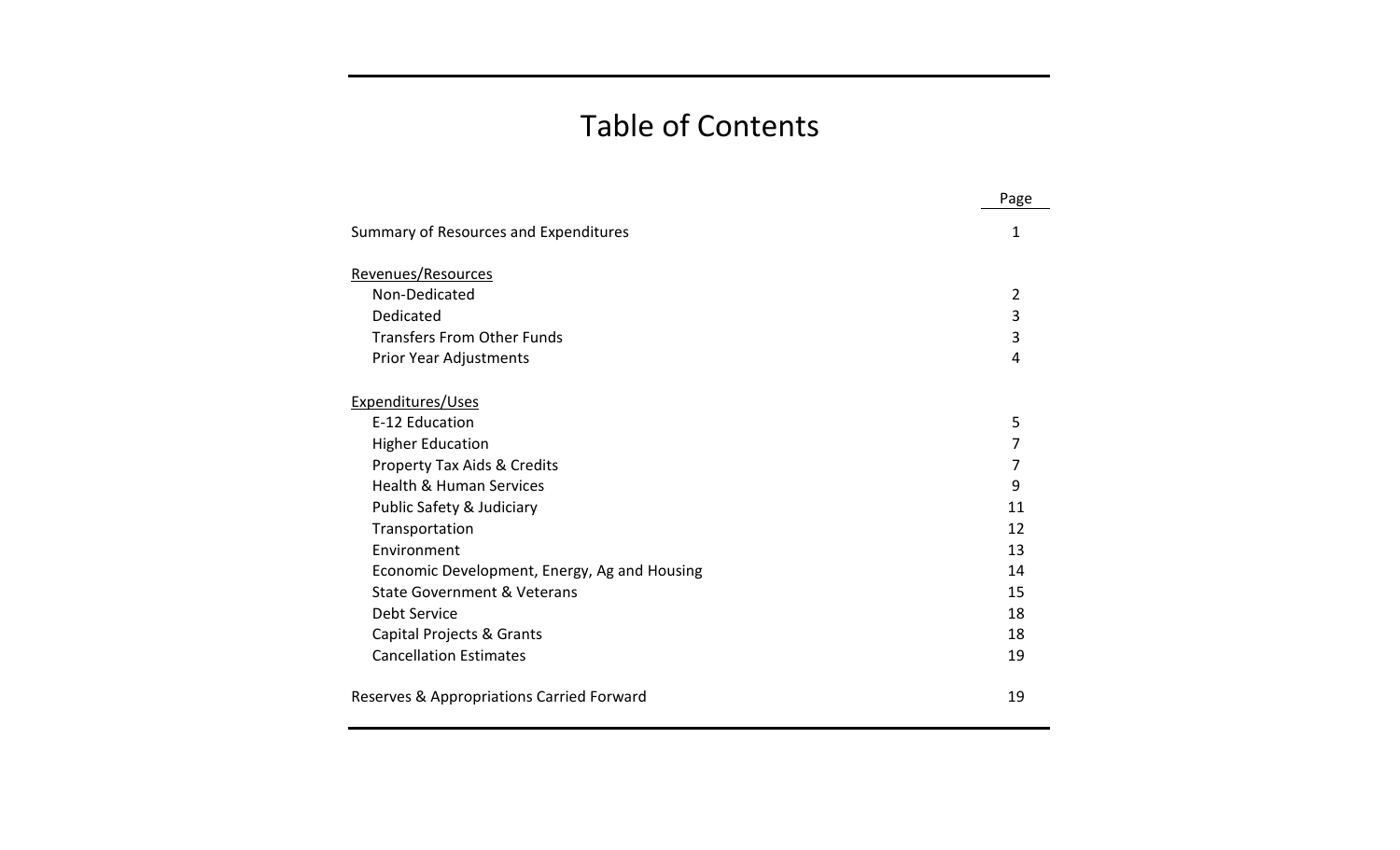| <b>General Fund - Fund Balance Analysis</b><br>(\$ in Thousands) | SS1<br>FY 2020-21 | SS <sub>1</sub><br>FY 2022-23 | SS <sub>1</sub><br>FY 2024-25 | Actual<br>FY 2020 | Actual<br>FY 2021 | Actual<br>FY 2020-21 | <b>Actual vs SS1</b><br>FY 2020-21 | Nov<br>FY 2022 | Nov<br>FY 2023 | Nov<br>FY 2022-23 | Nov vs SS1<br>FY 2022-23 | FY 2022-23 vs<br>FY 2020-21 | Nov<br>FY 2024 | Nov<br>FY 2025 | Nov<br>FY 2024-25 | Nov vs SS1<br>FY 2024-25 | FY 2024-25 vs<br>FY 2022-23 |
|------------------------------------------------------------------|-------------------|-------------------------------|-------------------------------|-------------------|-------------------|----------------------|------------------------------------|----------------|----------------|-------------------|--------------------------|-----------------------------|----------------|----------------|-------------------|--------------------------|-----------------------------|
|                                                                  |                   |                               |                               |                   |                   |                      |                                    |                |                |                   |                          |                             |                |                |                   |                          |                             |
| <b>General Fund Summary</b>                                      |                   |                               |                               |                   |                   |                      |                                    |                |                |                   |                          |                             |                |                |                   |                          |                             |
| <b>Actual &amp; Estimated Resources</b>                          |                   |                               |                               |                   |                   |                      |                                    |                |                |                   |                          |                             |                |                |                   |                          |                             |
| Balance Forward From Prior Year                                  | 3,971,359         | 3,919,644                     | 2,463,941                     | 3,971,359         | 3,343,865         | 3,971,359            |                                    | 7,025,957      | 8,733,114      | 7,025,957         | 3,106,313                | 3,054,598                   | 11,063,685     | 14,203,115     | 11,063,68         | 8,599,744                | 4,037,728                   |
| <b>Current Resources:</b>                                        |                   |                               |                               |                   |                   |                      |                                    |                |                |                   |                          |                             |                |                |                   |                          |                             |
| <b>Tax Revenues</b>                                              | 45,121,923        | 48,363,81                     | 52,403,973                    | 22,077,216        | 25,660,445        | 47,737,661           | 2,615,73                           | 25,826,946     | 27,613,386     | 53,440,332        | 5,076,520                | 5,702,67                    | 28,500,796     | 29,325,015     | 57,825,81         | 5,421,838                | 4,385,479                   |
| Non-Tax Revenues                                                 | 1,670,371         | 1,478,502                     | 1,470,218                     | 817,106           | 921,862           | 1,738,968            | 68,597                             | 761,541        | 767,645        | 1,529,186         | 50,684                   | $-209,782$                  | 769,564        | 766,429        | 1,535,99          | 65,775                   | 6,807                       |
| Subtotal Non-Dedicated Revenues                                  | 46,792,294        | 49,842,31                     | 53,874,191                    | 22,894,322        | 26,582,307        | 49,476,629           | 2,684,335                          | 26,588,487     | 28,381,031     | 54,969,518        | 5,127,204                | 5,492,889                   | 29,270,360     | 30,091,444     | 59,361,804        | 5,487,613                | 4,392,286                   |
| <b>Dedicated Revenue</b>                                         | 800               |                               |                               | 795               |                   | 800                  |                                    |                | - 5            |                   |                          | $-790$                      |                |                |                   |                          |                             |
| Transfers From Other Funds                                       | 673,021           | 931,644                       | 849,584                       | 155,643           | 532,294           | 687,937              | 14,91                              | 176,896        | 782,285        | 959,181           | 27,537                   | 271,244                     | 700,334        | 149,250        | 849,584           |                          | $-109,597$                  |
| Prior Year Adjustments                                           | 238,01            | 133,44                        | 74,812                        | 99,722            | 214,054           | 313,776              | 75,760                             | 71,378         | 37,103         | 108,481           | $-24,964$                | $-205,295$                  | 37,064         | 37,024         | 74,088            | $-724$                   | $-34,393$                   |
| Subtotal Other Revenue                                           | 911,837           | 1,065,09                      | 924,406                       | 256,160           | 746,353           | 1,002,513            | 90,676                             | 248,279        | 819,393        | 1,067,672         | 2,573                    | 65,159                      | 737,403        | 186,279        | 923,682           | $-724$                   | $-143,990$                  |
| <b>Subtotal Current Resources</b>                                | 47,704,13         | 50,907,41                     | 54,798,597                    | 23,150,482        | 27,328,660        | 50,479,142           | 2,775,01                           | 26,836,766     | 29,200,424     | 56,037,190        | 5,129,777                | 5,558,048                   | 30,007,763     | 30,277,723     | 60,285,486        | 5,486,889                | 4,248,296                   |
| <b>Total Resources Available</b>                                 | 51,675,490        | 54,827,05                     | 57,262,538                    | 27,121,841        | 30,672,525        | 54,450,501           | 2,775,011                          | 33,862,723     | 37,933,538     | 63,063,147        | 8,236,090                | 8,612,646                   | 41,071,448     | 44,480,838     | 71,349,171        | 14,086,633               | 8,286,024                   |
| <b>Actual &amp; Estimated Expenditures</b>                       |                   |                               |                               |                   |                   |                      |                                    |                |                |                   |                          |                             |                |                |                   |                          |                             |
| E-12 Education                                                   | 19,838,705        | 20,986,960                    | 21,756,677                    | 9,835,739         | 9,919,135         | 19,754,874           | $-83,83$                           | 10,180,844     | 10,479,704     | 20,660,548        | $-326,412$               | 905,674                     | 10,614,662     | 10,679,691     | 21,294,35         | $-462,324$               | 633,805                     |
| <b>Higher Education</b>                                          | 3,401,789         | 3,511,868                     | 3,505,828                     | 1,693,377         | 1,714,340         | 3,407,717            | 5,928                              | 1,756,101      | 1,755,767      | 3,511,868         |                          | 104,15                      | 1,752,914      | 1,752,914      | 3,505,82          |                          | $-6,040$                    |
| Property Tax Aids & Credits                                      | 3,973,123         | 4,204,41                      | 4,358,536                     | 1,866,803         | 2,025,878         | 3,892,681            | $-80,442$                          | 2,079,740      | 2,088,846      | 4,168,586         | $-35,825$                | 275,905                     | 2,166,213      | 2,201,012      | 4,367,22          | 8,689                    | 198,639                     |
| Health & Human Services                                          | 13,748,103        | 16,503,55                     | 18,357,887                    | 7,035,367         | 6,611,035         | 13,646,402           | $-101,701$                         | 7,211,285      | 9,198,567      | 16,409,852        | $-93,705$                | 2,763,450                   | 8,956,412      | 9,464,334      | 18,420,746        | 62,859                   | 2,010,894                   |
| Public Safety & Judiciary                                        | 2,565,259         | 2,637,936                     | 2,649,392                     | 1,236,945         | 1,313,711         | 2,550,656            | $-14,603$                          | 1,353,464      | 1,327,247      | 2,680,711         | 42,775                   | 130,055                     | 1,324,472      | 1,324,920      | 2,649,39          |                          | $-31,319$                   |
| Transportation                                                   | 358,409           | 476,352                       | 271,460                       | 174,820           | 170,750           | 345,570              | $-12,839$                          | 327,502        | 149,722        | 477,224           | 872                      | 131,654                     | 135,730        | 135,730        | 271,460           |                          | $-205,764$                  |
| Environment                                                      | 343,016           | 369,754                       | 347,481                       | 166,422           | 182,212           | 348,634              | 5,618                              | 200,110        | 185,473        | 385,583           | 15,829                   | 36,949                      | 177,896        | 177,730        | 355,62            | 8,145                    | $-29,957$                   |
| Economic Development, Energy, Ag and Housing                     | 632,752           | 775,812                       | 609,826                       | 303,980           | 300,722           | 604,702              | $-28,050$                          | 523,452        | 299,577        | 823,029           | 47,217                   | 218,327                     | 302,307        | 302,669        | 604,976           | $-4,850$                 | $-218,053$                  |
| State Government & Veterans                                      | 1,545,208         | 1,333,12                      | 1,260,755                     | 794,715           | 718,612           | 1,513,327            | $-31,881$                          | 733,533        | 630,920        | 1,364,45          | 31,325                   | $-148,874$                  | 634,005        | 625,949        | 1,259,95          | $-801$                   | $-104,499$                  |
| Debt Service                                                     | 1,055,625         | 1,242,865                     | 1,258,780                     | 540,081           | 515,544           | 1,055,625            |                                    | 592,426        | 606,410        | 1,198,83          | $-44,029$                | 143,21                      | 635,859        | 636,864        | 1,272,723         | 13,943                   | 73,887                      |
| Capital Projects & Grants                                        | 308,857           | 340,473                       | 350,988                       | 129,727           | 174,629           | 304,356              | $-4,501$                           | 176,152        | 162,620        | 338,772           | $-1,701$                 | 34,416                      | 172,863        | 177,664        | 350,527           | $-461$                   | 11,755                      |
| <b>Cancellation Estimates</b>                                    | $-15,000$         | $-20,000$                     | $-20,000$                     |                   |                   |                      | 15,000                             | $-5,000$       | $-15,000$      | $-20,000$         |                          | $-20,000$                   | $-5,000$       | $-15,000$      | $-20,000$         |                          |                             |
| Subtotal by Appropriation Bill                                   | 47,755,846        | 52,363,11                     | 54,707,610                    | 23,777,976        | 23,646,568        | 47,424,544           | $-331,302$                         | 25,129,609     | 26,869,853     | 51,999,462        | $-363,654$               | 4,574,918                   | 26,868,333     | 27,464,477     | 54,332,810        | $-374,800$               | 2,333,348                   |
| <b>Total Expenditures &amp; Transfers</b>                        | 47,755,846        | 52,363,116                    | 54,707,610                    | 23,777,976        | 23,646,568        | 47,424,544           | $-331,302$                         | 25,129,609     | 26,869,853     | 51,999,462        | $-363,654$               | 4,574,918                   | 26,868,333     | 27,464,477     | 54,332,810        | $-374,800$               | 2,333,348                   |
| <b>Balance Before Reserves</b>                                   | 3,919,644         | 2,463,941                     | 2,554,928                     | 3,343,865         | 7,025,957         | 7,025,957            | 3,106,313                          | 8,733,114      | 11,063,685     | 11,063,685        | 8,599,744                | 4,037,728                   | 14,203,115     | 17,016,361     | 17,016,361        | 14,461,433               | 5,952,676                   |
| Cash Flow Account                                                | 350,000           | 350,000                       | 350,000                       | 350,000           | 350,000           | 350,000              |                                    | 350,000        | 350,000        | 350,000           |                          |                             | 350,000        | 350,000        | 350,000           |                          |                             |
| <b>Budget Reserve</b>                                            | 2,377,319         | 1,785,950                     | 1,785,950                     | 2,358,698         | 2,406,352         | 2,406,352            | 29,03                              | 2,655,745      | 2,655,745      | 2,655,745         | 869,795                  | 249,393                     | 2,655,745      | 2,655,745      | 2,655,745         | 869,795                  |                             |
| Stadium Reserve                                                  | 80,738            | 200,700                       | 359,403                       | 55,700            | 106,709           | 106,709              | 25,971                             | 204,679        | 312,108        | 312,108           | 111,408                  | 205,399                     | 427,746        | 550,332        | 550,332           | 190,929                  | 238,224                     |
| <b>Appropriations Carried Forward</b>                            |                   |                               |                               | 246,058           | 111,033           | 111,033              | 111,033                            | $\Omega$       | $\Omega$       |                   |                          | $-111,033$                  |                |                |                   |                          |                             |
| <b>Budgetary Balance</b>                                         | 1,111,587         | 127,291                       | 59,575                        | 333,409           | 4,051,863         | 4,051,863            | 2,940,276                          | 5,522,690      | 7,745,832      | 7,745,832         | 7,618,541                | 3,693,969                   | 10,769,624     | 13,460,284     | 13,460,284        | 13,400,709               | 5,714,452                   |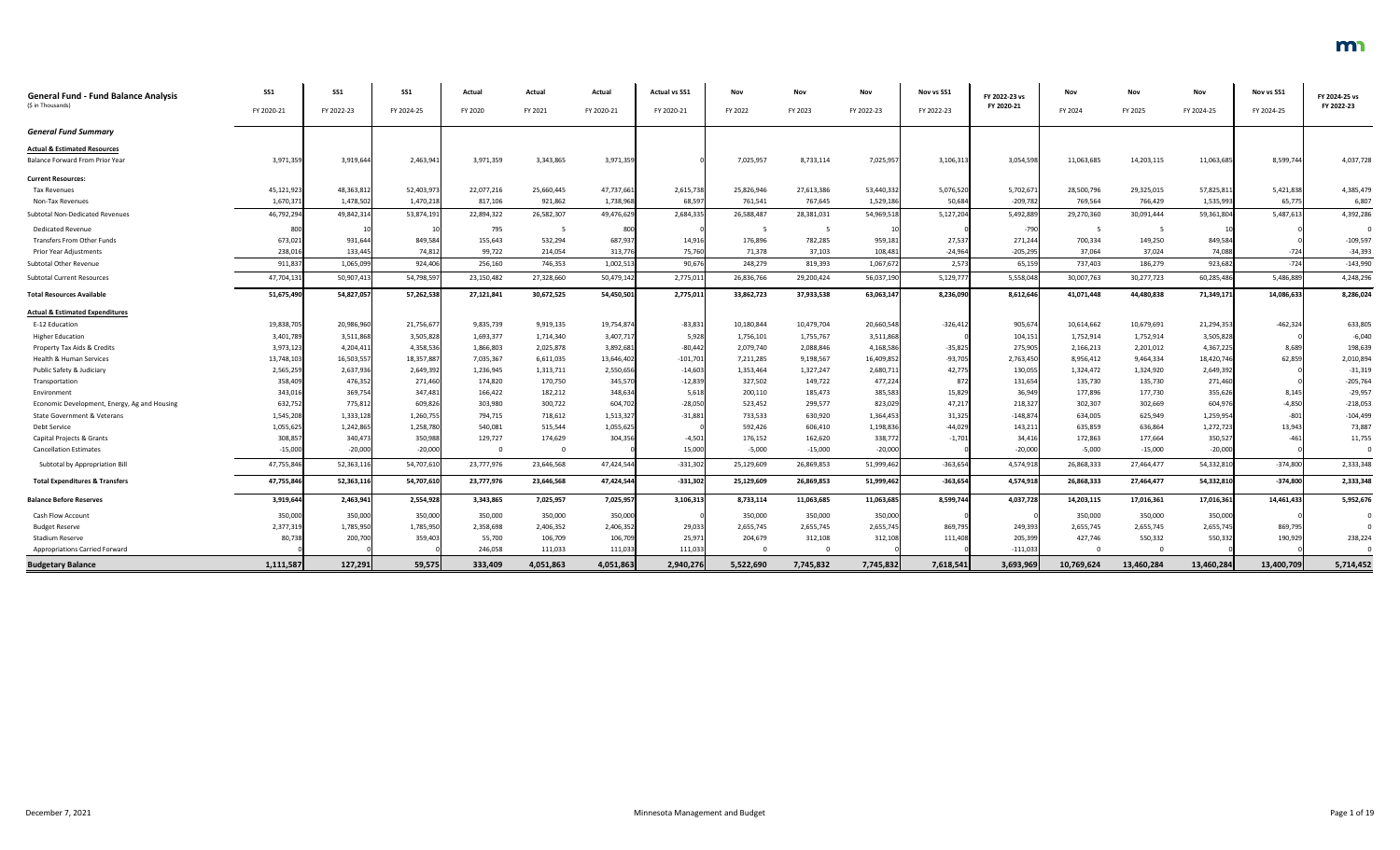| <b>General Fund - Fund Balance Analysis</b><br>(\$ in Thousands) | SS1<br>FY 2020-21 | <b>SS1</b><br>FY 2022-23 | <b>SS1</b><br>FY 2024-25 | Actual<br>FY 2020 | Actual<br>FY 2021 | Actual<br>FY 2020-21 | <b>Actual vs SS1</b><br>FY 2020-21 | Nov<br>FY 2022 | Nov<br>FY 2023 | Nov<br>FY 2022-23 | Nov vs SS1<br>FY 2022-23 | FY 2022-23 vs<br>FY 2020-21 | Nov<br>FY 2024 | Nov<br>FY 2025 | Nov<br>FY 2024-25 | Nov vs SS1<br>FY 2024-25 | FY 2024-25 vs<br>FY 2022-23 |
|------------------------------------------------------------------|-------------------|--------------------------|--------------------------|-------------------|-------------------|----------------------|------------------------------------|----------------|----------------|-------------------|--------------------------|-----------------------------|----------------|----------------|-------------------|--------------------------|-----------------------------|
|                                                                  |                   |                          |                          |                   |                   |                      |                                    |                |                |                   |                          |                             |                |                |                   |                          |                             |
| <b>Non-Dedicated Revenue</b>                                     |                   |                          |                          |                   |                   |                      |                                    |                |                |                   |                          |                             |                |                |                   |                          |                             |
| <b>Tax Revenues:</b>                                             |                   |                          |                          |                   |                   |                      |                                    |                |                |                   |                          |                             |                |                |                   |                          |                             |
| Individual Income Tax                                            | 28,708,786        | 30,756,100               | 33,504,220               | 13,992,086        | 15,629,184        | 29,621,270           | 912,484                            | 16,069,200     | 16,984,800     | 33,054,000        | 2,297,900                | 3,432,730                   | 17,799,600     | 18,514,100     | 36,313,700        | 2,809,480                | 3,259,700                   |
| Individual Income Tax Refunds                                    | $-4,044,957$      | $-4,014,400$             | $-4,300,720$             | $-1,897,957$      | $-1,525,524$      | -3,423,481           | 621,476                            | $-2,063,600$   | $-1,540,900$   | $-3,604,500$      | 409,900                  | $-181,019$                  | $-1,510,300$   | $-1,687,500$   | $-3,197,800$      | 1,102,920                | 406,700                     |
| <b>Individual Income Tax</b>                                     | 24,663,829        | 26,741,700               | 29,203,500               | 12,094,129        | 14,103,660        | 26,197,789           | 1,533,960                          | 14,005,600     | 15,443,900     | 29,449,500        | 2,707,800                | 3,251,711                   | 16,289,300     | 16,826,600     | 33,115,900        | 3,912,400                | 3,666,400                   |
| Corporate Income Tax                                             | 3,712,507         | 3,488,21                 | 3,690,41                 | 1,797,433         | 2,566,844         | 4,364,277            | 651,770                            | 2,524,446      | 2,232,049      | 4,756,495         | 1,268,280                | 392,218                     | 2,014,629      | 1,973,067      | 3,987,696         | 297,284                  | -768,799                    |
| Corporate Income Tax Refunds                                     | $-400,892$        | $-407,248$               | $-378,476$               | $-217,158$        | $-179,474$        | $-396,632$           | 4,260                              | $-232,586$     | $-193,529$     | $-426,115$        | $-18,867$                | $-29,483$                   | $-188,080$     | $-185,579$     | -373,659          | 4,817                    | 52,456                      |
| <b>Corporate Income Tax</b>                                      | 3,311,615         | 3,080,967                | 3,311,936                | 1,580,275         | 2,387,370         | 3,967,645            | 656,030                            | 2,291,860      | 2,038,520      | 4,330,380         | 1,249,413                | 362,735                     | 1,826,549      | 1,787,488      | 3,614,037         | 302,101                  | $-716,343$                  |
| Sales Tax                                                        | 12,046,741        | 13,176,590               | 14,304,279               | 5,946,441         | 6,383,202         | 12,329,643           | 282,902                            | 7,062,315      | 7,282,943      | 14,345,258        | 1,168,668                | 2,015,615                   | 7,497,134      | 7,776,245      | 15,273,379        | 969,100                  | 928,121                     |
| Sales Tax Refunds                                                | $-455,763$        | $-405,700$               | $-385,594$               | $-187,765$        | $-210,936$        | $-398,701$           | 57,062                             | $-208,550$     | $-186,801$     | $-395,35$         | 10,349                   | 3,350                       | $-176,801$     | $-176,801$     | $-353,602$        | 31,992                   | 41,749                      |
| Sales Tax Refunds, Indian Sales Tax                              | $-25,290$         | $-25,200$                | $-26,000$                | $-15,290$         | $-13,442$         | $-28,732$            | $-3,442$                           | $-11,000$      | $-12,500$      | $-23,500$         | 1,700                    | 5,232                       | $-12,700$      | $-12,900$      | $-25,600$         | 400                      | $-2,100$                    |
| 12, CH 299 MPLS Sales Tax to MSFA                                | 2,118             | 1,169                    | 3,517                    | 2,118             |                   | 2,118                |                                    | - 0            | - 0            |                   | $-1,169$                 | $-2,118$                    | 1,642          | 1,852          | 3,494             | $-23$                    | 3,494                       |
| MPLS Sales Tax w/Holding for NFL Stadium                         | 10,539            | 42,919                   | 44,579                   |                   | 10,539            | 10,539               |                                    | 21,214         | 21,703         | 42,91             |                          | 32,378                      | 22,147         | 22,550         | 44,697            | 118                      | 1,780                       |
| MS 16A.152 Eliminate June Sales Tax Acceleration                 |                   |                          |                          |                   |                   |                      |                                    | $-347,600$     | $-10,900$      | $-358,500$        | $-358,500$               | $-358,500$                  | $-10,500$      | $-13,700$      | $-24,200$         | $-24,200$                | 334,300                     |
| <b>Sales Tax</b>                                                 | 11,578,345        | 12,789,778               | 13,940,781               | 5,745,504         | 6,169,363         | 11,914,867           | 336,522                            | 6,516,379      | 7,094,445      | 13,610,824        | 821,046                  | 1,695,957                   | 7,320,922      | 7,597,246      | 14,918,168        | 977,387                  | 1,307,344                   |
| <b>Statewide Property Tax</b>                                    | 1,558,344         | 1,530,696                | 1,496,322                | 753,318           | 803,134           | 1,556,452            | $-1,892$                           | 774,232        | 764,171        | 1,538,403         | 7,707                    | $-18,049$                   | 748,456        | 748,637        | 1,497,093         | 771                      | $-41,310$                   |
| <b>Statewide Property Tax</b>                                    | 1,558,344         | 1,530,696                | 1,496,322                | 753,318           | 803,134           | 1,556,452            | $-1,892$                           | 774,232        | 764,171        | 1,538,403         | 7,707                    | $-18,049$                   | 748,456        | 748,637        | 1,497,093         | 771                      | $-41,310$                   |
| <b>Estate Tax</b>                                                | 338,260           | 358,100                  | 403,300                  | 153,460           | 216,942           | 370,402              | 32,142                             | 209,800        | 218,600        | 428,400           | 70,300                   | 57,998                      | 235,100        | 251,600        | 486,700           | 83,400                   | 58,300                      |
| <b>Estate Tax Refunds</b>                                        | $-13,221$         | $-13,600$                | $-14,600$                | $-6,721$          | $-8,711$          | $-15,432$            | $-2,211$                           | $-7,300$       | $-7,300$       | $-14,600$         | $-1,000$                 | 832                         | $-7,300$       | $-7,300$       | $-14,600$         |                          |                             |
| <b>Estate Tax</b>                                                | 325,039           | 344,500                  | 388,700                  | 146,739           | 208,231           | 354,970              | 29,931                             | 202,500        | 211,300        | 413,800           | 69,300                   | 58,830                      | 227,800        | 244,300        | 472,100           | 83,400                   | 58,300                      |
| Liquor, Wine & Beer Tax                                          | 196,772           | 206,180                  | 216,500                  | 95,132            | 102,542           | 197,674              | 902                                | 103,290        | 106,060        | 209,350           | 3,170                    | 11,676                      | 108,600        | 111,210        | 219,810           | 3,310                    | 10,460                      |
| Liquor, Wine & Beer Tax Refunds                                  | $-1,893$          | $-1,700$                 | $-1,690$                 | -893              | $-1,118$          | $-2,011$             | $-118$                             | $-870$         | $-880$         | $-1,750$          |                          | 26                          | -890           | $-900$         | $-1,790$          | $-100$                   | -40                         |
| Liquor, Wine & Beer Tax                                          | 194,879           | 204,480                  | 214,810                  | 94,239            | 101,424           | 195,663              | 784                                | 102,420        | 105,180        | 207,600           | 3,120                    | 11,937                      | 107,710        | 110,310        | 218,020           | 3,210                    | 10,420                      |
| Cigarette & Tobacco Products Tax                                 | 1,187,232         | 1,184,710                | 1,180,310                | 591,752           | 602,281           | 1,194,033            | 6,80.                              | 601,040        | 602,630        | 1,203,670         | 18,960                   | 9,637                       | 601,330        | 600,280        | 1,201,610         | 21,300                   | $-2,060$                    |
| Cigarette & Tobacco Products Tax Refunds                         | $-19,680$         | $-21,100$                | $-21,300$                | $-10,730$         | $-9,097$          | $-19,827$            | $-147$                             | $-10,800$      | $-10,500$      | $-21,300$         | $-200$                   | $-1,473$                    | $-10,600$      | $-10,600$      | $-21,200$         | 100                      | 100                         |
| <b>Cigarette &amp; Tobacco Products Tax</b>                      | 1,167,552         | 1,163,610                | 1,159,010                | 581,022           | 593,184           | 1,174,206            | 6,654                              | 590,240        | 592,130        | 1,182,370         | 18,760                   | 8,164                       | 590,730        | 589,680        | 1,180,410         | 21,400                   | $-1,960$                    |
| <b>Taconite Occupation Tax</b>                                   | 24,754            | 27,400                   | 30,000                   | 15,654            | 9,470             | 25,124               | 370                                | 16,800         | 15,500         | 32,300            | 4,900                    | 7,176                       | 15,500         | 15,500         | 31,000            | 1,000                    | $-1,300$                    |
| <b>Mortgage Registry Tax</b>                                     | 391,324           | 362,529                  | 332,71                   | 170,364           | 246,027           | 416,391              | 25,067                             | 210,383        | 190,589        | 400,972           | 38,443                   | $-15,419$                   | 180,234        | 169,492        | 349,726           | 17,014                   | $-51,246$                   |
| Deed Transfer Tax                                                | 293,945           | 322,567                  | 323,986                  | 134,582           | 164,412           | 298,994              | 5,049                              | 187,590        | 186,692        | 374,282           | 51,715                   | 75,288                      | 187,696        | 194,079        | 381,775           | 57,789                   | 7,493                       |
| <b>Deed Transfer Tax</b>                                         | 293,945           | 322,567                  | 323,986                  | 134,582           | 164,412           | 298,994              | 5,049                              | 187,590        | 186,692        | 374,282           | 51,715                   | 75,288                      | 187,696        | 194,079        | 381,775           | 57,789                   | 7,493                       |
| Insurance Gross Earn & Fire Marshall                             | 865,106           | 944,336                  | 1,047,198                | 418,835           | 446,799           | 865,634              | 528                                | 446,343        | 461,992        | 908,33            | $-36,001$                | 42,701                      | 473,014        | 483,978        | 956,992           | $-90,206$                | 48,657                      |
| Insurance Gross Earn & Fire Marshall Refunds                     | $-4,490$          | $-5,000$                 | $-5,000$                 | $-1,990$          | $-3,724$          | $-5,714$             | $-1,224$                           | $-2,500$       | $-2,500$       | $-5,000$          |                          | 714                         | $-2,500$       | $-2,500$       | $-5,000$          |                          |                             |
| <b>Insurance Gross Earn &amp; Fire Marshall</b>                  | 860,616           | 939,336                  | 1,042,198                | 416,845           | 443,075           | 859,920              | $-696$                             | 443,843        | 459,492        | 903,335           | $-36,001$                | 43,415                      | 470,514        | 481,478        | 951,992           | $-90,206$                | 48,657                      |
| <b>Controlled Substance Tax</b>                                  |                   |                          |                          |                   |                   |                      |                                    |                |                | 10                |                          |                             |                |                |                   |                          |                             |
| <b>Other Gross Earnings</b>                                      | 103               | 100                      | 100                      | 53                | -54               |                      |                                    | 50             | 50             | 100               |                          |                             | 50             | 50             | 100               |                          |                             |
| Lawful Gambling Taxes                                            | 173,477           | 239,568                  | 278,958                  | 78,842            | 119,920           | 198,762              | 25,285                             | 157,000        | 166,500        | 323,500           | 83,932                   | 124,738                     | 174,800        | 181,700        | 356,500           | 77,542                   | 33,000                      |
| <b>Gambling Tax Refunds</b>                                      |                   | $-500$                   | $-500$                   | $-243$            | $-238$            | $-481$               |                                    | $-250$         | $-250$         | $-500$            |                          |                             | $-250$         | $-250$         | $-500$            |                          |                             |
| <b>Lawful Gambling Taxes</b>                                     | 172,984           | 239,068                  | 278,458                  | 78,599            | 119,682           | 198,281              | 25,297                             | 156,750        | 166,250        | 323,000           | 83,932                   | 124,719                     | 174,550        | 181,450        | 356,000           | 77,542                   | 33,000                      |
| Lawful Gambling Taxes - February 2012 Base                       | [73,800]          | [73, 800]                | [73,800]                 | [36,900]          | [36,900]          | [73,800]             |                                    | [36,900]       | [36,900]       | [73, 800]         |                          |                             | [36,900]       | [36,900]       | [73,800]          |                          | [0]                         |
| Lawful Gambling Taxes - Stadium                                  | [99, 044]         | [162,900]                | [201, 900]               | [42, 494]         | [82, 782]         | [125, 276]           | [26, 232]                          | [119, 850]     | [129, 350]     | [251, 568]        | [88, 668]                | [126, 292]                  | [137, 650]     | [144, 550]     | [284, 958]        | [83,058]                 | [33, 390]                   |
| <b>Medical Assistance Surcharges</b>                             | 589,135           | 627,477                  | 691,856                  | 272,736           | 318,324           | 591,060              | 1,925                              | 333,797        | 350,365        | 684,162           | 56,685                   | 93,102                      | 365,983        | 383,903        | 749,886           | 58,030                   | 65,724                      |
| <b>Other Tax Refunds</b>                                         | $-10,546$         | $-10,406$                | $-10,406$                | $-6,843$          | $-6,965$          | $-13,808$            | $-3,262$                           | $-5,503$       | $-5,203$       | $-10,706$         | $-300$                   | 3,102                       | $-5,203$       | $-5,203$       | $-10,406$         |                          | 300                         |
|                                                                  |                   |                          |                          |                   |                   |                      |                                    |                |                |                   |                          |                             |                |                |                   |                          |                             |
| <b>Tax Revenues</b>                                              | 45,121,923        | 48,363,812               | 52,403,973               | 22,077,216        | 25,660,445        | 47,737,661           | 2,615,738                          | 25,826,946     | 27,613,386     | 53,440,332        | 5,076,520                | 5,702,671                   | 28,500,796     | 29,325,015     | 57,825,811        | 5,421,838                | 4,385,479                   |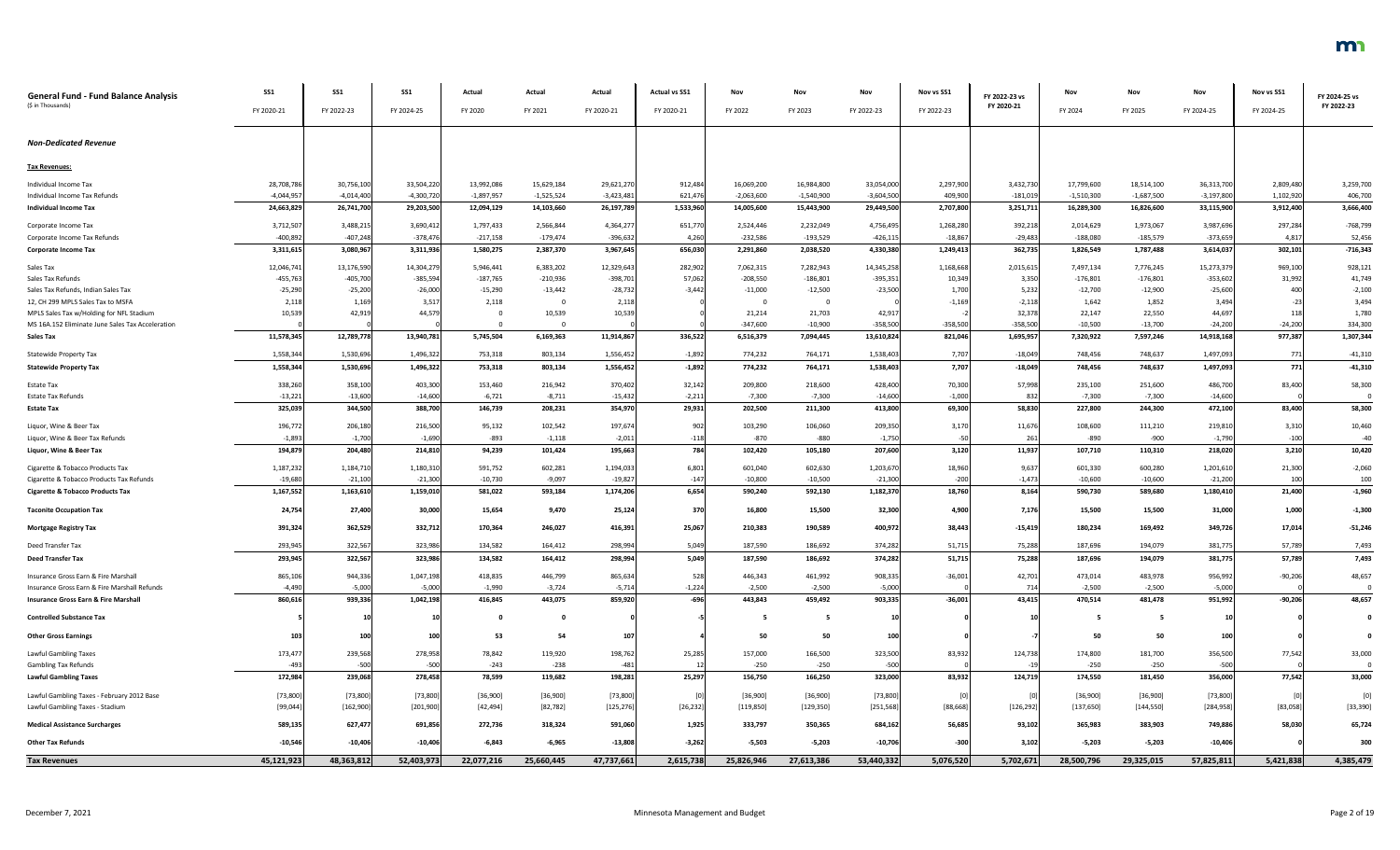| <b>General Fund - Fund Balance Analysis</b><br>(\$ in Thousands)               | SS1<br>FY 2020-21 | <b>SS1</b><br>FY 2022-23 | SS <sub>1</sub><br>FY 2024-25 | Actual<br>FY 2020 | Actual<br>FY 2021 | Actual<br>FY 2020-21 | <b>Actual vs SS1</b><br>FY 2020-21 | Nov<br>FY 2022 | Nov<br>FY 2023 | Nov<br>FY 2022-23 | Nov vs SS1<br>FY 2022-23 | FY 2022-23 vs<br>FY 2020-21 | Nov<br>FY 2024          | Nov<br>FY 2025    | Nov<br>FY 2024-25 | Nov vs SS1<br>FY 2024-25 | FY 2024-25 vs<br>FY 2022-23 |
|--------------------------------------------------------------------------------|-------------------|--------------------------|-------------------------------|-------------------|-------------------|----------------------|------------------------------------|----------------|----------------|-------------------|--------------------------|-----------------------------|-------------------------|-------------------|-------------------|--------------------------|-----------------------------|
| <b>Non-Tax Revenues:</b>                                                       |                   |                          |                               |                   |                   |                      |                                    |                |                |                   |                          |                             |                         |                   |                   |                          |                             |
| <b>Investment Income</b>                                                       | 96,055            | 44,000                   | 44,000                        | 74,055            | 20,564            | 94,619               | $-1,436$                           | 26,600         | 26,600         | 53,200            | 9,200                    | $-41,419$                   | 26,600                  | 26,600            | 53,200            | 9,200                    |                             |
| <b>Lottery Revenue</b>                                                         | 147,131           | 123,920                  | 123,968                       | 70,752            | 85,379            | 156,131              | 9,000                              | 70,673         | 74,556         | 145,229           | 21,309                   | $-10,902$                   | 77,330                  | 77,330            | 154,660           | 30,692                   | 9,431                       |
| <b>Tobacco Settlements</b>                                                     | 391,344           | 327,746                  | 321,488                       | 152,282           | 254,190           | 406,472              | 15,128                             | 164,109        | 163,637        | 327,746           |                          | $-78,726$                   | 161,613                 | 159,875           | 321,488           |                          | $-6,258$                    |
| <b>Fees</b>                                                                    |                   |                          |                               |                   |                   |                      |                                    |                |                |                   |                          |                             |                         |                   |                   |                          |                             |
| <b>Departmental Earnings</b>                                                   | 422,938           | 424,023                  | 428,468                       | 213,869           | 215,186           | 429,055              | 6,117                              | 216,750        | 220,658        | 437,408           | 13,385                   | 8,353                       | 222,262                 | 222,184           | 444,446           | 15,978                   | 7,038                       |
| <b>Departmental Earnings</b>                                                   | 422,938           | 424,023                  | 428,468                       | 213,869           | 215,186           | 429,055              | 6,117                              | 216,750        | 220,658        | 437,408           | 13,385                   | 8,353                       | 222,262                 | 222,184           | 444,446           | 15,978                   | 7,038                       |
| <b>DHS MSOP Collections</b>                                                    | 30,399            | 29,137                   | 29,622                        | 16,399            | 15,886            | 32,285               | 1,886                              | 14,300         | 14,800         | 29,100            | -371                     | $-3,185$                    | 14,800                  | 14,800            | 29,600            | $-22$                    | 500                         |
| <b>DHS MSOP Collections</b>                                                    | 30,399            | 29,137                   | 29,622                        | 16,399            | 15,886            | 32,285               | 1,886                              | 14,300         | 14,800         | 29,100            | $-37$                    | $-3,185$                    | 14,800                  | 14,800            | 29,600            | $-22$                    | 500                         |
| <b>DHS SOS Collections</b>                                                     | 176,274           | 188,015                  | 191,172                       | 92,124            | 95,723            | 187,847              | 11,573                             | 83,950         | 89,850         | 173,800           | $-14,215$                | $-14,047$                   | 89,850                  | 89,850            | 179,700           | $-11,472$                | 5,900                       |
| <b>DHS SOS Collections</b>                                                     | 176,274           | 188,015                  | 191,172                       | 92,124            | 95,723            | 187,847              | 11,573                             | 83,950         | 89,850         | 173,800           | $-14,215$                | $-14,047$                   | 89,850                  | 89,850            | 179,700           | $-11,472$                | 5,900                       |
| Fines & Surcharges                                                             | 136,890           | 147,454                  | 136,704                       | 66,379            | 66,813            | 133,192              | $-3,698$                           | 77,816         | 80,558         | 158,374           | 10,920                   | 25,182                      | 79,580                  | 78,803            | 158,383           | 21,679                   |                             |
| Fine & Surcharges                                                              | 136,890           | 147,454                  | 136,704                       | 66,379            | 66,813            | 133,192              | $-3,698$                           | 77,816         | 80,558         | 158,374           | 10,920                   | 25,182                      | 79,580                  | 78,803            | 158,383           | 21,679                   | -9                          |
| Fees                                                                           | 766,501           | 788,629                  | 785,966                       | 388,771           | 393,608           | 782,379              | 15,878                             | 392,816        | 405,866        | 798,682           | 10,053                   | 16,303                      | 406,492                 | 405,637           | 812,129           | 26,163                   | 13,447                      |
| <b>Other Non-Dedicated Revenue</b>                                             |                   |                          |                               |                   |                   |                      |                                    |                |                |                   |                          |                             |                         |                   |                   |                          |                             |
| Assigned Risk Plan Surplus                                                     | 18,621            |                          |                               |                   | 47,654            | 47,654               | 29,033                             | $\Omega$       | 0              |                   |                          | $-47,654$                   | $\overline{\mathbf{0}}$ | $\overline{0}$    |                   |                          |                             |
| All Other Non-Dedicated Revenue                                                | 250,719           | 194,207                  | 194,796                       | 131,246           | 120,467           | 251,713              | 994                                | 107,343        | 96,986         | 204,329           | 10,122                   | $-47,384$                   | 97,529                  | 96,987            | 194,516           | $-280$                   | $-9,813$                    |
| All Other Non-Dedicated Revenue                                                | 269,340           | 194,207                  | 194,796                       | 131,246           | 168,121           | 299,367              | 30,027                             | 107,343        | 96,986         | 204,329           | 10,122                   | $-95,038$                   | 97,529                  | 96,987            | 194,516           | $-280$                   | $-9,813$                    |
| <b>Non-Tax Revenues</b>                                                        | 1,670,371         | 1,478,502                | 1,470,218                     | 817,106           | 921,862           | 1,738,968            | 68,597                             | 761,541        | 767,645        | 1,529,186         | 50,684                   | $-209,782$                  | 769,564                 | 766,429           | 1,535,993         | 65,775                   | 6,807                       |
| <b>Net Non-Dedicated Revenue</b>                                               | 46,792,294        | 49,842,314               | 53,874,191                    | 22,894,322        | 26,582,307        | 49,476,629           | 2,684,335                          | 26,588,487     | 28,381,031     | 54,969,518        | 5,127,204                | 5,492,889                   | 29,270,360              | 30,091,444        | 59,361,804        | 5,487,613                | 4,392,286                   |
| <b>Dedicated Revenues</b>                                                      |                   |                          |                               |                   |                   |                      |                                    |                |                |                   |                          |                             |                         |                   |                   |                          |                             |
| All Other Dedicated Revenues                                                   | 800               |                          |                               | 795               |                   | 800                  |                                    |                |                |                   |                          |                             |                         |                   |                   |                          |                             |
| <b>Dedicated Revenue</b>                                                       | 800               | 10 <sup>1</sup>          |                               |                   |                   |                      |                                    |                |                |                   |                          | $-790$                      |                         |                   |                   |                          |                             |
| <b>Transfers From Other Funds</b>                                              |                   |                          | 10 <sup>1</sup>               | 795               | -5                | 800                  |                                    | .5.            | -5             | 10                |                          | $-790$                      | -5                      |                   | 10 <sup>1</sup>   |                          |                             |
| Other special Revenue Funds                                                    |                   |                          |                               |                   |                   |                      |                                    |                |                |                   |                          |                             |                         |                   |                   |                          |                             |
|                                                                                | 12,868            | 5,619                    | 5,618                         | 3,003             | 48,545            | 51,548               | 38,680                             | 2,751          | 2,868          | 5,619             |                          | $-45,929$                   | 2,751                   | 2,867             | 5,618             |                          |                             |
| <b>Other Special Revenue Funds</b>                                             | 12,868            | 5,619                    | 5,618                         | 3,003             | 48,545            | 51,548               | 38,680                             | 2,751          | 2,868          | 5,619             |                          | $-45,929$                   | 2,751                   | 2,867             | 5,618             |                          | $-1$                        |
| <b>All Other Transfers</b>                                                     | 32,988            | 15,408                   | 15,408                        | 10,162            | 15,611            | 25,773               | $-7,215$                           | 18,030         | 7,704          | 25,734            | 10,326                   |                             | 7,704                   | 7,704             | 15,408            |                          | $-10,326$                   |
| <b>Admin Dept-Plant Mgmt</b>                                                   | 5,774             | 5,864                    | 5,996                         | 2,887             | 2,887             | 5,774                |                                    | 2,932          | 2,932          | 5,864             |                          |                             | 2,998                   | 2,998             | 5,996             |                          | 132                         |
| 97, CH 239-Public Safety Alcohol Monitoring                                    | 15,980            | 15,872                   | 15,872                        | 8,044             | 8,039             | 16,083               | 103                                | 7,936          | 7,936          | 15,872            |                          | $-211$                      | 7,936                   | 7,936             | 15,872            |                          |                             |
| Laws 1997, Transfers In                                                        | 15,980            | 15,872                   | 15,872                        | 8,044             | 8,039             | 16,083               | 103                                | 7,936          | 7,936          | 15,872            |                          | $-211$                      | 7,936                   | 7,936             | 15,872            |                          |                             |
| M.S 16B.24 - Admin FR&R Transfers                                              | 9,165             | 9,164                    | 9,164                         | 4,588             | 4,577             | 9,165                |                                    | 4,582          | 4,582          | 9,164             |                          |                             | 4,582                   | 4,582             | 9,164             |                          |                             |
| 08, CH 364 - MDH Tr fr SGSR Fund                                               | 154               |                          |                               | 77                | 77                | 154                  |                                    |                | $\overline{0}$ |                   |                          | $-154$                      | $\mathbf 0$             | $\mathbf 0$       |                   |                          |                             |
| Laws 2008, Transfers In                                                        | 154               |                          |                               | 77                | 77                | 154                  |                                    |                | 0              |                   |                          | $-154$                      | $\mathbf{0}$            | $\Omega$          |                   |                          |                             |
| 10, CH 215 - DNR Tr fr Spec Rev Fund                                           | 783               | 335                      | 344                           | 569               | 194               | 763                  |                                    | 163            | 172            | 335               |                          | $-428$                      | 172                     | 172               | 344               |                          |                             |
| Laws 2010, Transfers In                                                        | 783               | 335                      | 344                           | 569               | 194               | 763                  |                                    | 163            | 172            | 335               |                          | $-428$                      | 172                     | 172               | 344               |                          |                             |
| M.S 16A. 724 - Tr fr HCAF Fund                                                 | 244,000           |                          |                               | 122,000           | 122,000           | 244,000              |                                    |                | $\overline{0}$ |                   |                          | $-244,000$                  | $\overline{0}$          | $\overline{0}$    |                   |                          |                             |
| 19, SS1, Ch 6 - Extend Provider Tax - Tr fr HCAF                               |                   | 244,000                  | 179,843                       |                   |                   |                      |                                    | 122,000        | 122,000        | 244,000           |                          | 244,000                     | 122,000                 | 57,843            | 179,843           |                          | $-64,157$                   |
| 21 SS1, CH 7- ARPA MNCare Premium Conformity<br>M.S 16A. 724 - Tr fr HCAF Fund | 244,000           | 244,000                  | 64,15<br>244,000              | 122,000           | 122,000           | 244,000              |                                    | 122,000        | 122,000        | 244,000           |                          |                             | $\Omega$<br>122,000     | 64,157<br>122,000 | 64,157<br>244,000 |                          | 64,157                      |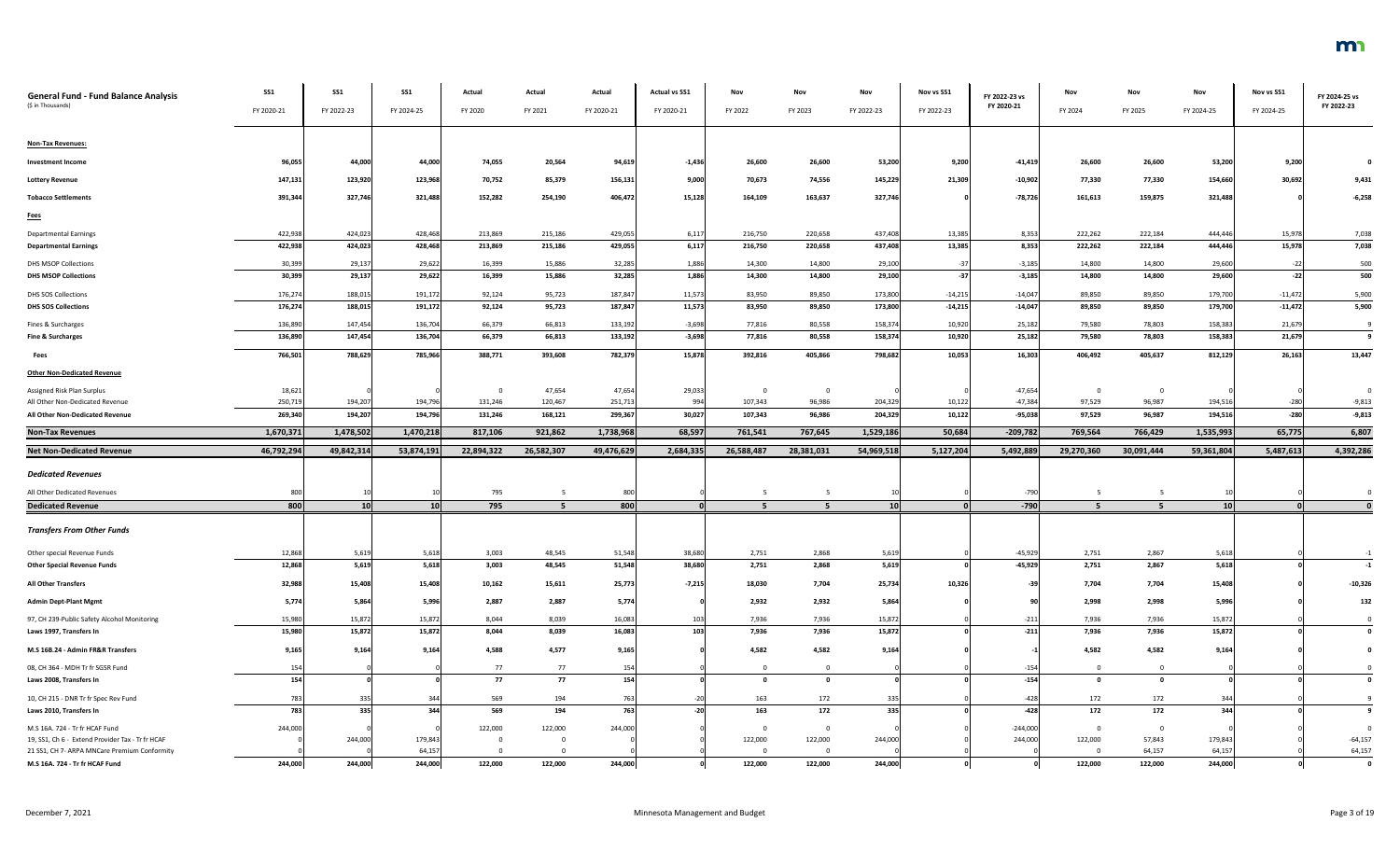| <b>General Fund - Fund Balance Analysis</b><br>(\$ in Thousands)        | SS1<br>FY 2020-21 | <b>SS1</b><br>FY 2022-23 | SS <sub>1</sub><br>FY 2024-25 | Actual<br>FY 2020 | Actual<br>FY 2021 | Actual<br>FY 2020-21 | <b>Actual vs SS1</b><br>FY 2020-21 | Nov<br>FY 2022 | FY 2023     | Nov<br>FY 2022-23 | Nov vs SS1<br>FY 2022-23 | FY 2022-23 vs<br>FY 2020-21 | Nov<br>FY 2024 | FY 2025     | FY 2024-25 | Nov vs SS1<br>FY 2024-25 | FY 2024-25 vs<br>FY 2022-23 |
|-------------------------------------------------------------------------|-------------------|--------------------------|-------------------------------|-------------------|-------------------|----------------------|------------------------------------|----------------|-------------|-------------------|--------------------------|-----------------------------|----------------|-------------|------------|--------------------------|-----------------------------|
|                                                                         |                   |                          |                               |                   |                   |                      |                                    |                |             |                   |                          |                             |                |             |            |                          |                             |
| 15, CH 77 - Parking Internal Service Fund                               | 1,983             | 1,982                    | 1,982                         | 991               | 992               | 1,983                |                                    | 991            | 991         | 1,982             |                          |                             | 991            | 991         | 1,982      |                          |                             |
| Laws 2015, Transfers In                                                 | 1,983             | 1,982                    | 1,982                         | 991               | 992               | 1,983                |                                    | 991            | 991         | 1,982             |                          |                             | 991            | 991         | 1,982      |                          |                             |
| 19, SS1, Ch 9 - Transfer from Premium Security Plan Account             | 142,000           |                          |                               |                   | 142,000           | 142,000              |                                    |                |             |                   |                          | $-142,000$                  |                |             |            |                          |                             |
| 19, Ch 60 - Tr from Opiate Epidemic Response Account                    | 5,439             |                          |                               |                   | 5,439             | 5,439                |                                    |                |             |                   |                          | $-5,439$                    |                |             |            |                          |                             |
| 19, SS1, CH 9 - Transfer from Long Term Care Options Account            | 3,242             |                          |                               | 3,242             |                   | 3,242                |                                    |                |             |                   |                          | $-3,242$                    |                |             |            |                          |                             |
| 19, SS1, CH11 - PELSB Licensure Fees (SPRECREV)                         |                   |                          |                               | 80                |                   |                      |                                    |                |             |                   |                          |                             |                |             |            |                          |                             |
| Laws 2019, Transfers In                                                 | 150,761           |                          |                               | 3,322             | 147,439           | 150,761              |                                    |                |             |                   |                          | $-150,761$                  |                |             |            |                          |                             |
| 20, SS5, CH 3 - Spec Rev Fund Premium Security Account (Tr In)          | 105,000           |                          |                               |                   | 105,000           | 105,000              |                                    |                |             |                   |                          | $-105,000$                  |                |             |            |                          |                             |
| 20, SS5, CH 3 - Refinance Health Response Fund to CRF, GF Cancel        | 10,425            |                          |                               |                   | 10,425            | 10,425               |                                    |                |             |                   |                          | $-10,425$                   |                |             |            |                          |                             |
| 20, CH 70 - Unobligated Health Care Response Fund Balance               | 66,219            |                          |                               |                   | 6,279             | 6,279                | $-59,940$                          |                |             |                   |                          | $-6,27$                     |                |             |            |                          |                             |
| 20, CH 71, 81 - Unobligated COVID-19 MN Fund Balance                    | 16,742            |                          |                               |                   | 59,847            | 59,847               | 43,105                             | 17,211         |             | 17,21             | 17,211                   | $-42,63$                    |                |             |            |                          | $-17,211$                   |
| Laws 2020, Transfers In                                                 | 198,386           |                          |                               |                   | 181,551           | 181,551              | $-16,835$                          | 17,211         | - 0         | 17,21             | 17,211                   | $-164,340$                  | 0              |             |            |                          | $-17,211$                   |
| 21, CH 12 - ARPA SFRF Revenue Replacement (TR-IN)                       |                   | 633,100                  | 550,000                       |                   |                   |                      |                                    |                | 633,100     | 633,100           |                          | 633,100                     | 550,000        |             | 550,000    |                          | $-83,100$                   |
| 21, SS1, CH 4 - Transfer from Consumer Education Account - SPECREV      |                   |                          |                               |                   |                   |                      |                                    | 300            |             |                   |                          |                             |                |             |            |                          | $-300$                      |
| 21, SS1, CH 12 - Info and Telecomm Acct Funds Cancel (TR IN) - SPECR    |                   |                          |                               |                   |                   |                      |                                    |                |             |                   |                          |                             |                |             |            |                          |                             |
| 21, SS1, CH 12 - State Data Security Account Cancellation (transfer in) |                   |                          | 1,200                         |                   |                   |                      |                                    |                |             |                   |                          |                             | 1,200          |             | 1,200      |                          | 1,200                       |
| Laws 2021, Transfer In                                                  | 179               | 633,400                  | 551,200                       |                   | 382               | 382                  | 203                                | 300            | 633,100     | 633,400           |                          | 633,018                     | 551,200        | $\Omega$    | 551,200    |                          | $-82,200$                   |
| <b>Transfers From Other Funds</b>                                       | 673,021           | 931,644                  | 849,584                       | 155,643           | 532,294           | 687,937              | 14,916                             | 176,896        | 782,285     | 959,181           | 27,537                   | 271,244                     | 700,334        | 149,250     | 849,584    |                          | $-109,597$                  |
|                                                                         |                   |                          |                               |                   |                   |                      |                                    |                |             |                   |                          |                             |                |             |            |                          |                             |
| <b>Prior Year Adjustment and Other Financial Transactions</b>           |                   |                          |                               |                   |                   |                      |                                    |                |             |                   |                          |                             |                |             |            |                          |                             |
| Cancel of Prior Year Encumbrances                                       | 121,872           | 70,000                   | 70,000                        | 86,872            | 62,553            | 149,425              | 27,553                             | 35,000         | 35,000      | 70,000            |                          | $-79,425$                   | 35,000         | 35,000      | 70,000     |                          |                             |
| E-12 forecast-item spending under FY 2020 Close                         | 41,328            |                          |                               |                   | 40,715            | 40,715               | $-613$                             |                |             |                   |                          | $-40,71$                    |                |             |            |                          |                             |
| 20, CH 71 - Emergency Services Grants, FEMA Reim./Cancel                | 1,148             |                          |                               |                   | 1,148             | 1,148                |                                    |                |             |                   |                          | $-1,148$                    |                |             |            |                          |                             |
| 21, Ch 12 - GF Refinance w/CRF (PPA)                                    |                   | 58,633                   |                               |                   |                   |                      |                                    | 34,375         |             | 34,375            | $-24,258$                | 34,375                      |                |             |            |                          | $-34,375$                   |
| 21, SS1, CH 7 -- Enacted 20, CH 66, 70, 71, 74, 81 Refinancing          | 59,547            |                          |                               |                   | 48,749            | 48,749               | -10,798                            |                |             |                   |                          | $-48,749$                   | - 0            | <b>U</b>    |            |                          |                             |
| <b>Cancel of Prior Year Encumbrances</b>                                | 223,895           | 128,633                  | 70,000                        | 86,872            | 153,165           | 240,037              | 16,142                             | 69,375         | 35,000      | 104,375           | $-24,258$                | $-135,662$                  | 35,000         | 35,000      | 70,000     |                          | $-34,375$                   |
| <b>Prior Yr Revenue &amp; Transfers</b>                                 | 21,385            |                          |                               | 21,385            | 59,640            | 81,025               | 59,640                             |                | $\mathbf 0$ |                   |                          | $-81,025$                   | $\mathbf 0$    | $\Omega$    |            |                          |                             |
| Loan Receipts                                                           | 1,037             | 2,418                    | 2,418                         | 1,037             | 1,454             | 2,491                | 1,454                              | 1,236          | 1,375       | 2,611             |                          | 120                         | 1,375          | 1,375       | 2,750      | 332                      | 139                         |
| Loan Issuances                                                          | $-1,311$          | $-2,690$                 | $-2,690$                      | $-1,311$          | $-1,479$          | $-2,790$             | $-1,479$                           | $-1,775$       | $-1,814$    | $-3,589$          | -899                     | $-799$                      | $-1,853$       | $-1,893$    | $-3,746$   | $-1,056$                 | $-157$                      |
| <b>Net Loan Activity</b>                                                | $-274$            | $-272$                   | $-272$                        | $-274$            | $-25$             | $-299$               |                                    | $-539$         | $-439$      | $-978$            | -706                     | $-679$                      | -478           | $-518$      | -996       | $-724$                   | $-18$                       |
| Cash Advance (to MSFA for MPLS NFL Stadium Obligation)                  | $-8,261$          |                          |                               | $-8,261$          |                   | $-8,261$             |                                    |                | - 0         |                   |                          | 8,261                       | $\overline{0}$ | $\Omega$    |            |                          |                             |
| Advance Reimbursement (from MPLS)                                       | 1,271             | 5,084                    | 5,084                         |                   | 1,271             | 1,271                |                                    | 2,542          | 2,542       | 5,084             |                          | 3,81                        | 2,542          | 2,542       | 5,084      |                          |                             |
| Net Cash Advance & Reimbursement                                        | $-6,990$          | 5,084                    | 5,084                         | $-8,261$          | 1,271             | $-6,990$             |                                    | 2,542          | 2,542       | 5,084             |                          | 12,074                      | 2,542          | 2,542       | 5,084      |                          |                             |
| Other                                                                   |                   |                          |                               |                   |                   |                      |                                    |                | $\Omega$    |                   |                          |                             | $\overline{0}$ | $\Omega$    |            |                          |                             |
| Other                                                                   |                   |                          |                               | $\mathbf{0}$      | -3                |                      |                                    | - 0            | $\Omega$    |                   |                          |                             | $\mathbf{0}$   | $\mathbf 0$ |            |                          |                             |
| <b>Prior Year Adjustments</b>                                           | 238,016           | 133,445                  | 74,812                        | 99,722            | 214,054           | 313,776              | 75,760                             | 71,378         | 37,103      | 108,481           | $-24,964$                | $-205,295$                  | 37,064         | 37,024      | 74,088     | $-724$                   | $-34,393$                   |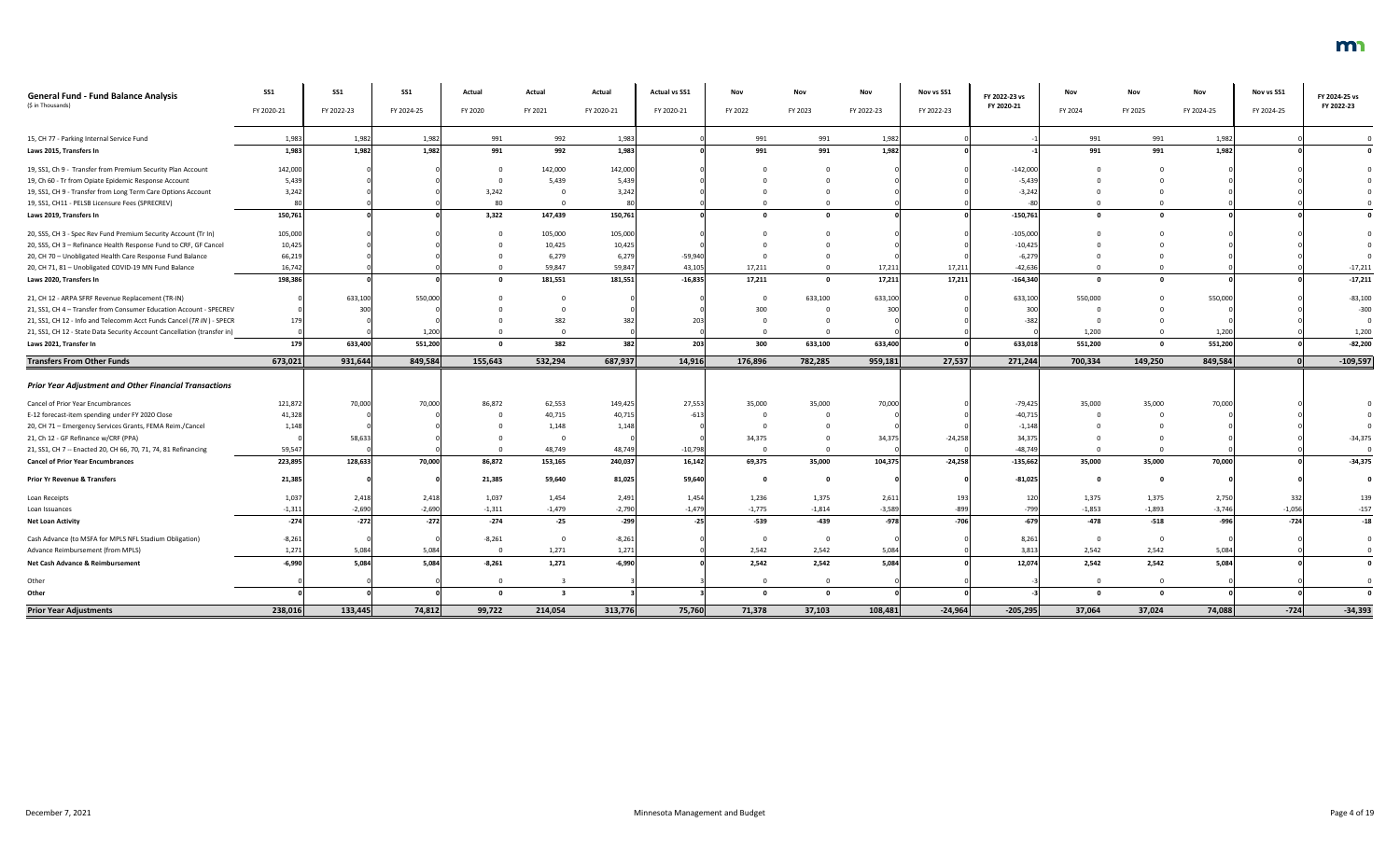| <b>General Fund - Fund Balance Analysis</b>                           | SS1        | <b>SS1</b>      | <b>SS1</b> | Actual    | Actual    | Actual     | <b>Actual vs SS1</b> | Nov       | Nov                     | Nov        | Nov vs SS1 | FY 2022-23 vs | Nov       | Nov       | Nov        | Nov vs SS1 | FY 2024-25 vs |
|-----------------------------------------------------------------------|------------|-----------------|------------|-----------|-----------|------------|----------------------|-----------|-------------------------|------------|------------|---------------|-----------|-----------|------------|------------|---------------|
| (\$ in Thousands)                                                     | FY 2020-21 | FY 2022-23      | FY 2024-25 | FY 2020   | FY 2021   | FY 2020-21 | FY 2020-21           | FY 2022   | FY 2023                 | FY 2022-23 | FY 2022-23 | FY 2020-21    | FY 2024   | FY 2025   | FY 2024-25 | FY 2024-25 | FY 2022-23    |
| <b>E-12 Education</b>                                                 |            |                 |            |           |           |            |                      |           |                         |            |            |               |           |           |            |            |               |
| <b>General Education</b>                                              | 14,746,638 | 15,373,793      | 15,629,18  | 7,338,212 | 7,329,380 | 14,667,592 | $-79,046$            | 7,477,564 | 7,678,778               | 15,156,342 | $-217,451$ | 488,750       | 7,702,136 | 7,659,712 | 15,361,848 | $-267,332$ | 205,506       |
| <b>Enrollment Options Transportation</b>                              |            |                 | - 29       | 11        |           |            |                      |           |                         |            | $-23$      |               |           |           |            | $-27$      |               |
| Abatement Aid                                                         | 4,365      | 6,45!           | 9,058      | 1,770     | 2,594     | 4,364      |                      | 2,261     | 2,313                   | 4,574      | $-1,881$   |               | 3,101     | 3,268     | 6,369      | $-2,689$   | 1,795         |
| <b>Consolidation Transition Aid</b>                                   | 270        | 682             | 893        |           | 270       | 270        |                      | 309       | 372                     | 681        |            |               | 443       | 450       | 893        |            | 212           |
| Nonpublic Pupil Aid                                                   | 36,109     | 34,441          | 37,660     | 17,456    | 18,436    | 35,892     | $-21$                | 16,995    | 17,451                  | 34,446     |            | $-1,446$      | 18,420    | 19,168    | 37,588     | $-72$      | 3,142         |
| Nonpublic Transportation                                              | 37,838     | 39,676          | 39,982     | 18,809    | 18,715    | 37,524     | $-314$               | 19,341    | 19,486                  | 38,82      |            | 1,303         | 19,429    | 19,606    | 39,035     | $-947$     | 208           |
| 21, SS1, CH 13 - English Learner Cross-Sbsdy Rdctn Aid (FY22-25 only) |            | 4,000           | 4,000      |           |           |            |                      | 2,000     | 2,000                   | 4,000      |            | 4,000         | 2,000     | 2,000     | 4,000      |            |               |
| Spec Prov for Select Districts                                        |            | 130             | 130        | 65        | 65        | 130        |                      | 65        | 65                      | 130        |            |               | 65        | 65        | 130        |            |               |
| Career and Technical Aid                                              | 7,153      | 4,947           | 3,653      | 3,857     | 3,433     | 7,290      |                      | 3,151     | 2,097                   | 5,248      |            | $-2,042$      | 1,537     | 1,071     | 2,608      | $-1,045$   | $-2,640$      |
| Pregnant/Parenting Pupil Trans                                        | 112        | 111             | 110        |           | 112       | 11         |                      | 56        | 55                      | 111        |            |               | 55        | 55        | 110        |            |               |
| <b>Other General Education Programs</b>                               | 85,999     | 90,467          | 95,515     | 41,968    | 43,626    | 85,594     | $-405$               | 44,179    | 43,840                  | 88,019     | $-2,448$   | 2,425         | 45,051    | 45,684    | 90,735     | $-4,780$   | 2,716         |
| <b>General Education</b>                                              | 14,832,637 | 15,464,260      | 15,724,695 | 7,380,180 | 7,373,006 | 14,753,186 | $-79,451$            | 7,521,743 | 7,722,618               | 15,244,361 | $-219,899$ | 491,175       | 7,747,187 | 7,705,396 | 15,452,583 | $-272,112$ | 208,222       |
| Charter School Lease Aid                                              | 169,089    | 193,366         | 214,984    | 83,171    | 83,296    | 166,467    | $-2,622$             | 90,475    | 96,133                  | 186,608    | $-6,758$   | 20,141        | 101,829   | 107,279   | 209,108    | $-5,876$   | 22,500        |
| Recovery Programs                                                     | 1,500      | 1,500           | 1,500      | 712       | 731       | 1,443      |                      | 750       | 750                     | 1,500      |            |               | 750       | 750       | 1,500      |            |               |
| Achievement and Integration Aid                                       | 163,052    | 167,488         | 169,598    | 76,848    | 83,054    | 159,902    | $-3,150$             | 82,037    | 81,086                  | 163,123    | $-4,365$   | 3,221         | 80,481    | 79,792    | 160,273    | $-9,325$   | $-2,850$      |
| Interdistrict Desegregation Transportation                            | 29,901     | 27,133          | 31,620     | 14,231    | 15,293    | 29,524     | $-377$               | 12,310    | 14,823                  | 27,13      |            | $-2,391$      | 15,414    | 16,206    | 31,620     |            | 4,487         |
| <b>Education Excellence - Choice Programs</b>                         | 363,542    | 389,487         | 417,702    | 174,962   | 182,374   | 357,336    | $-6,206$             | 185,572   | 192,792                 | 378,364    | $-11,123$  | 21,028        | 198,474   | 204,027   | 402,501    | $-15,201$  | 24,137        |
| Indian Education Formula Aid                                          | 20,499     | 23,126          | 24,866     | 9,685     | 10,826    | 20,511     |                      | 11,414    | 11,877                  | 23,29      |            | 2,780         | 12,308    | 12,751    | 25,059     | 193        | 1,768         |
| <b>Indian Teacher Preparation Grants</b>                              | 920        | 1,200           | 1,200      | 460       | 848       | 1,308      |                      | 600       | 600                     | 1,200      |            | $-108$        | 600       | 600       | 1,200      |            |               |
| <b>Tribal Contract Schools</b>                                        | 5,033      | 5,903           | 6,900      | 2,766     | 2,436     | 5,202      |                      | 2,808     | 3,167                   | 5,975      |            |               | 3,366     | 3,533     | 6,899      |            | 924           |
| Early Childhood Programs at Tribal Schools                            | 136        | 136             | 136        | 68        | 68        | 136        |                      | 68        | 68                      | 136        |            |               | 68        | 68        | 136        |            |               |
| <b>Education Excellence - Indian Programs</b>                         | 26,588     | 30,365          | 33,102     | 12,979    | 14,178    | 27,157     | 569                  | 14,890    | 15,712                  | 30,602     | 237        | 3,445         | 16,342    | 16,952    | 33,294     | 192        | 2,692         |
| <b>Statewide Testing</b>                                              | 21,604     | 19,384          | 21,784     | 10,712    | 10,892    | 21,604     |                      | 9,692     | 9,692                   | 19,384     |            | $-2,220$      | 10,892    | 10,892    | 21,784     |            | 2,400         |
| Alternative Teacher Compensation Aid                                  | 177,939    | 177,794         | 176,980    | 89,125    | 88,788    | 177,913    |                      | 88,600    | 88,386                  | 176,986    | $-808$     | -927          | 88,300    | 88,235    | 176,535    |            | $-451$        |
| Principals Academy                                                    | 400        | 40 <sub>C</sub> | 400        | 200       | 200       | 40         |                      | 200       | 200                     | 400        |            |               | 200       | 200       | 400        |            |               |
| <b>ACT Reimbursements</b>                                             | 3,022      | 2,022           | 2,022      | 1,511     | 2,793     | 4,304      | 1,282                | 1,011     | 1,011                   | 2,022      |            | $-2,282$      | 1,011     | 1,011     | 2,022      |            |               |
| <b>Singing Based Pilot</b>                                            | 230        |                 |            | 230       |           | 230        |                      | - 0       | $\overline{\mathbf{0}}$ |            |            | $-230$        | $\Omega$  | $\Omega$  |            |            |               |
| <b>Education Excellence - Innovation Accountability</b>               | 203,195    | 199,600         | 201,186    | 101,778   | 102,673   | 204,451    | 1,256                | 99,503    | 99,289                  | 198,792    | $-808$     | $-5,659$      | 100,403   | 100,338   | 200,741    | $-445$     | 1,949         |
| Advanced Placement / Intl Baccalaureate                               | 9,000      | 9,000           | 9,000      | 4,498     | 5,209     | 9,707      | 707                  | 4,500     | 4,500                   | 9,000      |            | $-707$        | 4,500     | 4,500     | 9,000      |            |               |
| <b>Concurrent Enrollment</b>                                          | 8,000      | 8,000           | 8,000      | 4,000     | 4,000     | 8,000      |                      | 4,000     | 4,000                   | 8,000      |            |               | 4,000     | 4,000     | 8,000      |            |               |
| Literacy Incentive Aid                                                | 89,156     | 91,043          | 89,291     | 44,498    | 44,658    | 89,156     |                      | 45,075    | 45,968                  | 91,043     |            | 1,887         | 43,997    | 43,804    | 87,801     | $-1,490$   | $-3,242$      |
| Serve Minnesota                                                       | 1,800      | 1,800           | 1,800      | 900       | 900       | 1,800      |                      | 900       | 900                     | 1,800      |            |               | 900       | 900       | 1,800      |            |               |
| Early Childhood Literacy Programs                                     | 15,900     | 15,900          | 15,900     | 7,950     | 12,438    | 20,388     | 4,488                | 7,950     | 7,950                   | 15,900     |            | $-4,488$      | 7,950     | 7,950     | 15,900     |            |               |
| <b>Student Organizations</b>                                          | 1,536      | 1,536           | 1,536      | 768       | 768       | 1,536      |                      | 768       | 768                     | 1,536      |            |               | 768       | 768       | 1,536      |            |               |
| Minnesota Math Corps                                                  | 1,000      | 2,000           | 1,000      | 500       | 718       | 1,218      |                      | 1,000     | 1,000                   | 2,000      |            | 78            | 500       | 500       | 1.000      |            | $-1,000$      |
| <b>Civic Education Grants</b>                                         |            | 15              |            | 75        | 75        |            |                      | 75        | 75                      |            |            |               |           |           |            |            | $-150$        |
| 21, SS1, CH 13 - MN Youth Council                                     |            | 375             |            |           |           |            |                      | 187       | 188                     | 375        |            |               |           |           |            |            | $-375$        |
| Starbase MN                                                           | 2,350      | 1,000           | 1,000      | 1,850     | 500       | 2,350      |                      | 500       | 500                     | 1,000      |            | $-1,35$       | 500       | 500       | 1,000      |            |               |
| Museums and Educational Centers                                       |            | 1,220           | 92         | 460       | 460       |            |                      | 610       | 610                     | 1,220      |            |               |           | 460       | 92(        |            |               |
| Race 2 Reduce Water Conservation Grants                               |            |                 |            | 45        |           |            |                      |           |                         |            |            |               |           |           |            |            |               |
| NW Regional Partnership                                               | 1,000      |                 |            | 1,000     |           | 1,00       |                      |           |                         |            |            | $-1,000$      |           |           |            |            |               |
| Support Our Schools                                                   | 6,421      |                 |            | 6,402     | 4,211     | 10,613     | 4,19                 |           |                         |            |            | $-10,61$      |           |           |            |            |               |
| Statewide Concurrent Enrollment Teacher Training                      | 1,150      | 750             | 750        | 775       | 943       | 1,718      | 568                  | 375       | 375                     | 750        |            | -968          | 375       | 375       | 750        |            |               |
| Grow Your Own (TR OUT)                                                | 2,910      | 13,000          | 13,000     | 1,455     | 1,888     | 3.343      |                      | 6,500     | 6,500                   | 13,000     |            | 9,65          | 6,500     | 6,500     | 13,000     |            |               |
| 21, SS1, CH 13 - Sanneh Foundation Grant                              |            | 3,000           |            |           |           |            |                      | 1,500     | 1,500                   | 3,000      |            | 3,000         |           |           |            |            | $-3,000$      |
| Certificate Incentive Program                                         |            |                 |            | 134       | 726       |            |                      |           | $\overline{0}$          |            |            | $-86$         |           |           |            |            |               |
| Ag Educators                                                          |            | 500             | 500        | 250       | 278       |            |                      | 250       | 250                     | 500        |            |               | 250       | 250       |            |            |               |
| 21, SS1, CH 13 - Girls in Action Grant                                |            | 1,500           |            |           |           |            |                      | 1,500     |                         | 1,500      |            | 1,500         |           |           |            |            | $-1,500$      |
| 21, SS1, CH 13 - Black Men Teach Twin Cities Grant (Tr to OHE)        |            | 750             |            |           |           |            |                      | 750       |                         | 750        |            | 75            |           |           |            |            | $-750$        |
| 21, SS1, CH 13 - Come Teach in MN Hiring Bonuses (TR OUT) - SPECRE    |            | 40 <sub>C</sub> | 400        |           |           |            |                      | 200       | 200                     | 400        |            | 400           | 200       | 200       | 400        |            |               |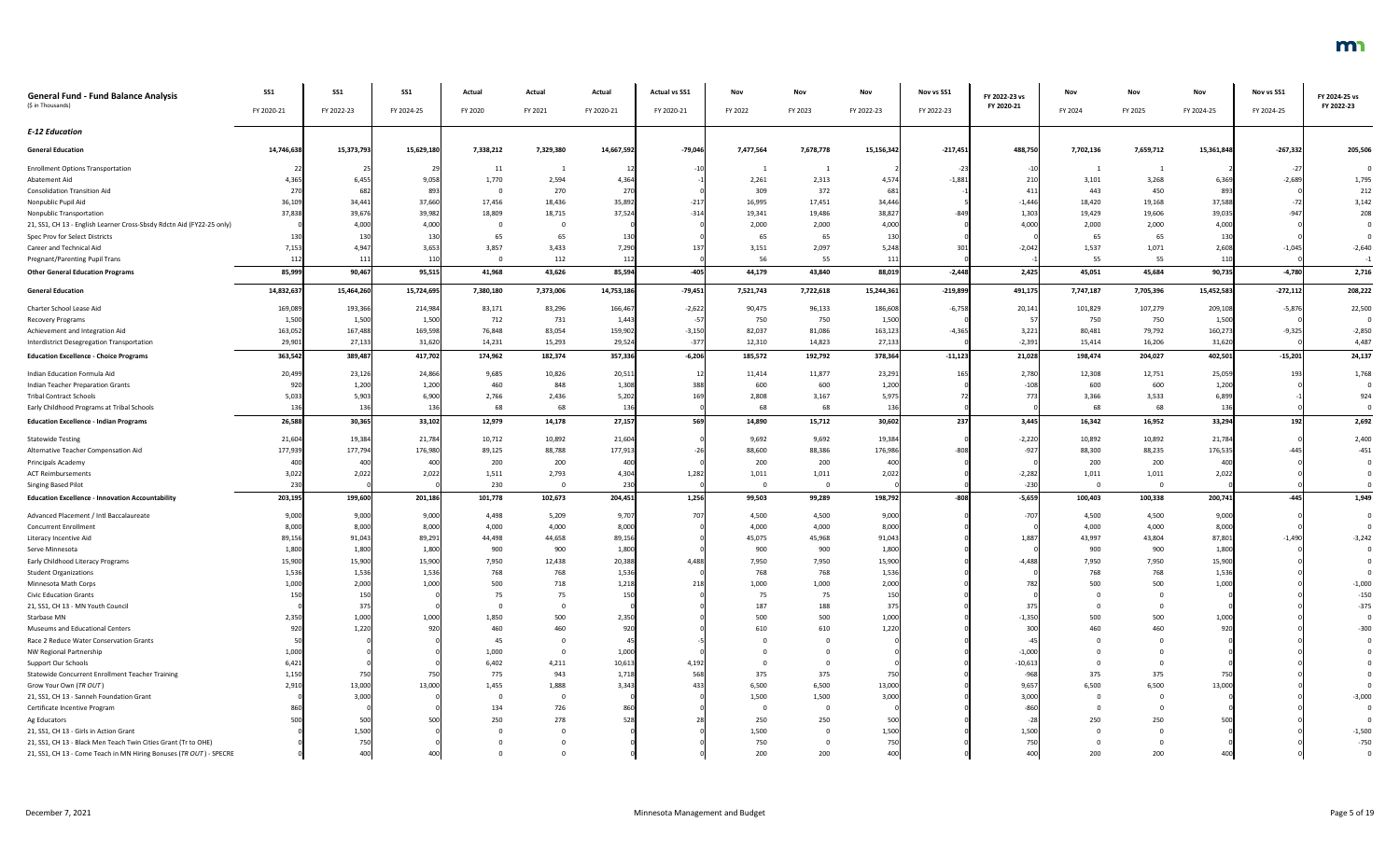| <b>General Fund - Fund Balance Analysis</b>                         | <b>SS1</b> | <b>SS1</b> | <b>SS1</b> | Actual    | Actual    | Actual     | <b>Actual vs SS1</b> | Nov       |           | Nov        | Nov vs SS1 | FY 2022-23 vs | Nov       | Nov       | Nov        | Nov vs SS1 | FY 2024-25 vs |
|---------------------------------------------------------------------|------------|------------|------------|-----------|-----------|------------|----------------------|-----------|-----------|------------|------------|---------------|-----------|-----------|------------|------------|---------------|
| (\$ in Thousands)                                                   | FY 2020-21 | FY 2022-23 | FY 2024-25 | FY 2020   | FY 2021   | FY 2020-21 | FY 2020-21           | FY 2022   | FY 2023   | FY 2022-23 | FY 2022-23 | FY 2020-21    | FY 2024   | FY 2025   | FY 2024-25 | FY 2024-25 | FY 2022-23    |
| 21, SS1, CH13 - Language Grants for Teachers (LETRS)                |            | 3,000      |            |           |           |            |                      | 3,000     |           | 3,000      |            | 3,000         |           |           |            |            | $-3,000$      |
| 21, SS1, CH 13 - Non-exclusionary Discipline Training               |            | 1,750      |            |           |           |            |                      | 1,750     | $\Omega$  | 1,750      |            | 1,750         |           |           |            |            | $-1,750$      |
| AP/IB STEM Grants                                                   |            | 500        | 500        | 250       |           |            |                      | 250       | 250       | 500        |            |               | 250       | 250       | 500        |            |               |
| <b>Expanded Concurrent Enrollment Grants</b>                        |            | 1,000      | 1,000      | 343       | 671       | 1,014      |                      | 500       | 500       | 1,000      |            |               | 500       | 500       | 1,000      |            |               |
| Minnesota Center for the Book                                       |            |            |            | 125       | 125       | 250        |                      |           | $\Omega$  |            |            |               |           |           |            |            |               |
| Rural Career and Technical Education Consortium                     | 8,18       | 6,000      | 6,000      | 5,185     | 6,006     | 11,191     | 3.006                | 3,000     | 3,000     | 6,000      |            | $-5,19$       | 3.000     | 3,000     | 6.000      |            |               |
| Suicide Prevention Training for Teachers (Tr to MDH)                |            | 265        |            | 190       | 75        | 265        |                      | 265       | $\cap$    | 265        |            |               |           |           |            |            |               |
| 19, SS1, CH 11 - Minnesota Council on Economic Education            |            |            |            | 117       |           |            |                      |           |           |            |            |               |           |           |            |            |               |
| 21, SS1, CH 4 - MN Council Econ Ed (MCEE)                           |            | 300        |            |           |           |            |                      | 150       | 150       | 300        |            |               |           |           |            |            |               |
| P-TECH Schools                                                      | 1,000      | 1,582      | 1,582      | 500       | 940       | 1.440      |                      | 791       | 791       | 1,582      |            |               |           | 791       | 1,582      |            |               |
| 19, SS1, CH 11 - Online Access to Music Education Grants            |            |            |            | 100       | 100       |            |                      |           | $\Omega$  |            |            |               |           |           |            |            |               |
| MN Indep College & Community (Tr to OHE)                            |            | 1,250      | 1,250      |           |           |            |                      | 625       | 625       | 1,250      |            | 1,250         | 625       | 625       | 1,250      |            |               |
| 21, SS1, CH 13 - Digital Well-being Grant                           |            | 1,000      |            |           |           |            |                      | 1,000     | $\Omega$  | 1,000      |            | 1,000         |           |           |            |            | $-1,000$      |
| <b>Education Excellence - Special Student &amp; Teacher Program</b> | 154,050    | 168,571    | 153,429    | 82,370    | 86,283    | 168,653    | 14,603               | 87,971    | 80,600    | 168,571    |            |               | 76,066    | 75,873    | 151,939    | $-1,490$   | $-16,632$     |
| <b>Education Excellence</b>                                         | 747,375    | 788,023    | 805,419    | 372,089   | 385,508   | 757,597    | 10,222               | 387,936   | 388,393   | 776,329    | $-11,694$  | 18,732        | 391,285   | 397,190   | 788,475    | $-16,944$  | 12,146        |
| <b>Regular Special Education</b>                                    | 3,321,769  | 3,768,531  | 4,265,229  | 1,596,279 | 1,713,851 | 3,310,130  | $-11,639$            | 1,799,119 | 1,900,348 | 3,699,467  | $-69,064$  | 389,337       | 2,009,386 | 2,111,247 | 4,120,633  | $-144,596$ | 421,166       |
| Children with Disabilities Aid                                      | 3,13       | 3,828      | 4,670      | 1,489     | 1,486     | 2,975      | $-158$               | 1,674     | 1,887     | 3,561      | $-267$     |               | 2,126     | 2,394     | 4,520      | $-150$     | 959           |
| Travel for Home Based Services                                      |            | 977        | 1.095      | 445       | 254       |            |                      | 465       | 512       | 977        |            |               | 536       | 559       | 1,095      |            | 118           |
| 21, SS1, CH 13 - Special Education Cross-Subsidy Reduction Aid      |            | 10,425     |            |           |           |            |                      | 10,425    | $\Omega$  | 10,425     |            | 10.425        |           |           |            |            | $-10,425$     |
| Court Placed Special Education Revenue                              |            |            |            |           |           |            |                      | 24        | 25        |            |            |               |           | 27        |            |            |               |
| Out-of-State Tuition for Special Education Students                 |            | 500        | 500        | 250       | 250       |            |                      | 250       | 250       | 500        |            |               | 250       | 250       |            |            |               |
| <b>Special Education</b>                                            | 3,326,084  | 3,784,310  | 4,271,547  | 1,598,463 | 1,715,841 | 3,314,304  | $-11,780$            | 1,811,957 | 1,903,022 | 3,714,979  | $-69,331$  | 400,675       | 2,012,324 | 2,114,477 | 4,126,801  | $-144,746$ | 411,822       |
|                                                                     |            |            |            |           |           |            |                      |           |           |            |            |               |           |           |            |            |               |
| Debt Service Equalization                                           | 46,019     | 49,287     | 46,649     | 20,684    | 25,335    | 46,019     |                      | 25,001    | 24,468    | 49,469     | 182        | 3,450         | 22,269    | 20,369    | 42,638     | $-4,011$   | $-6,831$      |
| <b>Telecommunications Access</b>                                    | 7,500      | 7,500      | 7,500      | 3,750     | 3,750     | 7,500      |                      | 3,750     | 3,750     | 7,500      |            |               | 3,750     | 3,750     | 7,500      |            |               |
| Long-Term Maintenance Equalization Aid                              | 209,612    | 219,659    | 225,370    | 103,331   | 105,714   | 209,045    | $-567$               | 107,757   | 108,919   | 216,676    | $-2,983$   | 7,631         | 109,219   | 109,462   | 218,681    | $-6,689$   | 2,005         |
| Maximum Effort Early Repayment Incentive Aid                        | 4,700      |            |            | 2,350     | 2,350     | 4,700      |                      |           | $\Omega$  |            |            | $-4,700$      |           |           |            |            |               |
| Maximum Effort Loan Aid                                             | 6,555      | 3,288      |            | 3,290     | 3,265     | 6,555      |                      | 3,288     |           | 3,288      |            | -3,267        |           |           |            |            | -3,288        |
| 19, SS1, CH 11 - Safe Schools Supplemental Aid                      | 30,000     |            |            | 30,000    |           | 30,000     |                      |           |           |            |            | $-30,000$     |           |           |            |            |               |
| <b>Facilities &amp; Technology</b>                                  | 304,386    | 279,734    | 279,519    | 163,405   | 140,414   | 303,819    | $-567$               | 139,796   | 137,137   | 276,933    | $-2,801$   | $-26,886$     | 135,238   | 133,581   | 268,819    | $-10,700$  | $-8,114$      |
| School Lunch                                                        | 15,951     | 33,615     | 34,626     | 11,155    | 880       | 12,035     | $-3,916$             | 14,828    | 15,984    | 30,812     | $-2,803$   | 18,777        | 16,188    | 16,431    | 32,619     | $-2,007$   | 1,807         |
| School Breakfast                                                    | 11,293     | 24,048     | 24,987     | 8,051     | 132       | 8,183      | $-3,110$             | 101       | 10,519    | 10,620     | $-13,428$  | 2,437         | 10,402    | 10,345    | 20,747     | $-4,240$   | 10,127        |
| Summer School Food Service Repl Aid                                 | 8,968      | 300        | 300        | 8,818     | 7,361     | 16,179     | 7,211                | 150       | 150       | 300        |            | $-15,879$     | 150       | 150       | 30         |            |               |
| Kindergarten Milk                                                   | 951        | 1,314      | 1,318      | 457       | 309       | 766        | $-185$               | 309       | 659       | 968        |            |               | 659       | 659       | 1,318      |            | 350           |
| <b>Nutrition Programs</b>                                           | 37,163     | 59,277     | 61,231     | 28,481    | 8,682     | 37,163     |                      | 15,388    | 27,312    | 42,700     | $-16,577$  | 5,537         | 27,399    | 27,585    | 54,984     | $-6,247$   | 12,284        |
| <b>Basic Support</b>                                                | 27,140     | 27,140     | 27,140     | 13,570    | 13,570    | 27,140     |                      | 13,570    | 13,570    | 27,140     |            |               | 13,570    | 13,570    | 27,140     |            |               |
| Multicounty, Multitype Library Systems                              | 2,600      | 2,600      | 2,600      | 1,300     | 1,300     | 2,600      |                      | 1,300     | 1,300     | 2,600      |            |               | 1,300     | 1,300     | 2,600      |            |               |
| Electronic Library for Minnesota                                    | 1,800      | 1,800      | 1,800      | 900       | 900       | 1,800      |                      | 900       | 900       | 1,800      |            |               | 900       | 900       | 1,800      |            |               |
| Regional Library Telecommunications Aid                             | 4,600      | 4,600      | 4,600      | 2,300     | 2,258     | 4,558      |                      | 2,300     | 2,300     | 4,600      |            |               | 2,300     | 2,300     | 4,600      |            |               |
| <b>Library Programs</b>                                             | 36,140     | 36,140     | 36,140     | 18,070    | 18,028    | 36,098     |                      | 18,070    | 18,070    | 36,140     |            |               | 18,070    | 18,070    | 36,140     |            |               |
| Early Childhood Family Education Aid                                | 65,335     | 71,481     | 72,987     | 32,147    | 33,204    | 65,351     |                      | 34,121    | 35,621    | 69,742     | $-1,739$   | 4,391         | 36,032    | 36,313    | 72,345     | $-642$     | 2,603         |
| <b>School Readiness</b>                                             | 67,366     | 67,366     | 67,366     | 33,683    | 33,683    | 67,366     |                      | 33,683    | 33,683    | 67,366     |            |               | 33,683    | 33,683    | 67,366     |            |               |
| Health & Developmental Screening Aid                                | 7,219      | 7,058      | 6,818      | 3,611     | 3,608     | 7,219      |                      | 3,623     | 3,513     | 7,136      |            |               | 3,464     | 3,482     | 6,946      |            | $-190$        |
| <b>Educate Parents Partnership</b>                                  |            |            |            | 48        | 48        |            |                      | -49       | 49        | 98         |            |               | 49        | -49       |            |            |               |
| Kindergarten Entrance Assessment                                    |            | 562        | 562        | 276       | 248       | 524        |                      | 281       | 281       | 562        |            |               | 281       | 281       | 562        |            |               |
| <b>Head Start Program</b>                                           | 50,200     | 50,200     | 50,200     | 25,100    | 25,318    | 50,418     |                      | 25,100    | 25,100    | 50,200     |            |               | 25,100    | 25,100    | 50,200     |            |               |
| Early Learning Scholarships (TR OUT) - SPECREV                      | 145,918    | 141,418    | 141,418    | 75,209    | 70,709    | 145,918    |                      | 70,709    | 70,709    | 141,418    |            | $-4,500$      | 70,709    | 70,709    | 141,418    |            |               |
| ParentChild+ Program                                                | 1,800      | 1,800      | 1,800      | 900       | 900       | 1,800      |                      | 900       | 900       | 1,800      |            |               | 900       | 900       | 1,800      |            |               |
| <b>Education Partnerships Coalition</b>                             | 7,700      | 6,160      | 6,160      | 3,850     | 3,850     | 7,700      |                      | 3,080     | 3,080     | 6,160      |            | $-1,540$      | 3,080     | 3,080     | 6,160      |            |               |
| Statewide Early Childhood Rating System (Tr to DHS)                 |            | 3,500      | 3,500      |           |           |            |                      | 1,750     | 1,750     | 3,500      |            | 3,500         | 1,750     | 1,750     | 3,500      |            |               |
| Home Visiting Aid                                                   | 1,002      | 906        |            | 521       | 476       |            |                      | 444       | 429       | 873        |            | $-124$        | 401       | 363       | 764        |            |               |
| 19, SS1, CH 11 - College Savings Account Pilot Program              | 500        |            |            | 250       | 375       |            |                      |           | $\Omega$  |            |            |               |           |           |            |            |               |
| 19, SS1, CH 11 - Reach Out and Read Minnesota                       |            |            |            | 75        | 75        | 150        |                      |           |           |            |            | $-150$        |           |           |            |            |               |
| <b>Early Childhood &amp; Family Support</b>                         | 347,850    | 350,549    | 351,738    | 175,670   | 172,494   | 348,164    | 314                  | 173,740   | 175,115   | 348,855    | $-1,694$   | 691           | 175,449   | 175,710   | 351,159    | $-579$     | 2,304         |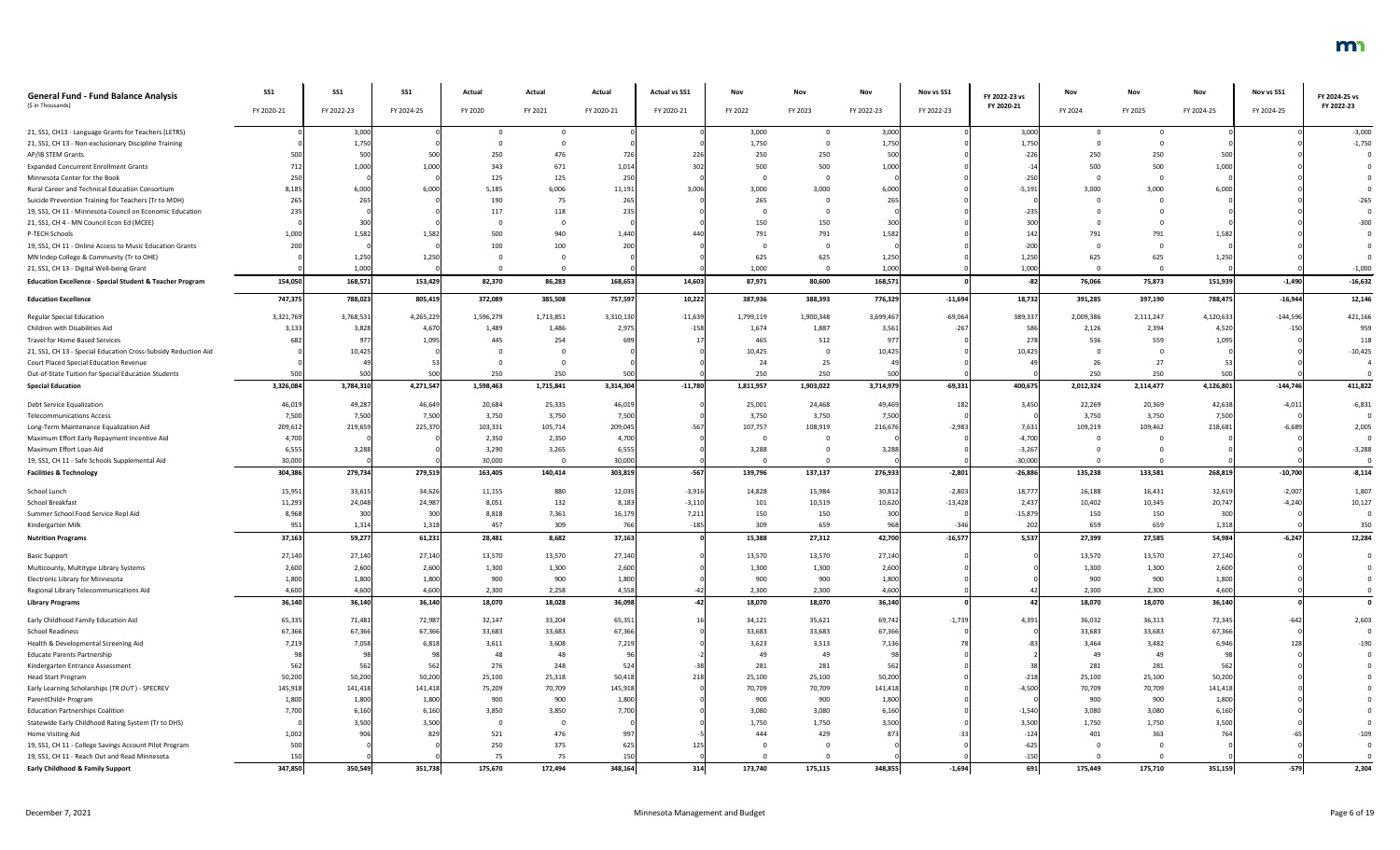| <b>General Fund - Fund Balance Analysis</b>               | SS1               | <b>SS1</b>       | SS <sub>1</sub> | Actual    | Actual    | Actual     | <b>Actual vs SS1</b> | Nov        | Nov        | Nov        | Nov vs SS1 | FY 2022-23 vs | Nov        | Nov            | Nov        | Nov vs SS1 | FY 2024-25 vs |
|-----------------------------------------------------------|-------------------|------------------|-----------------|-----------|-----------|------------|----------------------|------------|------------|------------|------------|---------------|------------|----------------|------------|------------|---------------|
| (\$ in Thousands)                                         | FY 2020-21        | FY 2022-23       | FY 2024-25      | FY 2020   | FY 2021   | FY 2020-21 | FY 2020-21           | FY 2022    | FY 2023    | FY 2022-23 | FY 2022-23 | FY 2020-21    | FY 2024    | FY 2025        | FY 2024-25 | FY 2024-25 | FY 2022-23    |
| <b>Community Education</b>                                | 563               | 335              | 256             | 327       | 236       | 56         |                      | 180        | 155        | 335        |            | $-228$        | 141        | 115            | 256        |            |               |
| Adults With Disabilities Program Aid                      | 1,420             | 1,420            | 1,420           | 710       | 706       | 1,416      |                      | 710        | 710        | 1,420      |            |               | 710        | 710            | 1.420      |            |               |
| <b>Hearing Impaired Adults</b>                            |                   | 140              | 14(             | 70        | 70        |            |                      |            | 70         | 140        |            |               | 70         | 70             |            |            |               |
| School Age Care Revenue                                   |                   |                  |                 |           |           |            |                      |            |            |            |            |               |            |                |            |            |               |
| <b>Community Ed &amp; Prevention</b>                      | 2,125             | 1,897            | 1,818           | 1,108     | 1,013     | 2,121      |                      | 961        | 936        | 1,897      |            | $-224$        | 922        | 896            | 1,818      |            | $-79$         |
| <b>Adult Basic Education Aid</b>                          | 101,663           | 107,959          | 114,510         | 50,050    | 51,179    | 101,229    | $-434$               | 51,764     | 51,760     | 103,524    | $-4,435$   | 2,295         | 51,758     | 51,756         | 103,514    | $-10,996$  | $-10$         |
| <b>GED Tests</b>                                          |                   | 250              | 250             | 245       | 205       |            |                      | 125        | 125        | 250        |            | $-200$        | 125        | 125            | 250        |            |               |
| Self-Sufficiency & Lifelong Learning                      | 102,153           | 108,209          | 114,760         | 50,295    | 51,384    | 101,679    | $-474$               | 51,889     | 51,885     | 103,774    | $-4,435$   | 2,095         | 51,883     | 51,881         | 103,764    | $-10,996$  | $-10$         |
| <b>Subtotal E-12 Education Aids</b>                       | 19,735,913        | 20,872,399       | 21,646,867      | 9,787,761 | 9,866,370 | 19,654,131 | $-81,782$            | 10,121,480 | 10,424,488 | 20,545,968 | $-326,431$ | 891,837       | 10,559,757 | 10,624,786     | 21,184,543 | $-462,324$ | 638,575       |
| Education, Dept of                                        | 51,573            | 57,124           | 51,930          | 23,750    | 25,956    | 49,706     | $-1,867$             | 30,837     | 26,287     | 57,124     |            | 7,418         | 25,965     | 25,965         | 51,930     |            | $-5,194$      |
| FY21 Administrative Holdback - Education                  |                   |                  |                 |           |           |            |                      |            |            |            |            |               |            |                |            |            |               |
| FY21 Available/Balance Forward - Education Department     |                   |                  |                 |           |           |            |                      | 19         |            |            |            |               |            |                |            |            | $-19$         |
| <b>Education, Dept of</b>                                 | 51,573            | 57,124           | 51,930          | 23,750    | 25,956    | 49,706     | $-1,867$             | 30,856     | 26,287     | 57,143     |            | 7,437         | 25,965     | 25,965         | 51,930     |            | $-5,213$      |
| Prof Educator Licensing Std Bd.                           | 5,512             | 5,631            | 5,678           | 2,506     | 3,022     | 5,528      |                      | 2,792      | 2,839      | 5,631      |            |               | 2,839      | 2,839          | 5,678      |            |               |
| Collab. Urban and Greater MN Educators of Color Grants    | 2,099             | 2,000            | 2,000           | 1,098     | 1,001     | 2,099      |                      | 1,000      | 1,000      | 2,000      |            |               | 1,000      | 1,000          | 2,000      |            |               |
| 21, SS1, CH 13 - Teacher Recruitment Marketing Campaign   |                   | 500              | 500             |           |           |            |                      | 250        | 250        | 500        |            | 500           | 250        | 250            | 500        |            |               |
| Teachers of Color (Mentoring and Retention)               | 1,500             | 6,000            | 5,992           | 741       | 757       | 1,498      |                      | 3,004      | 2,996      | 6,000      |            | 4,502         | 2,996      | 2,996          | 5,992      |            |               |
| Prof Educator Licensing Std Bd.                           | 9,111             | 14,131           | 14,170          | 4,345     | 4,780     | 9,125      |                      | 7,046      | 7,085      | 14,131     |            | 5,006         | 7,085      | 7,085          | 14,170     |            | 39            |
| Minn State Academies                                      | 27,533            | 28,373           | 28,646          | 13,194    | 14,246    | 27,440     |                      | 14,056     | 14,317     | 28,373     |            | -933          | 14,323     | 14,323         | 28,646     |            | 273           |
| <b>Minn State Academies</b>                               | 27,533            | 28,373           | 28,646          | 13,194    | 14,246    | 27,440     |                      | 14,056     | 14,317     | 28,373     |            | 933           | 14,323     | 14,323         | 28,646     |            | 273           |
| Perpich Center for Arts Education                         | 14,575            | 14,933           | 15,064          | 6,689     | 7,783     | 14,472     | $-103$               | 7,406      | 7,527      | 14,933     |            | 461           | 7,532      | 7,532          | 15,064     |            | 131           |
| <b>Perpich Center for Arts Education</b>                  | 14,575            | 14,933           | 15,064          | 6,689     | 7,783     | 14,472     | $-103$               | 7,406      | 7,527      | 14,933     |            | 461           | 7,532      | 7,532          | 15,064     |            | 131           |
| <b>E-12 Education</b>                                     | 19,838,705        | 20,986,960       | 21,756,677      | 9,835,739 | 9,919,135 | 19,754,874 | $-83,831$            | 10,180,844 | 10,479,704 | 20,660,548 | $-326,412$ | 905,674       | 10,614,662 | 10,679,691     | 21,294,353 | $-462,324$ | 633,805       |
| <b>Higher Education</b>                                   |                   |                  |                 |           |           |            |                      |            |            |            |            |               |            |                |            |            |               |
| Office of Higher Education                                | 533,67            | 545,97           | 545,392         | 263,681   | 275,924   | 539,605    | 5,92                 | 271,702    | 274,269    | 545,97     |            | 6,366         | 272,696    | 272,696        | 545,392    |            | $-579$        |
| FY21 Administrative Holdback - Office of Higher Education |                   |                  |                 |           |           |            |                      |            |            |            |            |               | $\Omega$   | $\Omega$       |            |            |               |
| <b>Office of Higher Education</b>                         | 533,677           | 545,971          | 545,392         | 263,681   | 275,924   | 539,605    | 5,928                | 271,702    | 274,269    | 545,971    |            | 6,366         | 272,696    | 272,696        | 545,392    |            | $-579$        |
| University of Minnesota                                   | 1,341,072         | 1,381,31         | 1,378,51        | 669,666   | 671,406   | 1,341,072  |                      | 690,656    | 690,656    | 1,381,31   |            | 40,240        | 689,256    | 689,256        | 1,378,512  |            | $-2,800$      |
| <b>University of Minnesota</b>                            | 1,341,072         | 1,381,312        | 1,378,512       | 669,666   | 671,406   | 1,341,072  |                      | 690,656    | 690,656    | 1,381,312  |            | 40,240        | 689,256    | 689,256        | 1,378,512  |            | $-2,800$      |
|                                                           |                   |                  |                 |           |           |            |                      |            |            |            |            |               |            |                |            |            |               |
| Minnesota State (TR OUT)                                  | 1,524,338         | 1,581,483        | 1,579,222       | 758,679   | 765,659   | 1,524,338  |                      | 791,992    | 789,491    | 1,581,483  |            | 57,145        | 789,611    | 789,611        | 1,579,222  |            | $-2,261$      |
| 21, SS1, CH 10 - Career and Technical Educator Pilot      |                   | 400              |                 |           |           |            |                      | 400        | - 0        | 400        |            | 400           | $\Omega$   | $\overline{0}$ |            |            | $-400$        |
| <b>Minnesota State</b>                                    | 1,524,338         | 1,581,883        | 1,579,222       | 758,679   | 765,659   | 1,524,338  |                      | 792,392    | 789,491    | 1,581,883  |            | 57,545        | 789,611    | 789,611        | 1,579,222  |            | $-2,661$      |
| Mayo Medical School                                       | 1,330             | 1,330            | 1,330           | 665       | 665       | 1,330      |                      | 665        | 665        | 1,330      |            |               | 665        | 665            | 1,330      |            |               |
| Mayo Family & Residency                                   | 1,372             | 1,372            | 1,372           | 686       | 686       | 1,372      |                      | 686        | 686        | 1,372      |            |               | 686        | 686            | 1,372      |            |               |
| <b>Mayo Foundation</b>                                    | 2,702             | 2,702            | 2,702           | 1,351     | 1,351     | 2,702      |                      | 1,351      | 1,351      | 2,702      |            |               | 1,351      | 1,351          | 2,702      |            |               |
| <b>Higher Education</b>                                   | 3,401,789         | 3,511,868        | 3,505,828       | 1,693,377 | 1,714,340 | 3,407,717  | 5,928                | 1,756,101  | 1,755,767  | 3,511,868  | -ol        | 104,151       | 1,752,914  | 1,752,914      | 3,505,828  |            | $-6,040$      |
| <b>Property Tax Aids &amp; Credits</b>                    |                   |                  |                 |           |           |            |                      |            |            |            |            |               |            |                |            |            |               |
| Homestead Credit Refund                                   | 1,114,667         | 1,215,500        | 1,295,200       | 531,467   | 576,390   | 1,107,857  | $-6,810$             | 590,200    | 616,500    | 1,206,700  | $-8,800$   | 98,843        | 645,300    | 666,900        | 1,312,200  | 17,000     | 105,500       |
|                                                           |                   |                  | 488,380         | 229,888   | 225,736   | 455,624    | $-164$               | 225,300    | 227,500    | 452,800    | $-28,200$  | $-2,824$      | 232,600    | 233,900        | 466,500    | $-21,880$  | 13,700        |
| Renters Property Tax Refund                               |                   |                  |                 |           |           |            |                      |            |            |            |            |               |            |                |            |            |               |
| Special Property Tax Refund                               | 455,788<br>21,842 | 481,000<br>6,600 | 10,000          | 10,722    | 10,877    | 21,599     | $-243$               | 2,930      | 8,400      | 11,330     | 4,730      | $-10,269$     | 6,500      | 6,500          | 13,000     | 3,000      | 1,670         |
| Sustainable Forest Incentive Payments                     | 24,169            | 26,090           | 28,240          | 11,876    | 12,508    | 24,384     | 215                  | 12,990     | 13,510     | 26,500     | 410        | 2,116         | 14,060     | 14,620         | 28,680     | 440        | 2,180         |
| <b>Property Tax Refunds</b>                               | 1,616,466         | 1,729,190        | 1,821,820       | 783,953   | 825,511   | 1,609,464  | $-7,002$             | 831,420    | 865,910    | 1,697,330  | $-31,860$  | 87,866        | 898,460    | 921,920        | 1,820,380  | $-1,440$   | 123,050       |
| <b>Political Contribution Refunds (Open)</b>              | 6,207             | 6,500            | 6,500           | 2,707     | 3,220     | 5,927      | $-280$               | 3,000      | 3,500      | 6,500      |            | 573           | 3,000      | 3,500          | 6,500      |            |               |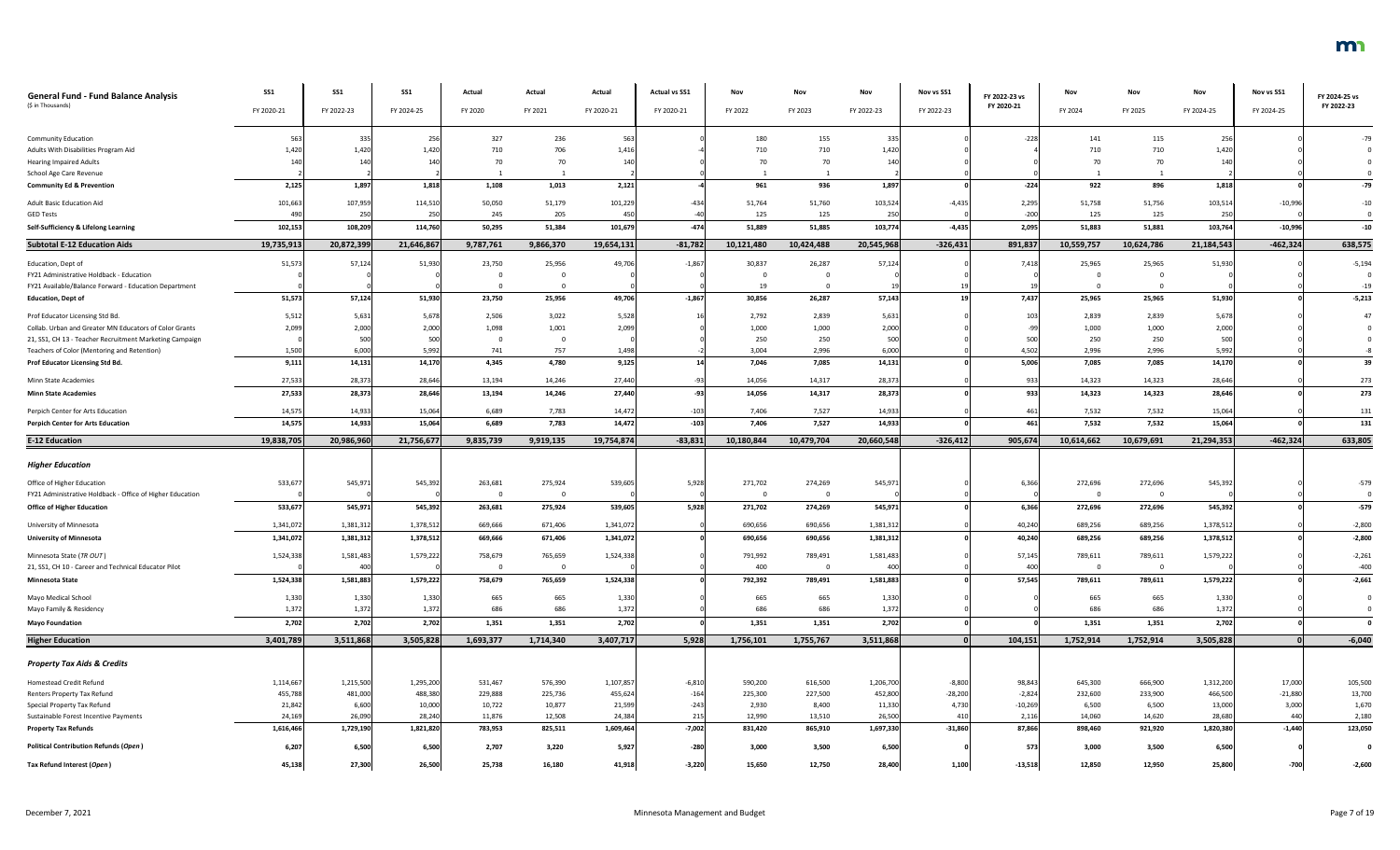| <b>General Fund - Fund Balance Analysis</b>                                                   | <b>SS1</b>       | <b>SS1</b>        | <b>SS1</b>        | Actual           | Actual           | Actual           | <b>Actual vs SS1</b> | Nov              |                  | Nov               | Nov vs SS1   | FY 2022-23 vs      | Nov              | Nov              | Nov               | Nov vs SS1         | FY 2024-25 vs      |
|-----------------------------------------------------------------------------------------------|------------------|-------------------|-------------------|------------------|------------------|------------------|----------------------|------------------|------------------|-------------------|--------------|--------------------|------------------|------------------|-------------------|--------------------|--------------------|
| (\$ in Thousands)                                                                             | FY 2020-21       | FY 2022-23        | FY 2024-25        | FY 2020          | FY 2021          | FY 2020-21       | FY 2020-21           | FY 2022          | FY 2023          | FY 2022-23        | FY 2022-23   | FY 2020-21         | FY 2024          | FY 2025          | FY 2024-25        | FY 2024-25         | FY 2022-23         |
| <b>Local Government Aid (City Aid)</b>                                                        | 1,018,490        | 1,128,796         | 1,128,796         | 457,137          | 561,353          | 1,018,490        |                      | 564,398          | 564,398          | 1,128,796         |              | 110,306            | 564,398          | 564,398          | 1,128,796         |                    |                    |
| 21, SS1, CH 14 One-time Supplemental Local Government Aid                                     |                  | 5,053             |                   |                  |                  |                  |                      |                  | 5,516            | 5,516             | 463          | 5,516              | - 0              | - 0              |                   |                    | $-5,516$           |
| County Program Aid                                                                            | 494,174          | 527,983           | 527,908           | 233,958          | 260,216          | 494,174          |                      | 263,971          | 264,012          | 527,983           |              | 33,809             | 264,374          | 263,954          | 528,328           |                    | 345                |
| MMB Public Defender Aid (TR OUT)                                                              |                  |                   |                   |                  |                  |                  |                      |                  | 0                |                   |              |                    |                  |                  |                   |                    |                    |
| 21, SS1, CH 14, Public Defense Board Public Defender Aid (TR OUT)                             |                  | 1,000             | 1.000             |                  |                  |                  |                      | 500              | 500              | 1,000             |              | 1,000              | 500              | 500              | 1.000             |                    |                    |
| MMB Local Impact Notes (TR OUT)<br>21, SS1, CH 12, LBO Local Impact Notes (TR OUT)            |                  |                   | 414               |                  |                  |                  |                      | 207              | $\Omega$<br>207  | 414               |              |                    | 207              | 207              | 41 <sub>4</sub>   |                    |                    |
| MDE Local Impact Notes (TR OUT)                                                               |                  |                   |                   |                  |                  |                  |                      |                  |                  |                   |              |                    |                  |                  |                   |                    |                    |
| <b>County Program Aid</b>                                                                     | 494,174          | 529,411           | 529,336           | 233,958          | 260,216          | 494,174          |                      | 264,685          | 264,726          | 529,41            |              | 35,237             | 265,088          | 264,668          | 529,756           | 420                | 345                |
| 21, SS1, CH 14 Local Homeless Prevention Aid to Counties                                      |                  |                   | 40,000            |                  |                  |                  |                      |                  | $\mathbf{0}$     |                   |              |                    | 20,000           | 20,000           | 40,000            |                    | 40,000             |
| 21, SS1, CH 14 One-time Local Government Assistance to Counties                               |                  | 29,355            |                   |                  |                  |                  |                      | 29,355           | $\mathbf 0$      | 29,355            |              | 29,355             |                  | - 0              |                   |                    | $-29,355$          |
| <b>Township Aid</b>                                                                           | 19,997           | 20,000            | 20,000            | 9,997            | 10,000           | 19,997           |                      | 10,000           | 10,000           | 20,000            |              |                    | 10,000           | 10,000           | 20,000            |                    |                    |
| Payment in Lieu of Taxes - PILT (Open)                                                        | 72,030           | 72,863            | 78,775            | 35,940           | 36,090           | 72,030           |                      | 36,581           | 36,806           | 73,387            | 524          | 1,357              | 39,532           | 39,757           | 79,289            | 514                | 5,902              |
| <b>Aquatic Invasive Species Prevention Aid</b>                                                | 20,000           | 20,000            | 20,000            | 10,000           | 10,000           | 20,000           |                      | 10,000           | 10,000           | 20,000            |              |                    | 10,000           | 10,000           | 20,000            |                    |                    |
| Riparian Protection Aid to BWSR (TR OUT)                                                      | 1,490            | 1,490             | 1,490             | 745              | 745              | 1,490            |                      | 745              | 745              | 1,490             |              |                    | 745              | 745              | 1,490             |                    |                    |
| Riparian Protection Aid Local Distribution                                                    | 14,510           | 14,510            | 14,510            | 7,255            | 7,255            | 14,510           |                      | 7,255            | 7,255            | 14,510            |              |                    | 7,255            | 7,255            | 14,510            |                    |                    |
| <b>Riparian Protection Aid</b>                                                                | 16,000           | 16,000            | 16,000            | 8,000            | 8,000            | 16,000           |                      | 8,000            | 8,000            | 16,000            |              |                    | 8,000            | 8,000            | 16,000            |                    |                    |
| Indian Family Out-Of-Home Placement Aid                                                       | 10,000           | 9,337             | 10,000            | 5,000            | 5,000            | 10,000           |                      | 4,337            | 3,549            | 7,886             | $-1,451$     | $-2,114$           | 5,000            | 5,000            | 10,000            |                    | 2,114              |
| <b>Casino Aid to Counties</b>                                                                 | 3,228            | 3,228             | 3,228             | 1,614            | 1,135            | 2,749            |                      | 1,400            | 1,614            | 3,014             | $-214$       |                    | 1,614            | 1,614            | 3,228             |                    | 214                |
| State Taconite Aid to IRRR (TR OUT)                                                           | 7,517            | 7,112             | 8,168             | 3,721            | 3,796            | 7,517            |                      | 3,629            | 3,724            | 7,353             | 241          |                    | 4,003            | 4,230            | 8,233             |                    | 880                |
| State Taconite Aid Local Distribution                                                         | 8,575            | 8,147             | 8,298             | 4,298            | 4,281            | 8,579            |                      | 4,136            | 4,050            | 8,186             |              |                    | 4,107            | 4,175            | 8,282             |                    | 96                 |
| <b>State Taconite Aid</b>                                                                     | 16,092           | 15,259            | 16,466            | 8,019            | 8,077            | 16,096           |                      | 7,765            | 7,774            | 15,539            | <b>280</b>   | $-557$             | 8,110            | 8,405            | 16,515            |                    | 976                |
| <b>Production Property Transition Aid</b>                                                     |                  |                   |                   | 56               | 24               |                  |                      |                  | $\mathbf{0}$     |                   |              |                    |                  |                  |                   |                    |                    |
| <b>Utility Valuation Transition Aid</b>                                                       |                  |                   |                   | - 5              |                  |                  |                      | 11               |                  | 20                |              |                    |                  | 12               |                   |                    |                    |
| Aid To School Districts                                                                       | 16,045           | 16,172            | 16,172            | 7,971            | 8,074            | 16,045           |                      | 8,029            | 8,023            | 16,052            | $-120$       |                    | 8,023            | 8,023            | 16,046            |                    |                    |
| Cities, Towns, Counties                                                                       | 20,319           | 20,428            | 20,428            | 10,105           | 10,194           | 20,299           |                      | 10,110           | 10,110           | 20,220            | $-208$       |                    | 10,110           | 10,110           | 20,220            | $-208$             |                    |
| <b>Disparity Reduction Aid</b>                                                                | 36,364           | 36,600            | 36,600            | 18,076           | 18,268           | 36,344           |                      | 18,139           | 18,133           | 36,272            | $-328$       | $-72$              | 18,133           | 18,133           | 36,266            | $-334$             | -6                 |
| Aid To School Districts                                                                       | 5,452            | 6,393             | 6,940             | 2,534            | 2,918            | 5,452            |                      | 3,236            | 3,326            | 6,562             | 169          | 1,110              | 3,424            | 3,531            | 6,955             |                    | 393                |
| Cities, Towns, Counties                                                                       | 20,427           | 22,863            | 24,706            | 9,959            | 10,468           | 20,427           |                      | 10,848           | 11,174           | 22,022            | $-841$       | 1,595              | 11,506           | 11,848           | 23,354            | $-1,352$           | 1,332              |
| <b>Border City Disparity Reduction Credit</b>                                                 | 25,879           | 29,256            | 31,646            | 12,493           | 13,386           | 25,879           |                      | 14,084           | 14,500           | 28,584            | $-672$       | 2,705              | 14,930           | 15,379           | 30,309            | $-1,337$           | 1,725              |
| Aid To School Districts                                                                       | 17,072           | 16,223            | 16,192            | 8,635            | 8,429            | 17,064           |                      | 7,794            | 7,411            | 15,205            | $-1,018$     | $-1,859$           | 7,376            | 7,376            | 14,752            | $-1,440$           | $-453$             |
| Cities, Towns, Counties                                                                       | 57,369           | 54,786            | 54,786            | 28,912           | 28,448           | 57,360           |                      | 28,849           | 27,543           | 56,392            | 1,606        | $-968$             | 27,543           | 27,543           | 55,086            | 300                | $-1,306$           |
| Agricultural Homestead Market Value Credit<br><b>School Building Bond Agricultural Credit</b> | 74,441<br>92,994 | 71,009<br>130,768 | 70,978<br>164,743 | 37,547<br>37,852 | 36,877<br>55,838 | 74,424<br>93,690 | 696                  | 36,643<br>62,109 | 34,954<br>71,788 | 71,597<br>133,897 | 588<br>3,129 | $-2,827$<br>40,207 | 34,919<br>92,087 | 34,919<br>96,965 | 69,838<br>189,052 | $-1,140$<br>24,309 | $-1,759$<br>55,155 |
|                                                                                               |                  |                   |                   |                  |                  |                  |                      |                  |                  |                   |              |                    |                  |                  |                   |                    |                    |
| Aid To School Districts<br>Cities, Towns, Counties                                            | 132<br>319       | 120               | 120               | 85<br>202        | 47<br>$117\,$    | 132<br>319       |                      |                  | $\Omega$         |                   | $-120$       | $-12$<br>$-319$    |                  |                  |                   |                    |                    |
| <b>Agriculture Preservation Credit</b>                                                        | 451              | 163               | 160               | 287              | 164              | 451              |                      |                  | $\mathbf 0$      |                   | $-158$       | $-446$             |                  | $\mathbf{0}$     |                   | $-120$<br>$-160$   | $-5$               |
| <b>Supplemental Taconite Homestead Credit</b>                                                 | 10,788           | 10,950            | 11,170            | 5,394            | 5,394            | 10,788           |                      | 5,408            | 5,462            | 10,870            |              |                    | 5,516            | 5,571            | 11,087            |                    | 217                |
| Aid To School Districts                                                                       | 771              |                   |                   | 38               | 34               |                  | $-699$               | 104              |                  | 107               |              |                    |                  |                  |                   |                    | $-107$             |
| Cities, Towns, Counties                                                                       | 233              |                   |                   | 148              | 653              | 801              | 568                  | 65               | $\overline{0}$   | 65                | 65           | $-736$             |                  | $\Omega$         |                   |                    | $-65$              |
| <b>Prior Year Credit Adjustment</b>                                                           | 1,004            | 81                |                   | 186              | 687              | 873              | $-131$               | 169              | - 3              | 172               | 91           | $-701$             | - 0              | $\Omega$         |                   |                    | $-172$             |
| <b>Police State Aid</b>                                                                       | 165,423          | 180,170           | 196,750           | 81,241           | 84,184           | 165,425          |                      | 82,181           | 85,920           | 168,101           | $-12,069$    | 2,676              | 89,790           | 93,830           | 183,620           | $-13,130$          | 15,519             |
| <b>Fire State Aid</b>                                                                         | 62,945           | 67,940            | 71,960            | 30,445           | 32,500           | 62,945           |                      | 34,211           | 35,240           | 69,451            | 1,511        | 6,506              | 36,270           | 37,330           | 73,600            | 1,640              | 4,149              |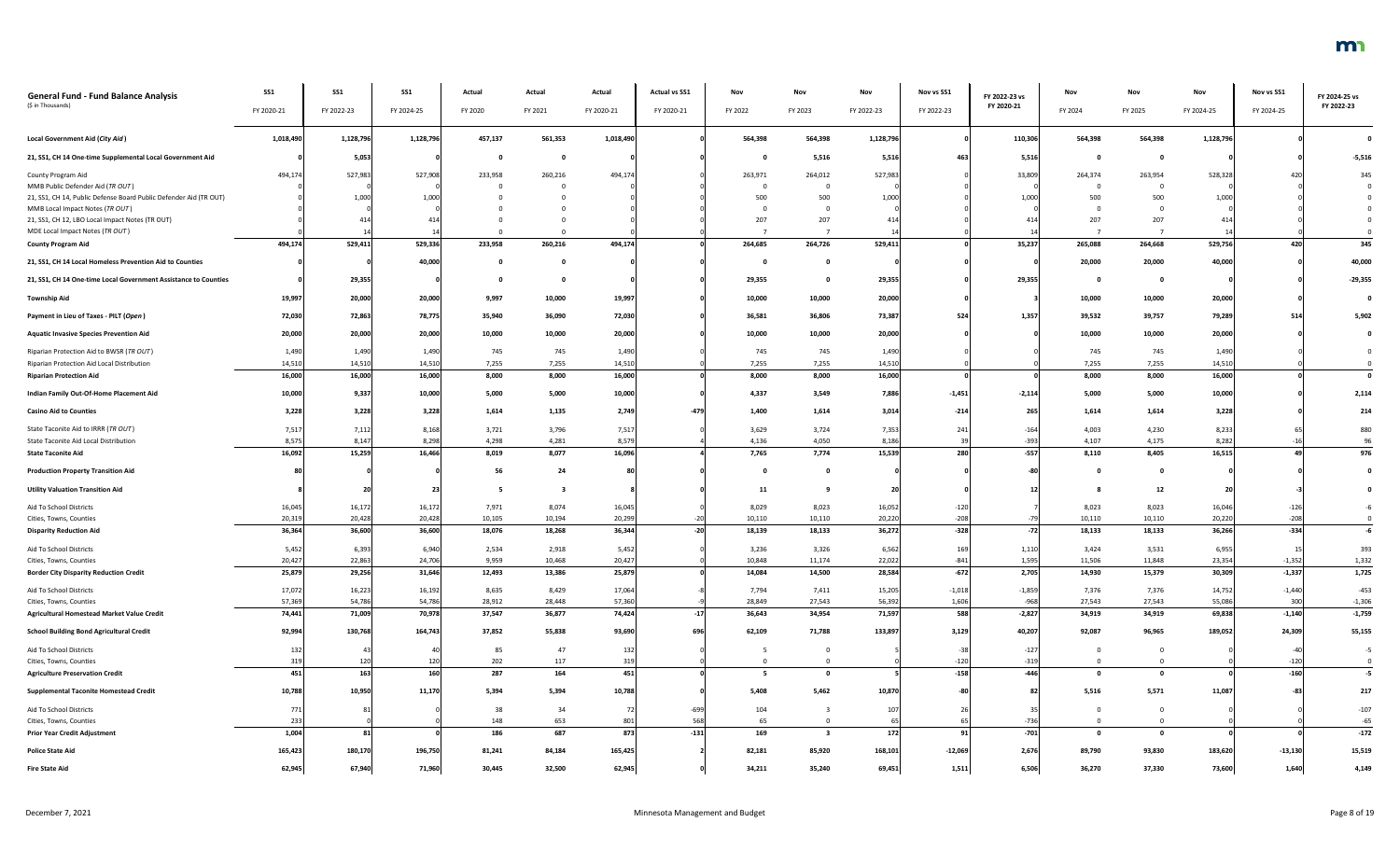| <b>General Fund - Fund Balance Analysis</b>                                     | <b>SS1</b>         | <b>SS1</b>         | <b>SS1</b>         | Actual           | Actual           | Actual             | <b>Actual vs SS1</b> | Nov            | Nov              | Nov               | Nov vs SS1             | FY 2022-23 vs         | Nov               | Nov               | Nov                | Nov vs SS1            | FY 2024-25 vs    |
|---------------------------------------------------------------------------------|--------------------|--------------------|--------------------|------------------|------------------|--------------------|----------------------|----------------|------------------|-------------------|------------------------|-----------------------|-------------------|-------------------|--------------------|-----------------------|------------------|
| (\$ in Thousands)                                                               | FY 2020-21         | FY 2022-23         | FY 2024-25         | FY 2020          | FY 2021          | FY 2020-21         | FY 2020-21           | FY 2022        | FY 2023          | FY 2022-23        | FY 2022-23             | FY 2020-21            | FY 2024           | FY 2025           | FY 2024-25         | FY 2024-25            | FY 2022-23       |
| <b>Fire Insurance Surcharge Aid</b>                                             | 8,386              | 9,640              | 10,230             | 3,775            | 4,611            | 8,386              |                      | 4,750          | 4,890            | 9,640             |                        | 1,254                 | 5,040             | 5,190             | 10,230             |                       | 590              |
| <b>Police-Fire Retirement Supp Aid</b>                                          | 30,995             | 31,000             | 31,000             | 15,495           | 15,500           | 30,995             |                      | 15,500         | 15,500           | 31,000            |                        |                       | 15,500            | 15,500            | 31,000             |                       |                  |
| <b>Police/Fire Amortization Aid</b>                                             | 5,458              | 5,458              | 5,458              | 2,729            | 2,729            | 5,458              |                      | 2,729          | 2,729            | 5,458             |                        |                       | 2,729             | 2,729             | 5,458              |                       |                  |
| Redirected Amortization Aid to SPTRFA/TRA                                       | 4,188              | 4,188              | 4,188              | 2,094            | 2,094            | 4,188              |                      | 2,094          | 2,094            | 4,188             |                        |                       | 2,094             | 2,094             | 4,188              |                       |                  |
| <b>Firefighter Supplemental Benefits Reimbursement</b>                          | 1,212              | 1,224              | 1,224              | 606              | 637              | 1,243              |                      | 637            | 633              | 1,270             |                        |                       | 633               | 633               | 1,266              |                       |                  |
| <b>PERA Pension Aid</b>                                                         | 13,900             |                    |                    | 13,900           |                  | 13,900             |                      |                |                  |                   |                        | $-13,900$             |                   |                   |                    |                       |                  |
| Aid to School Districts                                                         |                    | 611                |                    | 28               |                  |                    |                      | 544            | 60               | 604               |                        | 572                   | 28                |                   |                    |                       | $-545$           |
| Aid to Cities, Towns, Counties                                                  |                    | 1,842              | 184                | 72               |                  |                    |                      | 1,809          |                  | 1,809             |                        | 1,735                 | 94                | 94                |                    |                       | $-1,621$         |
| <b>Disaster Credit</b>                                                          | 106                | 2,453              | 246                | 100              |                  | 106                |                      | 2,353          | 60               | 2,413             |                        | 2,307                 | 122               | 125               | 247                |                       | $-2,166$         |
| Aid to School Districts                                                         | 525                | 106                |                    |                  | 337              | 337                | $-188$               | 48             | 23               |                   |                        | $-266$                | 25                | 25                |                    |                       | $-21$            |
| Aid to Cities, Towns, Counties                                                  | 1,749              | 148                | 148                |                  | 1,396            | 1,396              | $-353$               |                | 75               |                   |                        | $-1,321$              | 75                | 75                |                    |                       |                  |
| <b>Local Option Disaster Abatement Reimbursement</b>                            | 2,274              | 254                | 198                | $\mathbf{0}$     | 1,733            | 1,733              | $-541$               | 48             | 98               | 146               | -108 l                 | $-1,587$              | 100               | 100               | 200                |                       | 54               |
| Aid to School District                                                          | 280                | 280                | 280                | 140              | 140              | 280                |                      | 140            | 140              | 280               |                        |                       | 140               | 140               | 280                |                       |                  |
| Aid to City and County                                                          | 2,120              | 2,120              | 2,120              | 1,060            | 1,060            | 2,120              |                      | 1,060          | 1,060            | 2,120             |                        |                       | 1,060             | 1,060             | 2,120              |                       |                  |
| <b>Mahnomen Property Tax Reimbursement</b>                                      | 2,400              | 2,400              | 2,400              | 1,200            | 1,200            | 2,400              |                      | 1,200          | 1,200            | 2,400             |                        |                       | 1,200             | 1,200             | 2,400              |                       |                  |
| <b>Border City Reimbursement</b>                                                |                    |                    |                    | 65               | 32               |                    |                      | 32             | 32               | 64                |                        |                       | 32                | 32                |                    |                       |                  |
| <b>Taconite Aid Reimbursement</b>                                               | 1,122              | 1,122              | 1,122              | 561              | 561              | 1,122              |                      | 561            | 561              | 1,122             |                        |                       | 561               | 561               | 1,122              |                       |                  |
| <b>Performance Measurement Reimbursement</b>                                    | 924                | 925                | 935                | 466              | 458              | 924                |                      | 497            | 497              | 994               |                        |                       | 497               | 497               |                    |                       |                  |
| <b>Minneapolis Debt Service Aid</b>                                             | 7,730              |                    |                    | 4,120            | 3,610            | 7,730              |                      | 3,374          |                  | 3,374             | 3,374                  | $-4,356$              | $\Omega$          |                   |                    |                       | $-3,374$         |
| <b>Wadena County Aid</b>                                                        | 1,200              |                    |                    | 600              | 600              | 1,200              |                      |                |                  |                   |                        | $-1,200$              |                   |                   |                    |                       |                  |
| 19, SS1, CH 6 - Grants to various local governments                             | 4,447              |                    |                    | 4,447            |                  | 4,447              |                      |                |                  |                   |                        | $-4,44$               | $\mathbf 0$       | 0                 |                    |                       |                  |
| 19, SS1, CH 6 - Grant to City of Virginia                                       |                    | 5,400              |                    |                  |                  |                    |                      | 5,400          |                  | 5,400             |                        | 5,400                 | $\mathbf 0$       | 0                 |                    |                       | $-5,400$         |
| 20, CH 71 - Tribal Nations Grants                                               | 11,000             |                    |                    | 11,000           |                  | 11,000             |                      |                |                  |                   |                        | $-11,000$             | $\mathbf 0$       |                   |                    |                       |                  |
| 20, SS7, Ch. 2 - Small Business Assistance to Restaurants, Bars, and (          | 69,485             |                    |                    |                  |                  |                    | $-69,485$            |                |                  |                   |                        |                       | - 0               |                   |                    |                       |                  |
| 21, SS1, CH 14 Grants to Various Local Governments                              |                    | 1,014              |                    |                  |                  |                    |                      | 1,014          |                  | 1,014             |                        | 1,014                 | 0                 | 0                 |                    |                       | $-1,014$         |
| <b>Property Tax Aids &amp; Credits</b>                                          | 3,973,123          | 4,204,411          | 4,358,536          | 1,866,803        | 2,025,878        | 3,892,681          | $-80,442$            | 2,079,740      | 2,088,846        | 4,168,586         | $-35,825$              | 275,905               | 2,166,213         | 2,201,012         | 4,367,225          | 8,689                 | 198,639          |
| <b>Health &amp; Human Services</b>                                              |                    |                    |                    |                  |                  |                    |                      |                |                  |                   |                        |                       |                   |                   |                    |                       |                  |
| <b>Central Office Operations</b>                                                |                    |                    |                    |                  |                  |                    |                      |                |                  |                   |                        |                       |                   |                   |                    |                       |                  |
| Finance & Management                                                            | 342,214            | 350,035            | 326,895            | 167,960          | 179,213          | 347,173            | 4,959                | 177,263        | 172,772          | 350,035           |                        | 2,862                 | 163,715           | 163,180           | 326,895            |                       | $-23,140$        |
| Children & Families                                                             | 29,958             | 36,665             | 37,280             | 14,494           | 15,293           | 29,787             | $-171$               | 18,295         | 18,370           | 36,665            |                        | 6,878                 | 18,640            | 18,640            | 37,280             |                       | 615              |
| Health Care Management                                                          | 42,365             | 51,201             | 47,972             | 21,483           | 19,129           | 40,612             | $-1,753$             | 26,397         | 24,804           | 51,201            |                        | 10,589                | 24,415            | 23,557            | 47,972             |                       | $-3,229$         |
| <b>Continuing Care Management</b>                                               | 29,758             | 44,120             | 40,477             | 14,045           | 13,843           | 27,888             | $-1,870$             | 21,988         | 22,132           | 44,12             |                        | 16,232                | 21,198            | 19,279            | 40,477             |                       | $-3,643$         |
| <b>Community Support</b>                                                        | 64,772             | 83,782             | 75,147             | 32,438           | 30,825           | 63,263             | $-1,509$             | 41,940         | 42,015           | 83,955            |                        | 20,692                | 39,668            | 35,479            | 75,147             |                       | $-8,808$         |
| Comp. Gambling Chem & Mental Hlth (Standing)                                    | 330                | 118                | 118                | 53               | -42              |                    | $-235$               | 294            | 59               | 353               | 235                    | 258                   | 59                | 59                | 118                |                       | $-235$           |
| Administration, Law Changes (ICWA)<br><b>Subtotal Central Office Operations</b> | 390<br>509,787     | 78<br>566,701      | 780<br>528,669     | 250,473          | 258,345          | 508,818            | $-390$<br>$-969$     | 390<br>286,567 | 390<br>280,542   | 780<br>567,109    | 408                    | 780<br>58,291         | 390<br>268,085    | 390<br>260,584    | 780<br>528,669     |                       | $-38,440$        |
|                                                                                 |                    |                    |                    |                  |                  |                    |                      |                |                  |                   |                        |                       |                   |                   |                    |                       |                  |
| <b>Forecasted Programs</b>                                                      |                    |                    |                    |                  |                  |                    |                      |                |                  |                   |                        |                       |                   |                   |                    |                       |                  |
| MN Family Inv Plan/Div Work Prog Grants (MFIP/DWP)                              | 236,164            | 183,954            | 184,935            | 91,486           | 144,678          | 236,164            |                      | 165,100        | 90,773           | 255,873           | 71,919                 | 19,709                | 91,790            | 93,742            | 185,532            | 597                   | $-70,341$        |
| MFIP Child Care Asst Grants<br>General Assistance (GA)                          | 112,601<br>105,430 | 214,042<br>106,359 | 296,296<br>104,623 | 73,445<br>49,778 | 39,156<br>54,049 | 112,601<br>103,827 | $-1,603$             | - 0<br>50,957  | 77,115<br>51,297 | 77,115<br>102,254 | $-136,927$<br>$-4,105$ | $-35,486$<br>$-1,573$ | 128,724<br>51,638 | 130,055<br>51,964 | 258,779<br>103,602 | $-37,517$<br>$-1,021$ | 181,664<br>1,348 |
| Minnesota Supplemental Aid (MSA)                                                | 95,149             | 104,265            | 107,736            | 43,503           | 50,075           | 93,578             | $-1,571$             | 50,776         | 52,755           | 103,531           | $-734$                 | 9,953                 | 54,301            | 55,879            | 110,180            | 2,444                 | 6,649            |
| <b>Housing Support</b>                                                          | 363,190            | 375,798            | 407,670            | 181,977          | 180,926          | 362,903            | $-287$               | 182,206        | 196,562          | 378,769           | 2,971                  | 15,866                | 204,667           | 212,545           | 417,212            | 9,542                 | 38,443           |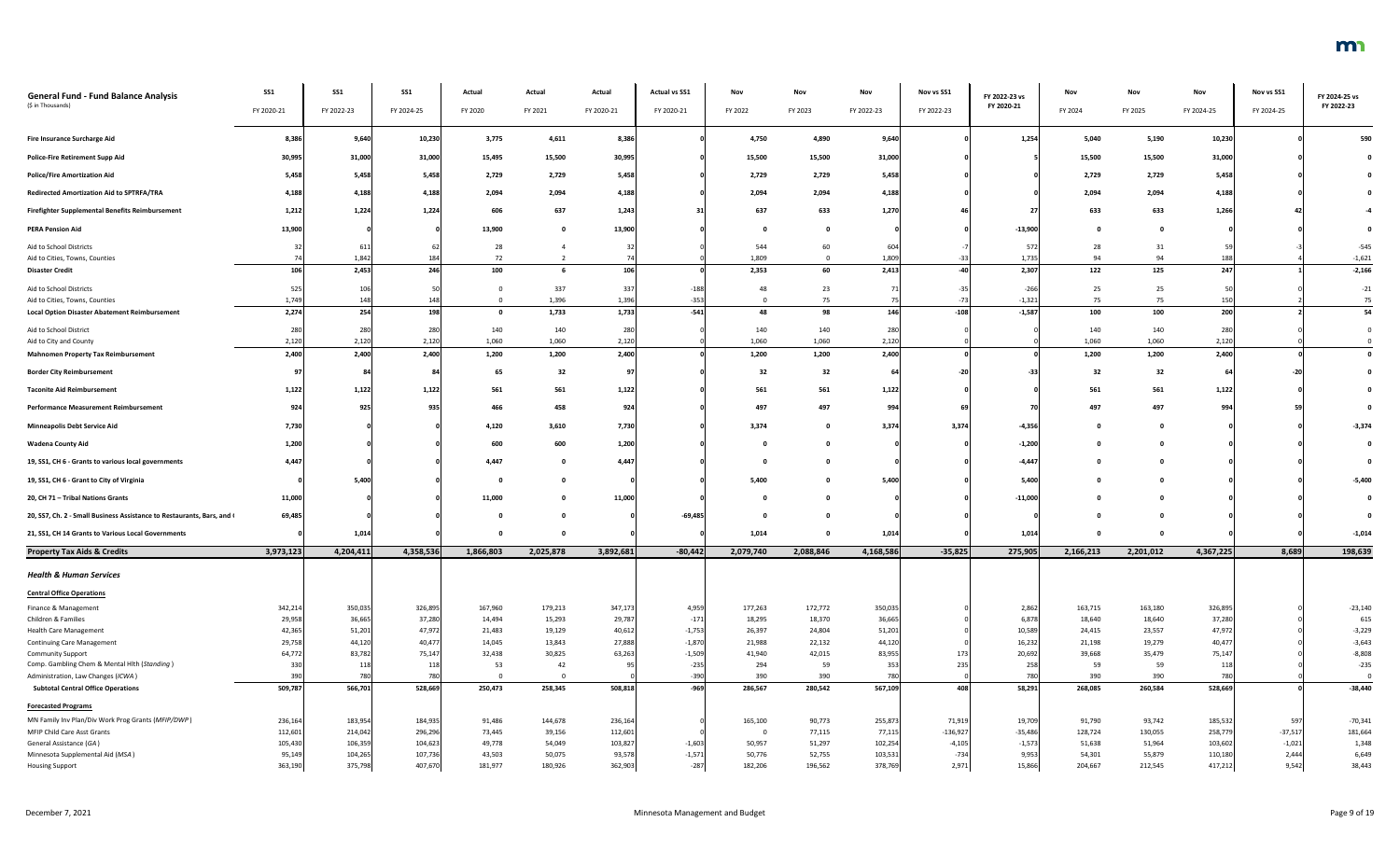| <b>General Fund - Fund Balance Analysis</b><br>(\$ in Thousands) | SS1<br>FY 2020-21  | SS <sub>1</sub><br>FY 2022-23 | <b>SS1</b><br>FY 2024-25 | Actual<br>FY 2020 | Actual<br>FY 2021 | Actual<br>FY 2020-21 | <b>Actual vs SS1</b><br>FY 2020-21 | Nov<br>FY 2022    | Nov<br>FY 2023          | Nov<br>FY 2022-23  | Nov vs SS1<br>FY 2022-23 | FY 2022-23 vs<br>FY 2020-21 | Nov<br>FY 2024    | Nov<br>FY 2025    | Nov<br>FY 2024-25  | Nov vs SS1<br>FY 2024-25 | FY 2024-25 vs<br>FY 2022-23 |
|------------------------------------------------------------------|--------------------|-------------------------------|--------------------------|-------------------|-------------------|----------------------|------------------------------------|-------------------|-------------------------|--------------------|--------------------------|-----------------------------|-------------------|-------------------|--------------------|--------------------------|-----------------------------|
|                                                                  |                    |                               |                          |                   |                   |                      |                                    |                   |                         |                    |                          |                             |                   |                   |                    |                          |                             |
| <b>Medical Assistance</b>                                        | 9,738,134          | 12,396,722                    | 14,142,342               | 4,964,636         | 4,734,227         | 9,698,863            | $-39,271$                          | 5,234,435         | 7,165,538               | 12,399,973         | 3,251                    | 2,701,110                   | 6,874,829         | 7,416,684         | 14,291,512         | 149,170                  | 1,891,539                   |
| Alternative Care Program                                         | 61,266             | 81,149                        | 91,926                   | 15,611            | 15,833            | 31,444               | $-29,822$                          | 35,227            | 45,922                  | 81,14              |                          | 49,705                      | 45,945            | 45,981            | 91,926             |                          | 10,777                      |
| Behavioral Health Fund (TR OUT)                                  | 215,355            | 215,048                       | 241,661                  | 107,943           | 146,642           | 254,585              | 39,230                             | 83,034            | 93,808                  | 176,842            | $-38,206$                | $-77,743$                   | 94,981            | 96,649            | 191,62             | $-50,032$                | 14,788                      |
| Northstar Care for Children                                      | 186,689            | 231,829                       | 263,972                  | 91,064            | 87,140            | 178,204              | $-8,485$                           | 105,790           | 114,381                 | 220,171            | $-11,658$                | 41,967                      | 122,147           | 130,697           | 252,844            | $-11,128$                | 32,673                      |
| <b>Subtotal Forecasted Programs</b>                              | 11,113,978         | 13,909,166                    | 15,841,161               | 5,619,443         | 5,452,726         | 11,072,169           | $-41,809$                          | 5,907,526         | 7,888,151               | 13,795,677         | $-113,489$               | 2,723,508                   | 7,669,021         | 8,234,196         | 15,903,217         | 62,056                   | 2,107,540                   |
| <b>Grant Programs</b>                                            |                    |                               |                          |                   |                   |                      |                                    |                   |                         |                    |                          |                             |                   |                   |                    |                          |                             |
| <b>Support Services Grants</b>                                   | 17,408             | 17,430                        | 17,430                   | 8,693             | 8,691             | 17,384               |                                    | 8,715             | 8,715                   | 17,430             |                          |                             | 8,715             | 8,715             | 17,430             |                          |                             |
| Basic Sliding Fee Child Care Asst Grants                         | 98,27              | 106,712                       | 106,732                  | 44,655            | 53,616            | 98,271               |                                    | 53,350            | 53,362                  | 106,71             |                          | 8,44                        | 53,366            | 53,366            | 106,732            |                          |                             |
| Child Care Development                                           | 35,879             | 3,474                         | 3,474                    | 32,917            | 2,948             | 35,865               |                                    | 1,737             | 1,737                   | 3,474              |                          | $-32,39$                    | 1,737             | 1,737             | 3,474              |                          |                             |
| <b>Child Support Enforcement</b>                                 | 100                | 100                           | 100                      | 50                | 50                | 100                  |                                    | 50                | 50                      | 100                |                          |                             | 50                | 50                | 10                 |                          |                             |
| <b>Children's Services Grants</b>                                | 94,244             | 105,021                       | 104,736                  | 43,937            | 49,656            | 93,593               | $-651$                             | 52,653            | 52,368                  | 105,021            |                          | 11,428                      | 52,368            | 52,368            | 104,736            |                          | $-285$                      |
| Children & Community Svcs                                        | 118,902            | 123,107                       | 123,712                  | 59,201            | 59,575            | 118,776              | $-126$                             | 61,251            | 61,856                  | 123,107            |                          | 4,331                       | 61,856            | 61,856            | 123,712            |                          | 605                         |
| Children & Econ Support Grants                                   | 83,958             | 59,480                        | 59,480                   | 58,721            | 23,116            | 81,837               | $-2,121$                           | 29,740            | 29,740                  | 59,480             |                          | $-22,35$                    | 29,740            | 29,740            | 59,480             |                          |                             |
| Other Health Care Grants                                         | 7,823              | 9,622                         | 9,622                    | 3,482             | 3,539             | 7,021                | $-802$                             | 4,811             | 4,811                   | 9,622              |                          | 2,601                       | 4,811             | 4,811             | 9,622              |                          |                             |
| Other LTC Grants                                                 | 3,818              | 30,121                        | 20,938                   | 1,893             | 1,643             | 3,536                | $-282$                             | 10,608            | 19,513                  | 30,121             |                          | 26,585                      | 19,013            | 1,925             | 20,938             |                          | $-9,183$                    |
| Aging & Adult Services Grants                                    | 64,374             | 67,440                        | 67,440                   | 31,879            | 30,162            | 62,041               | $-2,333$                           | 32,995            | 34,445                  | 67,440             |                          | 5,399                       | 34,445            | 32,995            | 67,440             |                          |                             |
| Deaf & Hard of Hearing Grants                                    | 5,670              | 5,772                         | 5,772                    | 2,784             | 2,850             | 5,634                |                                    | 2,886             | 2,886                   | 5,772              |                          | 138                         | 2,886             | 2,886             | 5,772              |                          |                             |
| <b>Disabilities Grants</b>                                       | 116,131            | 62,408                        | 51,520                   | 54,150            | 57,729            | 111,879              | $-4,252$                           | 31,398            | 31,010                  | 62,408             |                          | $-49,47$                    | 29,260            | 22,260            | 51,520             |                          | $-10,888$                   |
| <b>Housing Support Grants</b>                                    | 19,628             | 38,728                        | 28,728                   | 9,264             | 10,364            | 19,628               |                                    | 19,364            | 19,364                  | 38,728             |                          | 19,100                      | 18,364            | 10,364            | 28,728             |                          | $-10,000$                   |
| <b>Adult Mental Health Grants</b>                                | 161,535            | 197,475                       | 176,619                  | 81,658            | 69,625            | 151,283              | $-10,252$                          | 98,772            | 98,703                  | 197,475            |                          | 46,192                      | 93,295            | 83,324            | 176,619            |                          | $-20,856$                   |
| Children's Mental Health Grants                                  | 44,329             | 60,349                        | 57,285                   | 22,593            | 19,471            | 42,064               | $-2,265$                           | 30,167            | 30,182                  | 60,349             |                          | 18,285                      | 29,580            | 27,705            | 57,285             |                          | $-3,064$                    |
| <b>CCDTF Non-Entitlements</b>                                    | 5,692              | 8,547                         | 7,272                    | 3,056             | 2,623             | 5,679                |                                    | 4,273             | 4,274                   | 8,547              |                          | 2,868                       | 4,636             | 2,636             | 7,272              |                          | $-1,275$                    |
| <b>Compulsive Gambling Grants (Standing)</b>                     | 3,031              | 2,250                         | 2,640                    | 539               | 1,106             | 1,645                | $-1,386$                           | 3,157             | 1,604                   | 4,761              | 2,511                    | 3,11                        | 1,687             | 1,756             | 3,443              | 803                      | $-1,318$                    |
| <b>Subtotal Grant Programs</b>                                   | 880,79             | 898,036                       | 843,500                  | 459,472           | 396,764           | 856,236              | $-24,557$                          | 445,927           | 454,620                 | 900,547            | 2,511                    | 44,31                       | 445,809           | 398,494           | 844,303            | 803                      | $-56,244$                   |
| <b>State Operated Services</b>                                   |                    |                               |                          |                   |                   |                      |                                    |                   |                         |                    |                          |                             |                   |                   |                    |                          |                             |
|                                                                  |                    |                               |                          |                   |                   |                      |                                    |                   |                         |                    |                          |                             |                   |                   |                    |                          |                             |
| MH & Substance Abuse Treatment                                   | 259,534            | 284,644                       | 293,420                  | 128,646           | 127,591           | 256,237              | $-3,297$                           | 137,934           | 146,710                 | 284,644            |                          | 28,407                      | 146,710           | 146,710           | 293,420            |                          | 8,776                       |
| <b>Community Based Services</b>                                  | 33,80              | 37,081                        | 39,578<br>248,830        | 22,358<br>107,414 | 11,315<br>114,014 | 33,673               | $-134$<br>$-3,794$                 | 17,292<br>119,206 | 19,789                  | 37,081             |                          | 3,408                       | 19,789<br>124,415 | 19,789<br>124,415 | 39,578             |                          | 2,497                       |
| <b>Forensic Services</b><br>Sex Offender Program                 | 225,222<br>186,997 | 243,621<br>199,257            | 203,344                  | 88,600            | 92,219            | 221,428<br>180,819   | $-6,178$                           | 97,585            | 124,415<br>101,672      | 243,621<br>199,257 |                          | 22,193<br>18,438            | 101,672           | 101,672           | 248,830<br>203,344 |                          | 5,209<br>4,087              |
| <b>DCT Operations</b>                                            |                    | 111,838                       | 116,828                  | 35,976            | 47,530            | 83,506               | $-14,170$                          | 69,453            | 58,414                  | 127,867            | 16,029                   |                             |                   | 58,414            | 116,828            |                          | $-11,039$                   |
| <b>Subtotal State Operated Services</b>                          | 97,676<br>803,236  | 876,441                       | 902,000                  | 382,994           | 392,669           | 775,663              | $-27,573$                          | 441,470           | 451,000                 | 892,470            | 16,029                   | 44,36<br>116,807            | 58,414<br>451,000 | 451,000           | 902,000            |                          | 9,530                       |
|                                                                  |                    |                               |                          |                   |                   |                      |                                    |                   |                         |                    |                          |                             |                   |                   |                    |                          |                             |
| Subtotal Human Services, Dept of                                 | 13,307,794         | 16,250,344                    | 18,115,330               | 6,712,382         | 6,500,504         | 13,212,886           | $-94,908$                          | 7,081,490         | 9,074,313               | 16,155,803         | $-94,541$                | 2,942,917                   | 8,833,915         | 9,344,274         | 18,178,189         | 62,859                   | 2,022,386                   |
| <b>DHS - Federal Reimbursement</b>                               | $-71,863$          | $-93,442$                     | $-86,110$                | $-35,699$         | $-31,627$         | $-67,326$            | 4,537                              | $-46,598$         | $-46,844$               | $-93,442$          |                          | $-26,116$                   | $-44,265$         | $-41,845$         | $-86,110$          |                          | 7,332                       |
| 19, SS1, CH 9 - Blue Ribbon Commission                           |                    |                               |                          |                   |                   |                      |                                    |                   | $\mathbf 0$             |                    |                          |                             |                   |                   |                    |                          |                             |
| 21 SS1, CH 7 - Blue Ribbon Commission - Budget Reserve Use       |                    | $[-100,000]$                  |                          | $\mathbf{0}$      |                   |                      |                                    | $[-100,000]$      | $\mathbf{0}$            | $[-100,000]$       | $[-100,000]$             | $[-100,000]$                |                   |                   |                    |                          | [100,000]                   |
| <b>Human Services, Dept of</b>                                   | 13,235,931         | 16,156,902                    | 18,029,220               | 6,676,683         | 6,468,877         | 13,145,560           | $-90,371$                          | 7,034,892         | 9,027,469               | 16,062,361         | $-94,541$                | 2,916,801                   | 8,789,650         | 9,302,429         | 18,092,079         | 62,859                   | 2,029,718                   |
| Health Improvement                                               | 190,391            | 247,714                       | 236,045                  | 90,674            | 94,250            | 184,924              | $-5,467$                           | 123,714           | 124,000                 | 247,714            |                          | 62,790                      | 120,451           | 115,594           | 236,045            |                          | $-11,669$                   |
| <b>Health Protection</b>                                         | 55,730             | 53,578                        | 52,822                   | 22,609            | 26,310            | 48,919               | $-6,811$                           | 27,180            | 26,398                  | 53,578             |                          | 4,659                       | 26,411            | 26,411            | 52,822             |                          | $-756$                      |
| <b>Health Operations</b>                                         | 20,812             | 23,149                        | 23,158                   | 9,490             | 13,537            | 23,027               | 2,215                              | 11,570            | 11,579                  | 23,149             |                          |                             | 11,579            | 11,579            | 23,158             |                          |                             |
| 21, SS1, CH 4 - Mandated Health Benefits Evaluation              |                    |                               |                          |                   |                   |                      |                                    | 37                | 37                      |                    |                          |                             | -37               | 37                |                    |                          |                             |
| FY21 Available/Balance Forward - Health Department               |                    |                               |                          |                   |                   |                      |                                    | 395               | $\Omega$                | 395                | 395                      |                             |                   |                   |                    |                          | $-395$                      |
| <b>Health, Department of</b>                                     | 266,933            | 324,515                       | 312,099                  | 122,773           | 134,097           | 256,870              | $-10,063$                          | 162,896           | 162,014                 | 324,910            | 395                      | 68,040                      | 158,478           | 153,621           | 312,099            |                          | $-12,811$                   |
|                                                                  |                    |                               |                          |                   |                   |                      |                                    |                   |                         |                    |                          |                             |                   |                   |                    |                          |                             |
| 20, CH 66 - Public Health Response Contingency Account (TR OUT)  | 20,889             |                               |                          | 20,889            |                   | 20,889               |                                    |                   | 0                       |                    |                          | $-20,889$                   |                   |                   |                    |                          |                             |
| 20, CH 70 - Public Health Response Contingency Account (TR OUT)  | 50,000             |                               |                          | 50,000            |                   | 50,000               |                                    |                   | 0                       |                    |                          | $-50,000$                   |                   |                   |                    |                          |                             |
| 20, CH 70 - Health Care Response Fund (TR OUT)                   | 150,000            |                               |                          | 150,000           |                   | 150,000              |                                    |                   | 0                       |                    |                          | $-150,000$                  |                   |                   |                    |                          |                             |
| <b>Emergency Medical Services Board</b>                          | 7,454              | 9,356                         | 7,552                    | 3,012             | 3,619             | 6,631                | $-823$                             | 4,780             | 4,576                   | 9,356              |                          | 2,725                       | 3,776             | 3,776             | 7,552              |                          | $-1,804$                    |
| FY21 Available/Balance Forward - Emergency Medical Bd            |                    |                               |                          |                   |                   |                      |                                    | 248               | $\overline{\mathbf{0}}$ | 248                | 248                      | 248                         |                   |                   |                    |                          | $-248$                      |
| <b>Emergency Medical Services Board</b>                          | 7,454              | 9,356                         | 7,552                    | 3,012             | 3,619             | 6,631                | $-823$                             | 5,028             | 4,576                   | 9,604              | 248                      | 2,973                       | 3,776             | 3,776             | 7,552              |                          | $-2,052$                    |
|                                                                  |                    |                               |                          |                   |                   |                      |                                    |                   |                         |                    |                          |                             |                   |                   |                    |                          |                             |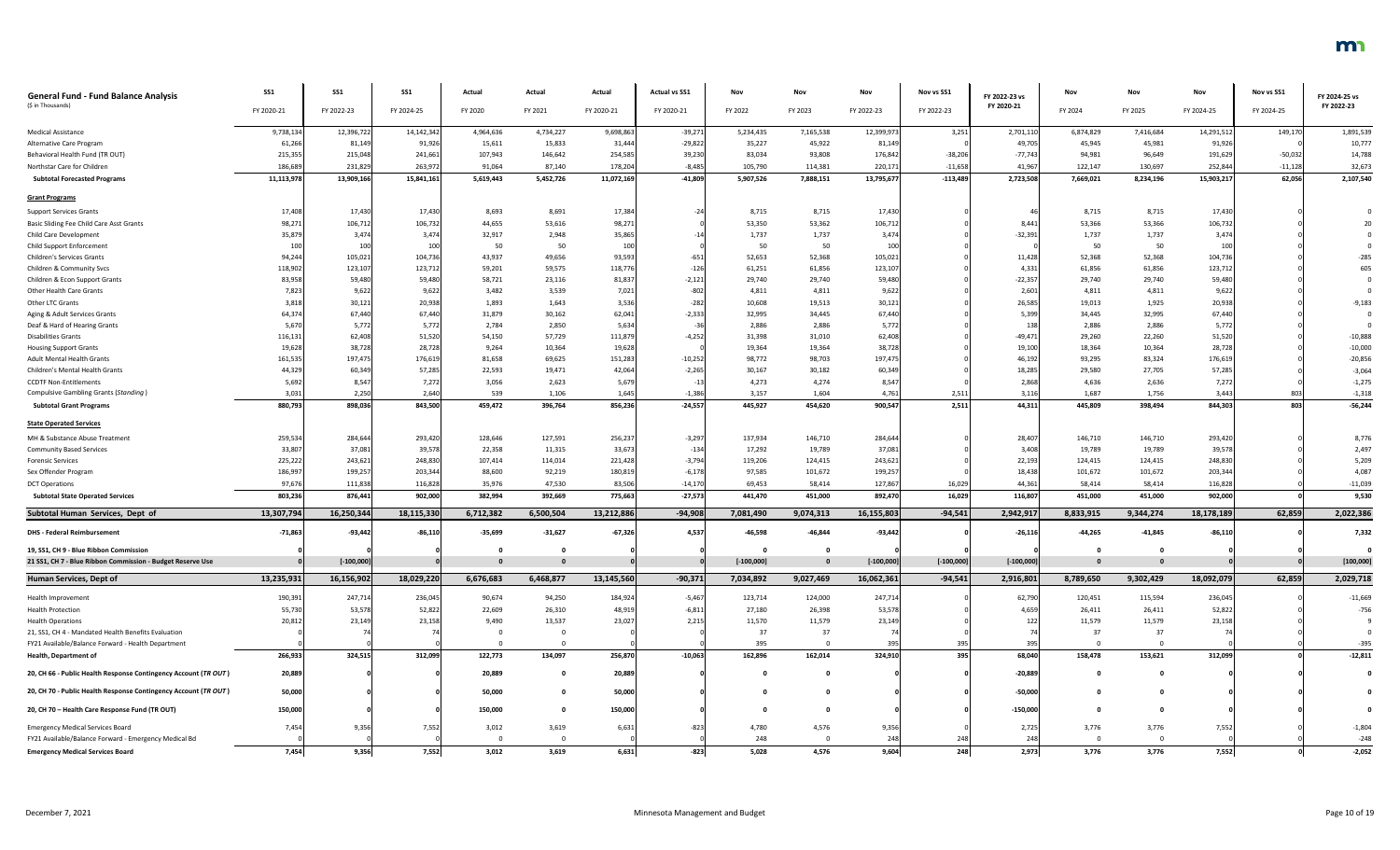| <b>General Fund - Fund Balance Analysis</b><br>(\$ in Thousands) | SS1        | <b>SS1</b> | SS <sub>1</sub> | Actual    | Actual    | Actual     | <b>Actual vs SS1</b> | Nov       | Nov         | Nov        | Nov vs SS1 | FY 2022-23 vs<br>FY 2020-21 | Nov       | Nov         | Nov        | Nov vs SS1 | FY 2024-25 vs<br>FY 2022-23 |
|------------------------------------------------------------------|------------|------------|-----------------|-----------|-----------|------------|----------------------|-----------|-------------|------------|------------|-----------------------------|-----------|-------------|------------|------------|-----------------------------|
|                                                                  | FY 2020-21 | FY 2022-23 | FY 2024-25      | FY 2020   | FY 2021   | FY 2020-21 | FY 2020-21           | FY 2022   | FY 2023     | FY 2022-23 | FY 2022-23 |                             | FY 2024   | FY 2025     | FY 2024-25 | FY 2024-25 |                             |
| Council on Disability                                            | 2,020      | 2,06       | 2,076           | 910       | 1,118     | 2,028      |                      | 1,022     | 1,038       | 2,060      |            |                             | 1,038     | 1,038       | 2,076      |            |                             |
| <b>Council on Disability</b>                                     | 2,020      | 2,060      | 2,076           | 910       | 1,118     | 2,028      |                      | 1,022     | 1,038       | 2,060      |            |                             | 1,038     | 1,038       | 2,076      |            | 16                          |
| MH/DD Ombudsman                                                  | 4,869      | 4,82       | 4,872           | 2,292     | 2,267     | 4,559      |                      | 2,387     | 2,436       | 4,823      |            |                             | 2,436     | 2,436       | 4,872      |            |                             |
| <b>UMN Drug Trial Monitoring</b>                                 | 200        | 200        | 200             | 100       | 100       | 200        |                      | 100       | 100         | 200        |            |                             | 100       | 100         | 200        |            |                             |
| FY21 Available/Balance Forward - Ombud Mental Hlth & Dev Dis     |            |            |                 |           |           |            |                      | 193       |             | 193        |            |                             |           |             |            |            | $-193$                      |
| MH/DD Ombudsman                                                  | 5,069      | 5,023      | 5,072           | 2,392     | 2,367     | 4,759      | $-310$               | 2,680     | 2,536       | 5,216      | <b>193</b> | 457                         | 2,536     | 2,536       | 5,072      |            | $-144$                      |
| <b>Ombudsperson for Families</b>                                 | 1,437      | 1,477      | 1,488           | 621       | 755       | 1,376      |                      | 733       | 744         | 1,477      |            | 101                         | 744       | 744         | 1,488      |            | 11                          |
| <b>Ombudsperson for Families</b>                                 | 1,437      | 1,477      | 1,488           | 621       | 755       | 1,376      |                      | 733       | 744         | 1,477      |            | 101                         | 744       | 744         | 1,488      |            | 11                          |
| Ombudsperson for American Indian Families                        |            | 38         | 380             |           |           |            |                      | 190       | 190         | 380        |            |                             | 190       | 190         | 380        |            |                             |
| <b>Ombudsperson for American Indian Families</b>                 |            | 380        | 380             |           |           |            |                      | 190       | 190         | 380        |            | 380                         | 190       | 190         | 380        |            |                             |
| Board of Pharmacy - 19, SS1, Ch 63 - Opiate Epidemic Response    | 370        |            |                 |           | 202       |            |                      |           |             |            |            | $-28$                       |           |             |            |            |                             |
| 19, SS1, CH 9 - MNsure                                           | 8,000      |            |                 | 8,000     |           | 8,000      |                      |           |             |            |            | $-8,000$                    |           |             |            |            |                             |
| 21, SS1, CH 7, ART 15 - Transfer to MNsure (TR OUT)              |            | 3,844      |                 |           |           |            |                      | 3,844     |             | 3,844      |            | 3,844                       |           |             |            |            | $-3,844$                    |
| <b>Health &amp; Human Services</b>                               | 13,748,103 | 16,503,557 | 18,357,887      | 7,035,367 | 6,611,035 | 13,646,402 | $-101,701$           | 7,211,285 | 9,198,567   | 16,409,852 | $-93,705$  | 2,763,450                   | 8,956,412 | 9,464,334   | 18,420,746 | 62,859     | 2,010,894                   |
|                                                                  |            |            |                 |           |           |            |                      |           |             |            |            |                             |           |             |            |            |                             |
| <b>Public Safety &amp; Judiciary</b>                             |            |            |                 |           |           |            |                      |           |             |            |            |                             |           |             |            |            |                             |
| <b>Supreme Court Operations</b>                                  | 84,422     | 86,943     | 86,768          | 39,350    | 45,095    | 84,445     |                      | 43,559    | 43,384      | 86,943     |            | 2,498                       | 43,384    | 43,384      | 86,768     |            | $-175$                      |
| Civil Legal Svcs                                                 | 29,440     | 35,126     | 36,396          | 14,720    | 14,757    | 29,477     |                      | 16,928    | 18,198      | 35,126     |            | 5,649                       | 18,198    | 18,198      | 36,396     |            | 1,270                       |
| 21, SS1, CH 7 - Child Support Policy Modifications-Systems       |            |            |                 |           |           |            |                      | 30        | 0           |            |            |                             |           |             |            |            | $-30$                       |
| <b>Supreme Court</b>                                             | 113,862    | 122,099    | 123,164         | 54,070    | 59,852    | 113,922    |                      | 60,517    | 61,582      | 122,099    |            | 8,177                       | 61,582    | 61,582      | 123,164    |            | 1,065                       |
| Court of Appeals                                                 | 25,994     | 27,064     | 27,148          | 12,617    | 13,383    | 26,000     |                      | 13,490    | 13,574      | 27,064     |            | 1,064                       | 13,574    | 13,574      | 27,148     |            | 84                          |
| <b>Court of Appeals</b>                                          | 25,994     | 27,064     | 27,148          | 12,617    | 13,383    | 26,000     |                      | 13,490    | 13,574      | 27,064     |            | 1,064                       | 13,574    | 13,574      | 27,148     |            | 84                          |
| <b>District Courts</b>                                           | 626,205    | 655,518    | 657,892         | 294,249   | 332,627   | 626,876    | 671                  | 326,372   | 329,146     | 655,518    |            | 28,642                      | 328,946   | 328,946     | 657,892    |            | 2,374                       |
| <b>District Courts</b>                                           | 626,205    | 655,518    | 657,892         | 294,249   | 332,627   | 626,876    | 671                  | 326,372   | 329,146     | 655,518    |            | 28,642                      | 328,946   | 328,946     | 657,892    |            | 2,374                       |
| State Guardian Ad Litem Board                                    | 43,385     | 45,391     | 45,630          | 18,570    | 21,224    | 39,794     | $-3,591$             | 22,576    | 22,815      | 45,391     |            | 5,597                       | 22,815    | 22,815      | 45,630     |            | 239                         |
| <b>State Guardian Ad Litem Board</b>                             | 43,385     | 45,391     | 45,630          | 18,570    | 21,224    | 39,794     | $-3,591$             | 22,576    | 22,815      | 45,391     |            | 5,597                       | 22,815    | 22,815      | 45,630     |            | 239                         |
| <b>Tax Court</b>                                                 | 3,615      | 3,668      | 3,682           | 1,325     | 2,004     | 3,329      | $-286$               | 1,827     | 1,841       | 3,668      |            | 339                         | 1,841     | 1,841       | 3,682      |            | 14                          |
| <b>Tax Court</b>                                                 | 3,615      | 3,668      | 3,682           | 1,325     | 2,004     | 3,329      | $-286$               | 1,827     | 1,841       | 3,668      |            | 339                         | 1,841     | 1,841       | 3,682      |            | 14                          |
| Uniform Laws Commission                                          | 196        | 200        | 200             | 98        | 64        | 162        | $-34$                | 100       | 100         | 200        |            |                             | 100       | 100         | 200        |            |                             |
| <b>Uniform Laws Commission</b>                                   | 196        | 200        | 200             | 98        | 64        | 162        |                      | 100       | 100         | 200        |            |                             | 100       | 100         | 200        |            |                             |
| Judicial Standards, Bd of                                        | 1,267      | 1,166      | 1,172           | 409       | 401       |            | $-45$                | 580       | 586         | 1,166      |            | 356                         | 586       | 586         | 1,172      |            |                             |
| FY21 Available/Balance Forward - Judicial Standards Board        |            |            |                 |           |           |            |                      | 249       | $\mathbf 0$ | 249        | 249        | 249                         | $\Omega$  | $\mathbf 0$ |            |            | $-249$                      |
| Judicial Standards, Bd of                                        | 1,267      | 1,166      | 1,172           | 409       | 401       | 810        | $-457$               | 829       | 586         | 1,415      | 249        | 605                         | 586       | 586         | 1,172      |            | $-243$                      |
| Board of Public Defense                                          | 197,552    | 217,790    | 222,818         | 93,152    | 103,840   | 196,992    | $-560$               | 106,381   | 111,409     | 217,790    |            | 20,798                      | 111,409   | 111,409     | 222,818    |            | 5,028                       |
| <b>Board of Public Defense</b>                                   | 197,552    | 217,790    | 222,818         | 93,152    | 103,840   | 196,992    | $-560$               | 106,381   | 111,409     | 217,790    |            | 20,798                      | 111,409   | 111,409     | 222,818    |            | 5,028                       |
| Private Detective Board                                          | 554        | 570        | 576             | 241       | 246       | 487        |                      | 282       | 288         | 570        |            |                             | 288       | 288         | 576        |            |                             |
| <b>Private Detective Board</b>                                   | 554        | 570        | 576             | 241       | 246       | 487        | -67                  | 282       | 288         | 570        |            |                             | 288       | 288         | 576        |            |                             |
| Peace Officer Standards and Training, Board                      | 24,457     | 23,11      | 23,108          | 10,084    | 11,415    | 21,499     | $-2,958$             | 11,563    | 11,554      | 23,11      |            | 1,618                       | 11,554    | 11,554      | 23,108     |            |                             |
| Peace Officer Standards and Training, Board                      | 24,457     | 23,117     | 23,108          | 10,084    | 11,415    | 21,499     | $-2,958$             | 11,563    | 11,554      | 23,11      |            | 1,618                       | 11,554    | 11,554      | 23,108     |            | $-9$                        |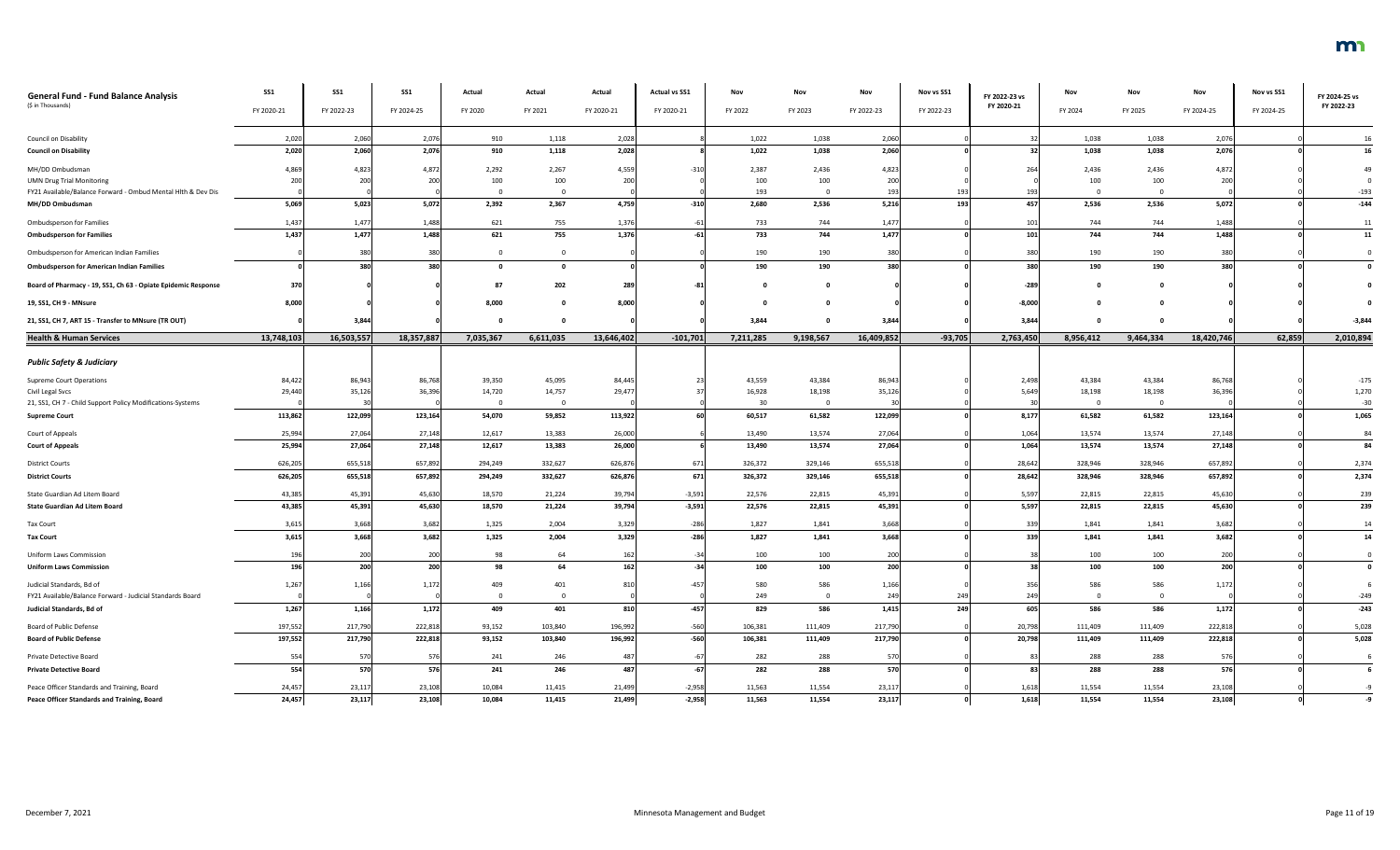| <b>General Fund - Fund Balance Analysis</b>                  | SS1        | <b>SS1</b> | <b>SS1</b>      | Actual    | Actual    | Actual       | <b>Actual vs SS1</b> | Nov       | Nov            | Nov        | Nov vs SS1 | FY 2022-23 vs | Nov       | Nov       | Nov        | Nov vs SS1 | FY 2024-25 vs |
|--------------------------------------------------------------|------------|------------|-----------------|-----------|-----------|--------------|----------------------|-----------|----------------|------------|------------|---------------|-----------|-----------|------------|------------|---------------|
| (\$ in Thousands)                                            | FY 2020-21 | FY 2022-23 | FY 2024-25      | FY 2020   | FY 2021   | FY 2020-21   | FY 2020-21           | FY 2022   | FY 2023        | FY 2022-23 | FY 2022-23 | FY 2020-21    | FY 2024   | FY 2025   | FY 2024-25 | FY 2024-25 | FY 2022-23    |
|                                                              |            |            |                 |           |           |              |                      |           |                |            |            |               |           |           |            |            |               |
| <b>Correctional Institutions</b>                             | 915,552    | 931,116    | 940,214         | 435,100   | 478,341   | 913,441      | $-2,111$             | 461,538   | 469,578        | 931,116    |            | 17,675        | 469,883   | 470,331   | 940,214    |            | 9,098         |
| <b>Community Services</b>                                    | 267,484    | 275,984    | 273,766         | 131,419   | 135,244   | 266,663      | $-821$               | 137,780   | 138,204        | 275,984    |            | 9,321         | 136,883   | 136,883   | 273,766    |            | $-2,218$      |
| <b>Operations Support</b>                                    | 58,438     | 63,155     | 63,060          | 28,990    | 29,319    | 58,309       | $-129$               | 31,625    | 31,530         | 63,15      |            | 4.846         | 31,530    | 31,530    | 63,060     |            | $-95$         |
| 21, CH 26 - Claims Bill                                      |            |            |                 |           |           |              |                      |           |                |            |            |               |           |           |            |            |               |
| FY21 Available/Balance Forward - Corrections Dept            |            |            |                 |           |           |              |                      | 183       | $\Omega$       |            |            | 18            |           |           |            |            | $-183$        |
| Corrections, Dept of                                         | 1,241,474  | 1,270,256  | 1,277,040       | 595,509   | 642,904   | 1,238,413    | $-3,061$             | 631,127   | 639,312        | 1,270,439  | 183        | 32,026        | 638,296   | 638,744   | 1,277,040  |            | 6,601         |
| <b>Ombudsperson for Corrections</b>                          |            | 1,32       | 1,326           |           |           |              |                      | 659       | 663            | 1,322      |            | 1,322         | 663       | 663       | 1,326      |            |               |
| <b>Ombudsperson for Corrections</b>                          |            | 1,322      | 1,326           | $\Omega$  |           |              |                      | 659       | 663            | 1,322      |            | 1,322         | 663       | 663       | 1,326      |            |               |
| Sentencing Guidelines Comm                                   | 1,366      | 1,505      | 1,530           | 673       | 677       | 1,350        |                      | 740       | 765            | 1,505      |            | 155           | 765       | 765       | 1,530      |            | 25            |
| <b>Sentencing Guidelines Comm</b>                            | 1,366      | 1,505      | 1,530           | 673       | 677       | 1,350        |                      | 740       | 765            | 1,505      |            | 155           | 765       | 765       | 1,530      |            | 25            |
| Homeland Security & Emergency Mgmt                           | 7,032      | 6,010      | 6,166           | 3,093     | 3,568     | 6,661        | $-371$               | 2,927     | 3,083          | 6,010      |            | $-651$        | 3,083     | 3,083     | 6,166      |            | 156           |
| <b>Criminal Apprehension</b>                                 | 124,959    | 144,592    | 142,016         | 55,648    | 68,236    | 123,884      | $-1,075$             | 72,916    | 71,676         | 144,592    |            | 20,708        | 71,008    | 71,008    | 142,016    |            | $-2,576$      |
| Gambling & Alcohol Enforcement                               | 3,979      | 5,243      | 5,264           | 1,781     | 2,062     | 3,843        | $-136$               | 2,611     | 2,632          | 5,243      |            | 1,400         | 2,632     | 2,632     | 5,264      |            | 21            |
| Office of Justice Programs                                   | 79,824     | 94,362     | 92,492          | 39,758    | 39,933    | 79,69        | $-133$               | 47,221    | 47,141         | 94,362     |            | 14,671        | 46,246    | 46,246    | 92,492     |            | $-1,870$      |
| <b>State Fire Marshal</b>                                    |            | 356        | 35 <sub>6</sub> | 31        | 53        |              |                      | 178       | 178            | 356        |            | 27            | 178       | 178       | 356        |            |               |
| 19, SS1, CH 6 - Melrose Fire Remediation Grant               |            |            |                 |           |           |              |                      |           |                |            |            |               |           |           |            |            |               |
| 19, CH 63 - Opiate Epidemic Response                         | 671        |            |                 | 650       | 20        |              |                      |           |                |            |            |               |           |           |            |            |               |
| 20, SS5, CH 3 - BCA - Sexual Assault Examination Kits        | 3,096      | 4,134      | 4,134           |           | 3,096     | 3,096        |                      | 2,067     | 2,067          | 4,134      |            | 1,038         | 2,067     | 2,067     | 4,134      |            |               |
| 20, SS5, CH 3 - BCA - Crime Laboratory                       | 1,386      | 1.688      | 1.688           |           | 1,384     | 1.384        |                      | 844       | 844            | 1,688      |            |               | 844       | 844       | 1.688      |            |               |
| 20, SS5, CH 3 - Public Safety - Civil Unrest Deployment      |            |            |                 |           |           |              |                      |           |                |            |            |               |           |           |            |            |               |
| 20, SS7, Ch. 2 - Waived 2 AM Fee GF Reimbursement, TR-OUT    | 284        |            |                 |           | 243       |              |                      |           |                |            |            | $-243$        |           |           |            |            |               |
| 21, CH 13 - Civil Unrest Response                            | 1,500      |            |                 |           | 569       |              | $-931$               |           |                |            |            | $-569$        |           |           |            |            |               |
| FY21 Available/Balance Forward - Public Safety Dept          |            |            |                 |           |           |              |                      | 12,343    |                | 12,343     | 12,343     | 12,34         |           |           |            |            | $-12,343$     |
| Public Safety, Dept of                                       | 224,368    | 256,385    | 252,116         | 100,961   | 119,164   | 220,125      | $-4,243$             | 141,107   | 127,621        | 268,728    | 12,343     | 48,603        | 126,058   | 126,058   | 252,116    |            | $-16,612$     |
|                                                              |            |            |                 |           |           |              |                      |           |                |            |            |               |           |           |            |            |               |
| Human Rights, Dept of                                        | 10,042     | 10,963     | 11,068          | 4,526     | 5,449     | 9,975        |                      | 5,433     | 5,530          | 10,963     |            | 988           | 5,534     | 5,534     | 11,068     |            | 105           |
| Human Rights, Dept of                                        | 10,042     | 10,963     | 11,068          | 4,526     | 5,449     | 9,975        |                      | 5,433     | 5,530          | 10,963     |            | 988           | 5,534     | 5,534     | 11,068     |            | 105           |
| <b>Transfer to Disaster Contingency Account</b>              | 50,000     |            |                 | 50,000    |           | 50,000       |                      | 30,000    | $\Omega$       | 30,000     | 30,000     | $-20,000$     | $\Omega$  |           |            |            | $-30,000$     |
| <b>Transfer out to Community Justice Acct.</b>               | 922        | 922        | 922             | 461       | 461       | $92^{\circ}$ |                      | 461       | 461            | 922        |            |               | 461       | 461       | 922        |            |               |
| <b>Public Safety &amp; Judiciary</b>                         | 2,565,259  | 2,637,936  | 2,649,392       | 1,236,945 | 1,313,711 | 2,550,656    | $-14,603$            | 1,353,464 | 1,327,247      | 2,680,711  | 42,775     | 130,055       | 1,324,472 | 1,324,920 | 2,649,392  |            | $-31,319$     |
|                                                              |            |            |                 |           |           |              |                      |           |                |            |            |               |           |           |            |            |               |
| <b>Transportation</b>                                        |            |            |                 |           |           |              |                      |           |                |            |            |               |           |           |            |            |               |
| <b>Multimodal Systems</b>                                    | 40,353     | 71,51      | 44,592          | 19,864    | 20,286    | 40,150       | $-203$               | 49,215    | 22,296         | 71,51      |            | 31,361        | 22,296    | 22,296    | 44,592     |            | $-26,919$     |
| <b>State Roads</b>                                           | 1,068      |            |                 | 71        | 959       | 1,030        |                      |           |                |            |            | $-1,024$      |           |           |            |            |               |
| Local Roads                                                  |            | 49,50      |                 |           |           |              |                      | 49,500    | - 0            | 49,500     |            | 49,500        |           |           |            |            | $-49,500$     |
| Agency Management                                            |            | 1,970      | 1,970           | 279       | 456       |              |                      | 985       | 985            | 1,970      |            | 1,23          | 985       | 985       | 1,970      |            |               |
| 21, SS1, CH 5 - TH Corridor Studies and Local Road Grants    |            | 30,930     |                 |           |           |              |                      | 30,930    |                | 30,930     |            | 30,930        |           |           |            |            | $-30,930$     |
| FY21 Administrative Holdback - Transportation                |            |            |                 |           |           |              |                      |           |                |            |            |               |           |           |            |            |               |
| 21, SS1, CH 14 Rondo I-94 Freeway Cap Planning & Development |            | 6,200      |                 |           |           |              |                      | 6,200     |                | 6,200      |            | 6,200         |           |           |            |            | $-6,200$      |
| 21, SS1, CH 5 - Rail service improvement - MRSI (TR OUT)     |            | 13,000     |                 |           |           |              |                      | 6,500     | 6,500          | 13,000     |            | 13,000        |           |           |            |            | $-13,000$     |
| FY21 Available/Balance Forward - Transportation Dept         |            |            |                 |           |           |              |                      | 872       | $\overline{0}$ | 872        | 872        | 87            |           |           |            |            | $-872$        |
| <b>Transportation, Dept of</b>                               | 41,885     | 173,11     | 46,568          | 20,214    | 21,701    | 41,915       |                      | 144,205   | 29,784         | 173,989    | 872        | 132,074       | 23,284    | 23,284    | 46,568     |            | $-127,421$    |
| <b>Transit System Operations</b>                             | 65,508     | 123,308    | 65,308          | 32,854    | 32,654    | 65,508       |                      | 90,654    | 32,654         | 123,308    |            | 57,800        | 32,654    | 32,654    | 65,308     |            | $-58,000$     |
| Metro Mobility                                               | 150,502    | 112,392    | 111,952         | 80,336    | 70,166    | 150,502      |                      | 56,416    | 55,976         | 112,392    |            | $-38,110$     | 55,976    | 55,976    | 111,952    |            | -440          |
| <b>Metropolitan Council</b>                                  | 216,010    | 235,700    | 177,260         | 113,190   | 102,820   | 216,010      |                      | 147,070   | 88,630         | 235,700    |            | 19,690        | 88,630    | 88,630    | 177,260    |            | $-58,440$     |
| Admin & Related Services                                     | 11,663     | 12,303     | 12,340          | 5,211     | 5,646     | 10,857       | $-806$               | 6,133     | 6,170          | 12,303     |            | 1,446         | 6,170     | 6,170     | 12,340     |            | 37            |
| <b>State Patrol</b>                                          | 18,444     | 36,18      | 31,688          | 9,147     | 10,517    | 19,664       | 1,220                | 20,341    | 15,844         | 36,18      |            | 16,521        | 15,844    | 15,844    | 31,688     |            | $-4,497$      |
| MnCRASH System Maintenance (Traffic Safety)                  | 940        | 15,953     | 956             | 248       | 303       | 551          | $-389$               | 7,983     | 7,970          | 15,953     |            | 15,402        | 478       | 478       | 956        |            | $-14,997$     |
| 19, SS1, CH 3 - Driver and Vehicle Services                  | 58,778     |            |                 | 26,810    | 22,344    | 49,154       | $-9,624$             |           |                |            |            | $-49,154$     |           |           |            |            |               |
| 20, SS5, CH 3 - Public Safety - Civil Unrest Deployment      | 2,688      |            |                 |           | 2,226     | 2,226        | $-462$               |           |                |            |            | $-2,226$      |           |           |            |            |               |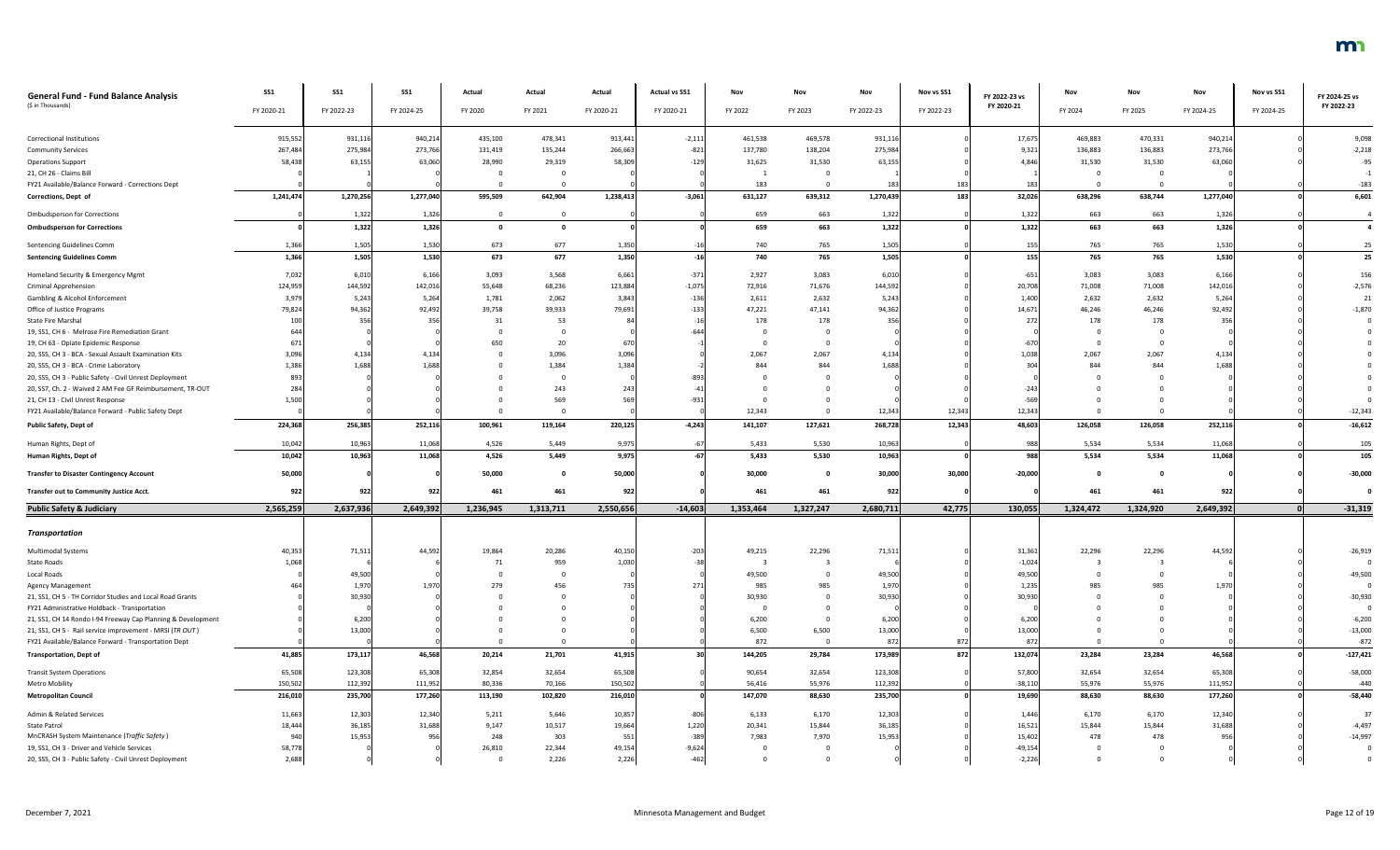| <b>General Fund - Fund Balance Analysis</b>                             | <b>SS1</b> | <b>SS1</b> | <b>SS1</b> | Actual  | Actual  | Actual     | <b>Actual vs SS1</b> | Nov      | Nov         | Nov        | Nov vs SS1 | FY 2022-23 vs | Nov     | Nov          | Nov             | Nov vs SS1 | FY 2024-25 vs |
|-------------------------------------------------------------------------|------------|------------|------------|---------|---------|------------|----------------------|----------|-------------|------------|------------|---------------|---------|--------------|-----------------|------------|---------------|
| (\$ in Thousands)                                                       | FY 2020-21 | FY 2022-23 | FY 2024-25 | FY 2020 | FY 2021 | FY 2020-21 | FY 2020-21           | FY 2022  | FY 2023     | FY 2022-23 | FY 2022-23 | FY 2020-21    | FY 2024 | FY 2025      | FY 2024-25      | FY 2024-25 | FY 2022-23    |
| 20, SS5, CH 3 - State Patrol Operating Adjustment - Capitol Security    | 1,278      | 2,094      | 2,648      |         |         |            | $-1,278$             | 770      | 1,324       | 2,094      |            | 2,094         | 1,324   | 1,324        | 2,648           |            | 554           |
| 20, SS5, CH 3 - State Patrol Trooper Salary Increase - Capitol Security | 193        |            |            |         | 193     |            |                      |          |             |            |            | $-193$        |         |              |                 |            |               |
| FY21 Administrative Holdback - PS Transp                                |            |            |            |         |         |            |                      |          |             |            |            |               |         |              |                 |            |               |
| 21, CH 13 - Civil Unrest Response                                       | 6,300      |            |            |         | 5,000   | 5,000      | $-1,300$             |          |             |            |            | $-5,000$      |         |              |                 |            |               |
| 21, SS1, CH5 - State Trooper Salary                                     | 230        |            |            |         |         |            | $-230$               |          |             |            |            |               |         |              |                 |            |               |
| 21, SS1, CH 5 - Pipeline Safety                                         |            | 1,000      |            |         |         |            |                      | 1,000    |             | 1,000      |            | 1,000         |         |              |                 |            | $-1,000$      |
| Public Safety, Dept of                                                  | 100,514    | 67,535     | 47,632     | 41,416  | 46,229  | 87,645     | $-12,869$            | 36,227   | 31,308      | 67,535     |            | $-20,110$     | 23,816  | 23,816       | 47,632          |            | $-19,903$     |
| <b>Transportation</b>                                                   | 358,409    | 476,352    | 271,460    | 174,820 | 170,750 | 345,570    | $-12,839$            | 327,502  | 149,722     | 477,224    | 872        | 131,654       | 135,730 | 135,730      | 271,460         |            | $-205,764$    |
| Environment                                                             |            |            |            |         |         |            |                      |          |             |            |            |               |         |              |                 |            |               |
| <b>Environmental Analysis and Outcomes Division</b>                     |            | 1,516      | 448        | 197     | 213     |            |                      | 1,292    | 224         | 1,516      |            | 1,106         | 224     | 224          | 448             |            | $-1,068$      |
| <b>Municipal Division</b>                                               |            | 367        | 380        | 147     | 155     | 302        |                      | 177      | 190         | 367        |            |               | 190     | 190          | 380             |            |               |
| <b>Operations Division</b>                                              | 4,980      | 5,063      | 5,064      | 2,490   | 2,490   | 4.980      |                      | 2,531    | 2,532       | 5,063      |            |               | 2,532   | 2,532        | 5,064           |            |               |
| <b>Remediation Division</b>                                             |            |            |            | 216     |         | 216        |                      | $\Omega$ | $\Omega$    |            |            |               | - 0     | - 0          |                 |            |               |
| Resource Management and Assistance Division                             | 2,025      | 2,598      | 1,100      | 700     | 1,288   | 1,988      |                      | 1,299    | 1,299       | 2,598      |            |               | 550     | 550          | 1,100           |            | $-1,498$      |
| <b>Watershed Division</b>                                               | 3,918      | 3,918      | 3,918      | 1,959   | 1,862   | 3,821      |                      | 1,959    | 1,959       | 3,918      |            |               | 1,959   | 1,959        | 3,918           |            |               |
| <b>Environmental Quality Board</b>                                      | 2,22       | 2,162      | 2,162      | 1,020   | 1,179   | 2,199      |                      | 1,081    | 1,081       | 2,162      |            |               | 1,081   | 1,081        | 2,162           |            |               |
| FY21 Available/Balance Forward - Pollution Control Agency               |            |            |            |         |         |            |                      | 37       | 0           |            |            |               |         | $\mathbf{0}$ |                 |            | $-37$         |
| <b>Pollution Control Agency</b>                                         | 14,098     | 15,624     | 13,072     | 6,729   | 7,187   | 13,916     | $-182$               | 8,376    | 7,285       | 15,661     |            | 1,745         | 6,536   | 6,536        | 13,072          |            | $-2,589$      |
| Land and Mineral Resources Management                                   | 3,659      | 3,775      | 3,802      | 1,522   | 2,190   | 3,712      |                      | 1,874    | 1,901       | 3,775      |            |               | 1,901   | 1,901        | 3,802           |            | 27            |
| Ecological & Water Resources                                            | 37,301     | 41,113     | 39,032     | 17,610  | 19,538  | 37,148     | $-153$               | 21,597   | 19,516      | 41,11      |            | 3,965         | 19,516  | 19,516       | 39,032          |            | $-2,081$      |
| <b>Forest Management</b>                                                | 68,245     | 72,869     | 69,274     | 31,786  | 37,045  | 68,831     | 586                  | 36,182   | 36,687      | 72,869     |            | 4,038         | 34,637  | 34,637       | 69,274          |            | $-3,595$      |
| Parks & Trails Mgmt                                                     | 53,583     | 57,839     | 55,752     | 24,353  | 29,463  | 53,816     | 233                  | 28,963   | 28,876      | 57,839     |            | 4,023         | 27,876  | 27,876       | 55,752          |            | $-2,087$      |
| Fish and Wildlife Management                                            | 2,045      | 4,461      | 564        | 1,774   | 272     | 2,046      |                      | 1,729    | 2,732       | 4,46       |            | 2,41!         | 282     | 282          | 564             |            | $-3,897$      |
| <b>Enforcement Natural Res Laws-Rules</b>                               | 14,589     | 18,902     | 19,724     | 6,995   | 10,706  | 17,701     | 3,112                | 9,040    | 9,862       | 18,902     |            | 1,20          | 9,862   | 9,862        | 19,724          |            | 822           |
| <b>Operations Support</b>                                               | 2,494      | 3,400      |            | 1,619   | 391     | 2,010      | $-484$               | 3,400    | $\mathbf 0$ | 3,400      |            | 1,390         |         |              |                 |            | $-3,400$      |
| Office of School Trust Lands                                            |            |            | 374        | 170     | 184     | 354        |                      | 187      | 187         | 374        |            |               | 187     | 187          |                 |            |               |
| DNR Firefighting (OPEN)                                                 | 35,725     | 35,800     | 35,800     | 17,825  | 23,066  | 40,891     | 5,166                | 25,800   | 22,000      | 47,800     | 12,000     | 6,909         | 22,000  | 22,000       | 44,000          | 8,200      | $-3,800$      |
| 1854 Treaty (OPEN)                                                      | 13,147     | 12,819     | 12,132     | 6,355   | 6,792   | 13,147     |                      | 6,804    | 6,364       | 13,168     | 349        |               | 6,116   | 5,965        | 12,081          |            | $-1,087$      |
| Leech Lake White Earth (OPEN)                                           | 6,479      | 5,990      | 5,743      | 3,296   | 3,301   | 6,597      |                      | 3,082    | 2,958       | 6,040      |            |               | 2,883   | 2,801        | 5,684           |            | $-356$        |
| Con Con Areas (OPEN)                                                    |            |            |            |         |         |            |                      | -33      | 33          |            |            |               |         |              |                 |            |               |
| State Forest Cost Certification (OPEN)                                  |            |            |            |         |         |            |                      |          |             |            |            |               |         |              |                 |            |               |
| 20, SS5, CH 3 - Civil Unrest Deployment                                 | 2,112      |            |            |         |         |            | $-2,112$             |          |             |            |            |               |         |              |                 |            |               |
| FY21 Administrative Holdback - Natural Resources                        |            |            |            |         |         |            |                      |          |             |            |            |               |         |              |                 |            |               |
| 21, SS1, CH 11 - DNR Body Cameras                                       |            | 876        | 774        |         |         |            |                      | 489      | 387         | 876        |            |               | 387     | 387          | 77 <sub>4</sub> |            | $-102$        |
| 21, SS1, CH 6 - DNR Conservation Officer Salary                         |            | 1,386      | 1,110      |         |         |            | $-20$                | 831      | 555         | 1,386      |            | 1,386         | 555     | 555          | 1,110           |            | $-276$        |
| FY21 Available/Balance Forward - Natural Resources Dept                 |            |            |            |         |         |            |                      | 3,123    | $\mathbf 0$ | 3,123      | 3,123      | 3,125         |         |              |                 |            | $-3,123$      |
| <b>Natural Resources, Dept of</b>                                       | 239,999    | 259,676    | 244,153    | 113,310 | 132,948 | 246,258    | 6,259                | 143,139  | 132,063     | 275,202    | 15,526     | 28,944        | 126,240 | 126,007      | 252,247         | 8,094      | $-22,955$     |
| Transfer to Mining and Env Regulatory Account (OPEN)                    | 1,822      | 1,746      | 1,792      | 873     | 949     | 1,822      |                      | 886      | 879         | 1,765      |            |               | 888     | 955          | 1,843           |            | 78            |
| Board of Water & Soil Resources                                         | 30,259     | 34,785     | 30,536     | 21,096  | 8,728   | 29,824     | $-435$               | 18,045   | 16,740      | 34,785     |            | 4,961         | 15,268  | 15,268       | 30,536          |            | $-4,249$      |
| FY21 Available/Balance Forward - Water & Soil Resources Board           |            |            |            |         |         |            |                      | 247      | $\mathbf 0$ | 247        | 247        |               |         | $\Omega$     |                 |            | $-247$        |
| <b>Board of Water &amp; Soil Resources</b>                              | 30,259     | 34,785     | 30,536     | 21,096  | 8,728   | 29,824     | $-435$               | 18,292   | 16,740      | 35,032     | 247        | 5,208         | 15,268  | 15,268       | 30,536          |            | $-4,496$      |
| <b>MN Conservation Corps</b>                                            |            | 910        | 910        | 455     | 455     | 910        |                      | 455      | 455         | 910        |            |               | 455     | 455          | 910             |            |               |
|                                                                         |            |            |            |         |         |            |                      |          |             |            |            |               |         |              |                 |            |               |
| Metropolitan Council Parks                                              | 5,080      | 5,080      | 5,080      | 2,540   | 2,540   | 5,080      |                      | 2,540    | 2,540       | 5,080      |            |               | 2,540   | 2,540        | 5,080           |            |               |
| 20, SS7, Ch. 2 - Wastewater Rate Stabilization                          |            |            |            |         | 142     | 142        |                      | $\Omega$ | 0           |            |            |               |         | $\Omega$     |                 |            |               |
| <b>Metropolitan Council Parks</b>                                       | 5,222      | 5,080      | 5,080      | 2,540   | 2,682   | 5,222      |                      | 2,540    | 2,540       | 5,080      |            | $-142$        | 2,540   | 2,540        | 5,080           |            |               |
| Zoological Board                                                        | 19,474     | 19,618     | 20,534     | 9,665   | 9,809   | 19,474     |                      | 9,809    | 9,809       | 19,618     |            |               | 10,267  | 10,267       | 20,534          |            | 916           |
| <b>Zoological Board</b>                                                 | 19,474     | 19,618     | 20,534     | 9,665   | 9,809   | 19,474     |                      | 9,809    | 9,809       | 19,618     |            |               | 10,267  | 10,267       | 20,534          |            | 916           |
| <b>Science Museum of Minnesota</b>                                      | 2,158      | 2,158      | 2,158      | 1,079   | 1,079   | 2,158      |                      | 1,079    | 1,079       | 2,158      |            |               | 1,079   | 1,079        | 2,158           |            |               |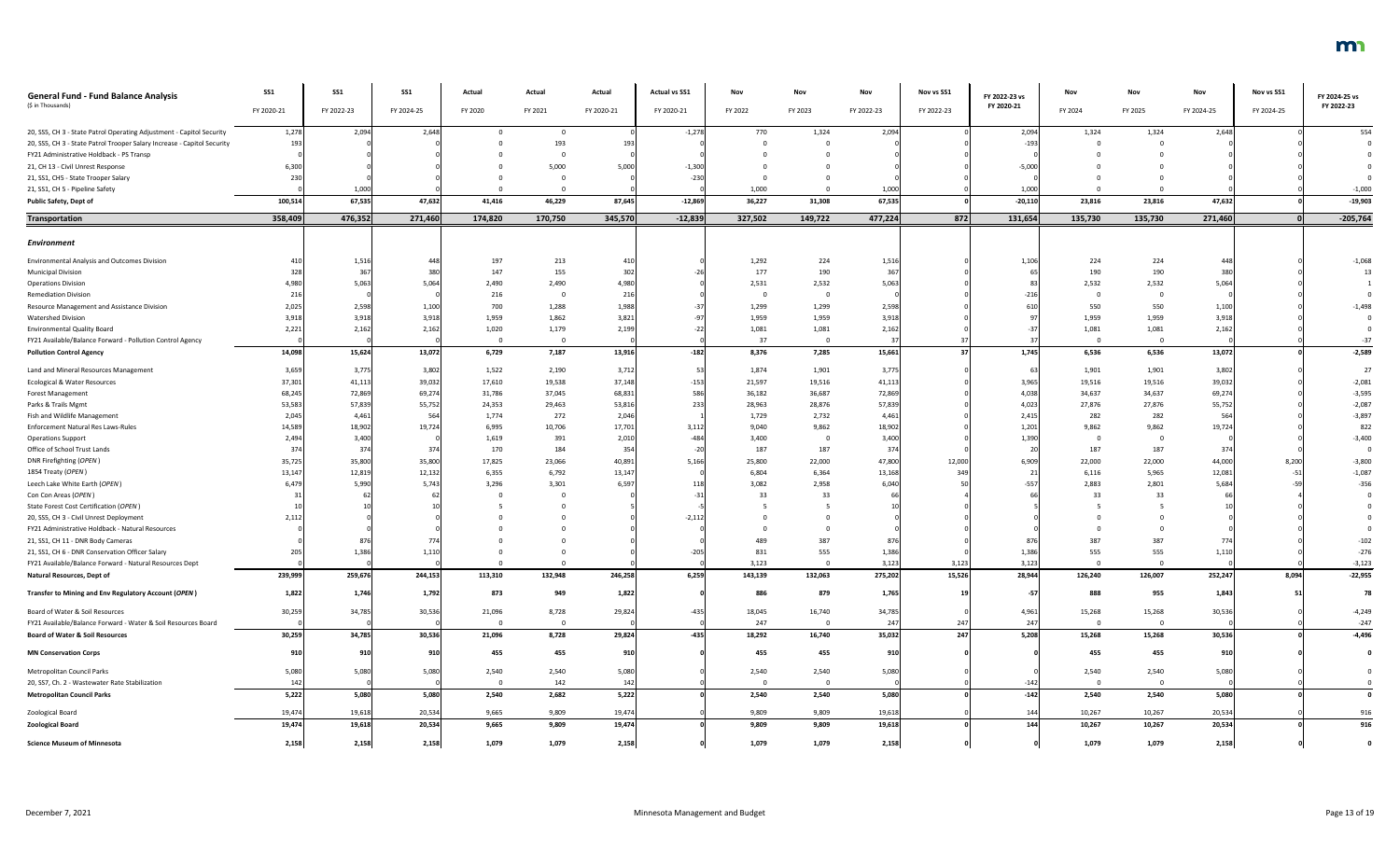| <b>General Fund - Fund Balance Analysis</b>                       | SS1             | <b>SS1</b>      | <b>SS1</b>      | Actual         | Actual         | Actual         | <b>Actual vs SS1</b> | Nov            | Nov                     | Nov             | Nov vs SS1 | FY 2022-23 vs | Nov            | Nov            | Nov             | Nov vs SS1 | FY 2024-25 vs |
|-------------------------------------------------------------------|-----------------|-----------------|-----------------|----------------|----------------|----------------|----------------------|----------------|-------------------------|-----------------|------------|---------------|----------------|----------------|-----------------|------------|---------------|
| (\$ in Thousands)                                                 | FY 2020-21      | FY 2022-23      | FY 2024-25      | FY 2020        | FY 2021        | FY 2020-21     | FY 2020-21           | FY 2022        | FY 2023                 | FY 2022-23      | FY 2022-23 | FY 2020-21    | FY 2024        | FY 2025        | FY 2024-25      | FY 2024-25 | FY 2022-23    |
| Explore Minnesota Tourism                                         | 29,074          | 29,957          | 29,046          | 10,675         | 18,375         | 29,050         |                      | 15,434         | 14,523                  | 29,957          |            | 907           | 14,523         | 14,523         | 29,046          |            | $-911$        |
| <b>Explore Minnesota Tourism</b>                                  | 29,074          | 29,957          | 29,046          | 10,675         | 18,375         | 29,050         | $-24$                | 15,434         | 14,523                  | 29,957          |            | 907           | 14,523         | 14,523         | 29,046          |            | $-911$        |
| 21, SS1, CH 6 - MLCAT Repayment to REM-MLC (TR OUT)               |                 | 200             | 200             |                |                |                |                      | 100            | 100                     | 200             |            |               | 100            | 100            | 200             |            |               |
| <b>Environment</b>                                                | 343,016         | 369,754         | 347,481         | 166,422        | 182,212        | 348,634        | 5,618                | 200,110        | 185,473                 | 385,583         | 15,829     | 36,749        | 177,896        | 177,730        | 355,626         | 8,145      | $-29,957$     |
|                                                                   |                 |                 |                 |                |                |                |                      |                |                         |                 |            |               |                |                |                 |            |               |
| <b>Economic Development, Energy, Ag and Housing</b>               |                 |                 |                 |                |                |                |                      |                |                         |                 |            |               |                |                |                 |            |               |
| <b>Protection Service</b>                                         | 35,883          | 38,994          | 39,220          | 17,653         | 18,566         | 36,219         | 338                  | 19,384         | 19,610                  | 38,994          |            | 2,775         | 19,610         | 19,610         | 39,220          |            | 226           |
| Promotion & Marketing                                             | 7,857           | 8,405           | 8,110           | 3,617          | 4,006          | 7,623          | $-234$               | 4,200          | 4,205                   | 8,405           |            | 782           | 4,055          | 4,055          | 8,110           |            | $-295$        |
| Value-Added Products                                              | 50,093          | 50,700          | 50,764          | 25,996         | 24,360         | 50,356         | 263                  | 25,343         | 25,357                  | 50,700          |            | 34            | 25,382         | 25,382         | 50,764          |            |               |
| Admin & Financial Assistance                                      | 16,71           | 16,922          | 16,020          | 8,981          | 9,040          | 18,021         | 1,310                | 8,530          | 8,392                   | 16,922          |            | $-1,099$      | 8,010          | 8,010          | 16,020          |            | $-902$        |
| FY21 Administrative Holdback - Agriculture                        |                 |                 |                 |                |                |                |                      |                | $\overline{\mathbf{0}}$ |                 |            |               |                |                |                 |            |               |
| 21, SS1, CH 3 - Ag Best Management Practices Loan Program (TR OUT |                 | 2,874           | 2,850           |                |                |                |                      | 1,437          | 1,437                   | 2,874           |            | 2,87          | 1,425          | 1,425          | 2,850           |            |               |
| 21, SS1, CH 3 - Emerging Farmers Working Group/Emerging Farmer Ac |                 |                 | 2C              |                |                |                |                      | 10             | 10                      | $\overline{2}$  |            |               |                | 10             | $\overline{2}$  |            |               |
| 21, SS1, CH 14 - Oriented Strand Board Production Incentive       |                 |                 | 1,500           |                |                |                |                      |                |                         |                 |            |               |                | 1,500          | 1,500           |            | 1,500         |
| FY21 Available/Balance Forward - Agriculture Dept                 |                 |                 |                 |                |                |                |                      | 14             |                         |                 |            |               |                |                |                 |            | $-14$         |
| Agriculture, Dept of                                              | 110,542         | 117,915         | 118,484         | 56,247         | 55,972         | 112,219        | 1,677                | 58,918         | 59,011                  | 117,929         |            | 5,710         | 58,492         | 59,992         | 118,484         |            | 555           |
| Agricultural Utilization Research Institute                       | 7,786           | 8,586           | 8,086           | 3,893          | 3,893          | 7,786          |                      | 4,543          | 4,043                   | 8,586           |            | 800           | 4,043          | 4,043          | 8,086           |            | $-500$        |
| <b>Agricultural Utilization Research Institute</b>                | 7,786           | 8,586           | 8,086           | 3,893          | 3,893          | 7,786          |                      | 4,543          | 4,043                   | 8,586           |            | 800           | 4,043          | 4,043          | 8,086           |            | $-500$        |
| <b>Board of Animal Health</b>                                     | 11,185          | 11,661          | 11,762          | 5,421          | 5,552          | 10,973         | $-212$               | 5,780          | 5,881                   | 11,661          |            | 688           | 5,881          | 5,881          | 11,762          |            | 101           |
| 19, SS1, CH 4 - CWD Monitoring                                    |                 |                 | 400             | 120            | 200            | 320            |                      | 200            | 200                     | 400             |            |               | 200            | 200            | 400             |            |               |
| FY21 Available/Balance Forward - Animal Health Board              |                 |                 |                 |                |                |                |                      | 36             | $\Omega$                |                 |            |               |                |                |                 |            |               |
| <b>Board of Animal Health</b>                                     | 11,505          | 12,061          | 12,162          | 5,541          | 5,752          | 11,293         | $-212$               | 6,016          | 6,081                   | 12,097          |            | 804           | 6,081          | 6,081          | 12,162          |            | 65            |
| <b>Agriculture and Rural Development Subtotal</b>                 | 129,833         | 138,562         | 138,732         | 65,681         | 65,617         | 131,298        | 1,465                | 69,477         | 69,135                  | 138,612         | 50         | 7,314         | 68,616         | 70,116         | 138,732         |            | 120           |
| Housing Finance Agency (TR OUT)                                   | 120,596         | 125,596         | 115,596         | 64,048         | 56,548         | 120,596        |                      | 67,798         | 57,798                  | 125,596         |            | 5,000         | 57,798         | 57,798         | 115,596         |            | $-10,000$     |
| <b>Housing Finance Agency</b>                                     | 120,596         | 125,596         | 115,596         | 64,048         | 56,548         | 120,596        |                      | 67,798         | 57,798                  | 125,596         |            | 5,000         | 57,798         | 57,798         | 115,596         |            | $-10,000$     |
| <b>Housing Finance Subtotal</b>                                   | 120,596         | 125,596         | 115,596         | 64,048         | 56,548         | 120,596        |                      | 67,798         | 57,798                  | 125,596         |            | 5,000         | 57,798         | 57,798         | 115,596         |            | $-10,000$     |
|                                                                   |                 |                 |                 |                |                |                |                      |                |                         |                 |            |               |                |                |                 |            |               |
| <b>Financial Institutions</b>                                     | 800             | 3,864           | 3,882           | 400            | 400            | 800            |                      | 1,923          | 1,941                   | 3,864           |            | 3,064         | 1,941          | 1,941          | 3,882           |            |               |
| <b>Administrative Services</b>                                    | 16,479          | 18,167          | 17,226          | 6,232          | 8,030          | 14,262         | $-2,21$              | 9,346          | 8,821                   | 18,16           |            | 3,905         | 8,613          | 8,613          | 17,226          |            |               |
| Enforcement                                                       | 11,727          | 10,703          | 10,594          | 5,586          | 5,742          | 11,328         | $-399$               | 5,406          | 5,297                   | 10,703          |            | $-625$        | 5,297          | 5,297          | 10,594          |            | $-109$        |
| Telecommunications                                                | 2,007           | 2,473           | 2,180           | 896            | 852            | 1,748          | $-259$               | 1,383          | 1,090                   | 2,473           |            | 725           | 1,090          | 1,090          | 2,180           |            | $-293$        |
| <b>Energy Resources</b>                                           | 8,746<br>10,356 | 9,061<br>11,966 | 9,134<br>11,020 | 4,518<br>4,933 | 3,915<br>4,710 | 8,433<br>9,643 | $-313$<br>$-713$     | 4,494<br>5,952 | 4,567<br>6,014          | 9,061           |            | 628<br>2,323  | 4,567<br>5,510 | 4,567<br>5,510 | 9,134<br>11,020 |            | $-946$        |
| Insurance<br>Weights and Measures Division                        |                 | 3,000           | 3,000           |                |                |                |                      | 1,500          | 1,500                   | 11,966<br>3,000 |            | 3,000         | 1,500          | 1,500          | 3,000           |            |               |
| 19, CH 39 - Lic Reg Pharm Benefit Managers                        |                 | 860             | 864             | 358            | 231            |                | $-172$               | 428            | 432                     | 860             |            | 271           | 432            | 432            | 864             |            |               |
| 19 SS1, CH 9 - Pediatric Autoimmune Coverage Admin                |                 |                 |                 | 25             |                |                |                      |                | 27                      |                 |            |               |                |                |                 |            |               |
| 19 SS1, CH 9 - Pediatric Autoimmune Coverage Pymts (OPEN)         |                 |                 |                 | 100            |                |                |                      |                |                         |                 |            |               |                |                |                 |            |               |
| FY21 Administrative Holdback - Commerce                           |                 |                 |                 |                |                |                |                      |                |                         |                 |            |               |                |                |                 |            |               |
| 21, SS1, CH 4 - Mandated Health Benefit Proposals Eval            |                 | 210             |                 |                |                |                |                      | 105            | 105                     | 210             |            | 210           | 105            | 105            |                 |            |               |
| 21, SS1, CH 4 - Solar on Schools                                  |                 | 8,000           |                 |                |                |                |                      | 8,000          |                         | 8,000           |            | 8,000         |                |                |                 |            | $-8,000$      |
| 21, SS1, CH 4 - Solar on Community Colleges                       |                 | 1,242           | 1,138           |                |                |                |                      | 1,242          |                         | 1,242           |            | 1,24          | 1,138          |                | 1,138           |            | $-104$        |
| 21, SS1, CH 4 - Natural Gas Innovation Act                        |                 | 378             | 378             |                |                |                |                      | 189            | 189                     | 378             |            | 378           | 189            | 189            | 378             |            |               |
| 21, SS1, CH 4 - Landfill Bond Prepayment; Solar Pilot Project     |                 | 100             |                 |                |                |                |                      | 100            |                         | 100             |            | 10            |                |                |                 |            | $-100$        |
| 21, SS1, CH 4 - Insurance Fraud Specialist Salary Increases       |                 | 566             | 566             |                |                |                |                      | 283            | 283                     | 566             |            | 56            | 283            | 283            |                 |            |               |
| 21, SS1, CH 7 - Waiver Application for PY2023                     |                 | 155             |                 |                |                |                |                      | 155            |                         |                 |            | 15!           |                |                |                 |            | $-155$        |
| FY21 Available/Balance Forward - Commerce Dept                    |                 |                 |                 |                |                |                |                      | 272            |                         | 272             | 272        | 27            |                |                |                 |            | $-272$        |
| Commerce, Department of                                           | 51,327          | 70,799          | 60,246          | 23,048         | 23,880         | 46,928         | $-4,399$             | 40,805         | 30,266                  | 71,071          | 272        | 24,143        | 30,692         | 29,554         | 60,246          |            | $-10,825$     |
| <b>Public Utilities Commission</b>                                | 15,586          | 16,275          | 16,404          | 7,363          | 8,010          | 15,373         | $-213$               | 8,073          | 8,202                   | 16,27           |            | 902           | 8,202          | 8,202          | 16,404          |            | 129           |
| 21, SS1, CH 4 - Natural Gas Innovation Act                        |                 | 224             | 224             |                |                |                |                      | 112            | 112                     | 224             |            | 224           | 112            | 112            | 224             |            |               |
| <b>Public Utilities Commission</b>                                | 15,586          | 16,499          | 16,628          | 7,363          | 8,010          | 15,373         | $-213$               | 8,185          | 8,314                   | 16,499          |            | 1,126         | 8,314          | 8,314          | 16,628          |            | 129           |

## m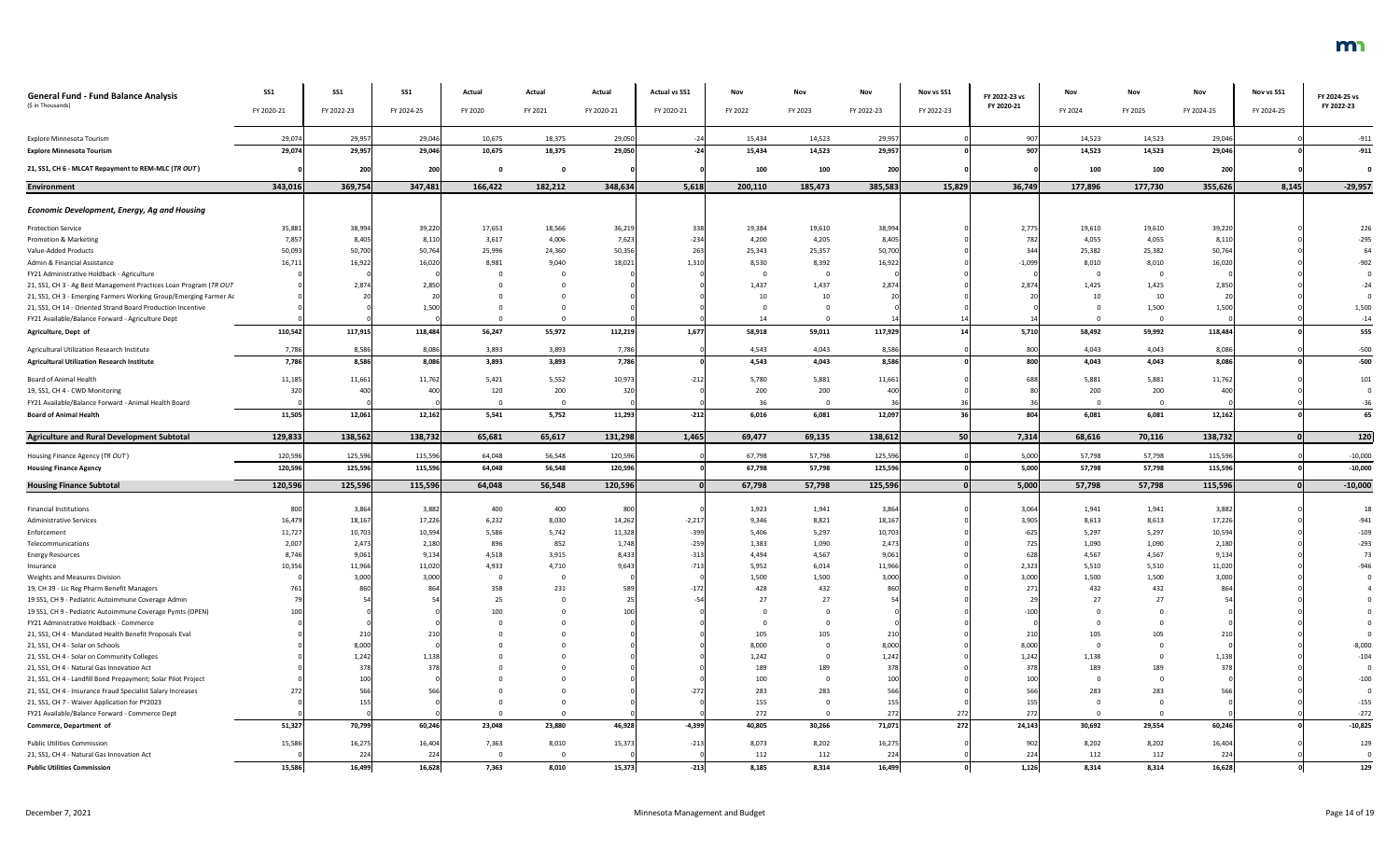| <b>General Fund - Fund Balance Analysis</b>                        | SS1        | <b>SS1</b> | <b>SS1</b> | Actual  | Actual  | Actual     | <b>Actual vs SS1</b> | Nov     | Nov            | Nov             | Nov vs SS1 | FY 2022-23 vs | Nov         | Nov     | Nov        | Nov vs SS1 | FY 2024-25 vs |
|--------------------------------------------------------------------|------------|------------|------------|---------|---------|------------|----------------------|---------|----------------|-----------------|------------|---------------|-------------|---------|------------|------------|---------------|
| (\$ in Thousands)                                                  | FY 2020-21 | FY 2022-23 | FY 2024-25 | FY 2020 | FY 2021 | FY 2020-21 | FY 2020-21           | FY 2022 | FY 2023        | FY 2022-23      | FY 2022-23 | FY 2020-21    | FY 2024     | FY 2025 | FY 2024-25 | FY 2024-25 | FY 2022-23    |
|                                                                    |            |            |            |         |         |            |                      |         |                |                 |            |               |             |         |            |            |               |
| <b>Commerce and Energy Subtotal</b>                                | 66,913     | 87,298     | 76,874     | 30,411  | 31,890  | 62,301     | $-4,612$             | 48,990  | 38,580         | 87,570          | 272        | 25,269        | 39,006      | 37,868  | 76,874     |            | $-10,696$     |
| <b>Business &amp; Community Development</b>                        | 94,827     | 92,156     | 90,058     | 48,270  | 36,365  | 84,635     | $-10,192$            | 50,524  | 41,941         | 92,465          | 309        | 7,830         | 45,029      | 45,029  | 90,058     |            | $-2,407$      |
| <b>Employment and Training Programs</b>                            | 11,061     | 14,842     | 13,092     | 5,529   | 5,528   | 11,057     |                      | 7,421   | 7,421          | 14,84           |            | 3,785         | 6,546       | 6,546   | 13,092     |            | $-1,750$      |
| <b>General Support Services</b>                                    | 6,014      | 7,587      | 7,900      | 1,580   | 4,453   | 6,033      |                      | 3,157   | 3,950          | 7,107           |            | 1,074         | 3,950       | 3,950   | 7,900      |            | 793           |
| Minnesota Trade Office                                             | 4,307      | 4,284      | 4,484      | 2,103   | 2,216   | 4,319      |                      | 2,167   | 2,142          | 4,309           |            |               | 2,242       | 2,242   | 4,484      |            | 175           |
| <b>Vocational Rehabilitation</b>                                   | 60,207     | 57,722     | 57,722     | 28,973  | 30,733  | 59,706     | $-50.$               | 28,881  | 28,861         | 57,74           |            | $-1,964$      | 28,861      | 28,861  | 57,722     |            | $-20$         |
| Services for the Blind                                             | 13,102     | 12,850     | 12,850     | 6,551   | 6,551   | 13,102     |                      | 6,551   | 6,425          | 12,976          |            | $-126$        | 6,425       | 6,425   | 12,850     |            | $-126$        |
| Broadband Development Office (TR-OUT)                              | 40,600     | 70         | 700        | 20,144  | 20,460  | 40,604     |                      | 350     | 350            | 700             |            | $-39,904$     | 350         | 350     |            |            |               |
| 20, CH 71 - Small Business Loan Guarantee Program (TR OUT)         | 10,000     |            |            | 10,000  |         | 10,000     |                      |         |                |                 |            | $-10,000$     |             |         |            |            |               |
| FY21 Administrative Holdback - Employment & Economic Developmer    |            |            |            |         |         |            |                      |         |                |                 |            |               |             |         |            |            |               |
| 20, SS7, Ch. 2 - Grants to Large Venues                            | 12,999     |            |            |         |         |            | $-12,959$            |         |                |                 |            |               |             |         |            |            |               |
| 21, SS1, CH 10 - Main Street COVID-19 Relief Grant Program         |            | 80,000     |            |         |         |            |                      | 80,000  |                | 80,000          |            | 80,000        |             |         |            |            | $-80,000$     |
| 21, SS1, CH 10 - Main Street Economic Revitalization Program       |            | 70,000     |            |         |         |            |                      | 70,000  |                | 70,000          |            | 70,000        |             |         |            |            | $-70,000$     |
| 21, SS1, CH 10 - NW Angle/ Lake of the Woods Relief                |            | 5,00       |            |         |         |            |                      | 5,000   |                | 5,000           |            | 5.000         |             |         |            |            | $-5,000$      |
| 21, SS1, CH 5 - MnDOT freight optimization tool - staff support    |            |            |            |         |         |            |                      | -15     | 15             |                 |            |               |             |         |            |            | $-30$         |
| 21, SS1, CH 4 - Community Planning Energy Transition Office        |            | 520        | 700        |         |         |            |                      | 170     | 350            | 520             |            | 520           | 350         | 350     |            |            | 180           |
| FY21 Available/Balance Forward - Employ & Econ Development Dept    |            |            |            |         |         |            |                      | 42,506  |                | 42,506          | 42,506     | 42,506        |             |         |            |            | $-42,506$     |
| <b>Employment &amp; Economic Development</b>                       | 253,117    | 345,691    | 187,506    | 123,150 | 106,346 | 229,496    | $-23,621$            | 296,742 | 91,455         | 388,197         | 42,506     | 158,701       | 93,753      | 93,753  | 187,506    |            | $-200,691$    |
| <b>Destination Medical Center (Open)</b>                           | 34,470     | 58,954     | 73,955     | 13,493  | 20,977  | 34,470     |                      | 24,940  | 33,151         | 58,091          | $-863$     | 23,621        | 34,500      | 34,500  | 69,000     | $-4,955$   | 10,909        |
| Labor & Industry, Dept of                                          | 8,034      | 9,75       | 6,958      | 2,581   | 4,508   | 7,089      | $-94$                | 5,379   | 4,379          | 9,758           |            | 2,669         | 3,479       | 3,479   | 6,958      |            | $-2,800$      |
| FY21 Administrative Holdback - Labor & Industry                    |            |            |            |         |         |            |                      |         |                |                 |            |               |             |         |            |            |               |
| FY21 Available/Balance Forward - Labor & Industry Dept             |            |            |            |         |         |            |                      | 953     |                | 953             |            |               |             |         |            |            | $-953$        |
| Labor & Industry, Dept of                                          | 8,034      | 9,758      | 6,958      | 2,581   | 4,508   | 7,089      | $-945$               | 6,332   | 4,379          | 10,711          | 953        | 3,622         | 3,479       | 3,479   | 6,958      |            | $-3,753$      |
| <b>Mediation Services</b>                                          | 4,384      | 4,691      | 4,486      | 1,768   | 2,258   | 4,026      | $-358$               | 2,323   | 2,368          | 4,691           |            | 665           | 2,243       | 2,243   | 4,486      |            | $-205$        |
| 20, SS2, CH 2 - Police Reform                                      | 120        |            |            |         | 138     | 138        |                      | 47      | 47             |                 |            |               | 47          | 47      |            |            |               |
| FY21 Administrative Holdback - Mediation Services                  |            |            |            |         |         |            |                      |         |                |                 |            |               | $\Omega$    |         |            |            |               |
| <b>Mediation Services</b>                                          | 4,504      | 4,785      | 4,580      | 1,768   | 2,396   | 4,164      | $-340$               | 2,370   | 2,415          | 4,785           |            | 621           | 2,290       | 2,290   | 4,580      |            | $-205$        |
| GF Tr to IRRR Region 3 (Carlton & Koochiching Counties) (OPEN)     | 1,101      | 1,034      | 1,125      | 570     | 532     | 1,102      |                      | 527     | 533            | 1,060           |            |               | 573         | 573     | 1,146      |            | 86            |
| GF Tr to IRRR School Consolidation Acct (OPEN)                     | 4,403      | 4,134      | 4,500      | 2,278   | 2,127   | 4,405      |                      | 2,109   | 2,131          | 4,240           | 106        | $-165$        | 2,292       | 2,292   | 4,584      |            | 344           |
| <b>General Fund Transfer to IRRR</b>                               | 5,504      | 5,168      | 5,625      | 2,848   | 2,659   | 5,507      |                      | 2,636   | 2,664          | 5,300           | 132        | $-207$        | 2,865       | 2,865   | 5,730      | 105        | 430           |
| 16A.152, Subd. 2a. (6) - Tr. to MN 21st century fund               | 9,781      |            |            |         | 9,781   | 9,781      |                      | 4,167   | - 0            | 4,167           | 4,167      | $-5,614$      | $\mathbf 0$ | 0       |            |            | $-4,167$      |
| <b>Jobs and Economic Growth Subtotal</b>                           | 315,410    | 424,356    | 278,624    | 143,840 | 146,667 | 290,507    | $-24,903$            | 337,187 | 134,064        | 471,251         | 46,895     | 180,744       | 136,887     | 136,887 | 273,774    | $-4,850$   | $-197,477$    |
| <b>Economic Development, Energy, Ag and Housing</b>                | 632,752    | 775,812    | 609,826    | 303,980 | 300,722 | 604,702    | $-28,050$            | 523,452 | 299,577        | 823,029         | 47,217     | 218,327       | 302,307     | 302,669 | 604,976    | $-4,850$   | $-218,053$    |
|                                                                    |            |            |            |         |         |            |                      |         |                |                 |            |               |             |         |            |            |               |
| <b>State Government &amp; Veterans</b>                             |            |            |            |         |         |            |                      |         |                |                 |            |               |             |         |            |            |               |
| House of Representatives                                           | 84,615     | 80,363     | 80,862     | 38,525  | 38,470  | 76,995     | $-7,620$             | 39,932  | 40,431         | 80,36           |            | 3,368         | 40,431      | 40,431  | 80,862     |            | 499           |
| Senate                                                             | 80,624     | 74,975     | 75,090     | 33,310  | 36,186  | 69,496     | $-11,128$            | 37,430  | 37,545         | 74,975          |            | 5,479         | 37,545      | 37,545  | 75,090     |            | 115           |
| Legislative Coordinating Commission                                | 45,61      | 43,21      | 43,474     | 19,207  | 19,804  | 39,011     | $-6,606$             | 21,457  | 21,762         | 43,21           |            | 4,208         | 21,737      | 21,737  | 43,474     |            | 255           |
| 21, SS1, CH 11 - Data Practices Commission                         |            |            |            |         |         |            |                      | 60      | 60             | 12 <sub>C</sub> |            |               | -60         | 60      |            |            |               |
| 21, SS1, CH 14 Tax Expenditure Review Commission                   |            | 664        | 1,265      |         |         |            |                      |         | 628            | 664             |            | 664           | 607         | 658     | 1,265      |            | 60            |
| 21, SS1, CH 7 - Leg Task Force on Human Services BackgroundStudies |            | 208        |            |         |         |            |                      | 132     | 76             | 208             |            |               |             |         |            |            | $-208$        |
| FY21 Available/Balance Forward - Legislature                       |            |            |            |         |         |            |                      | 27,136  | $\overline{0}$ | 27,136          | 27,136     | 27,136        |             |         |            |            | $-27,136$     |
| Legislature                                                        | 210,856    | 199,54     | 200,811    | 91,042  | 94,460  | 185,502    | $-25,354$            | 126,183 | 100,502        | 226,685         | 27,136     | 41,183        | 100,380     | 100,431 | 200,811    |            | $-25,874$     |
| Governor's Office                                                  | 7,244      | 7,244      | 7,244      | 3,296   | 3,922   | 7,218      |                      | 3,622   | 3,622          | 7,244           |            |               | 3,622       | 3,622   | 7,244      |            |               |
| <b>Governor's Office</b>                                           | 7,244      | 7,244      | 7,244      | 3,296   | 3,922   | 7,218      |                      | 3,622   | 3,622          | 7,244           |            |               | 3,622       | 3,622   | 7,244      |            |               |
| <b>State Auditor</b>                                               | 20,939     | 24,006     | 24,128     | 8,481   | 8,944   | 17,425     | $-3,514$             | 11,955  | 12,051         | 24,006          |            | 6,581         | 12,064      | 12,064  | 24,128     |            | 122           |
| <b>Statutory Local Performance Measurement Rptg</b>                |            |            |            |         |         |            |                      |         |                |                 |            |               |             |         |            |            |               |
| 21, SS1, CH 11 - Forfeiture Reporting                              |            |            |            |         |         |            |                      | 64      | 30             |                 |            |               |             |         |            |            |               |
| <b>State Auditor</b>                                               | 20,941     | 24,104     | 24,192     | 8,481   | 8,946   | 17,427     | $-3,514$             | 12,021  | 12,083         | 24,104          |            | 6,677         | 12,096      | 12,096  | 24,192     |            | 88            |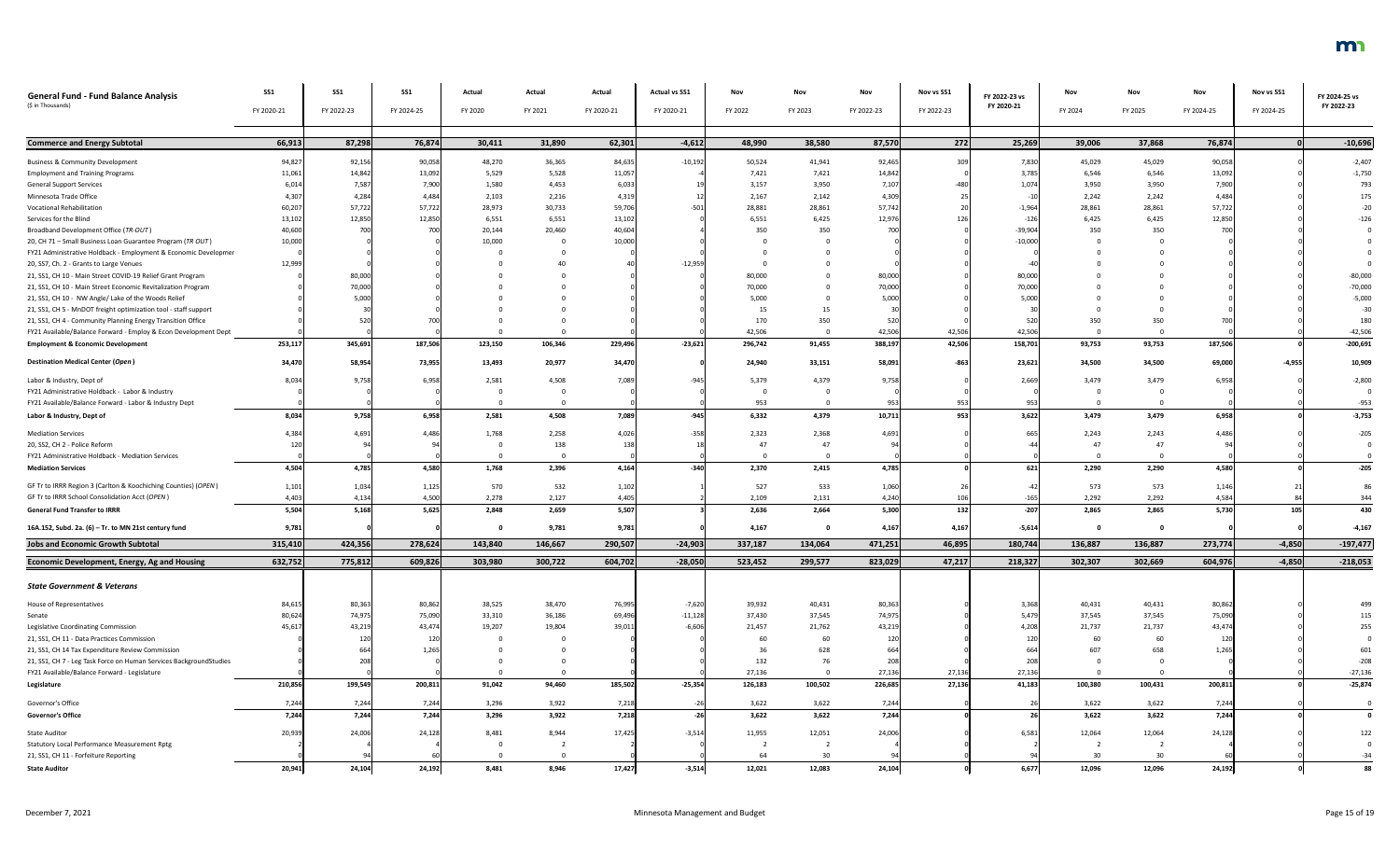| <b>General Fund - Fund Balance Analysis</b><br>(\$ in Thousands) | <b>SS1</b> | <b>SS1</b> | <b>SS1</b> | Actual  | Actual  | Actual          | <b>Actual vs SS1</b> | Nov     | Nov      | Nov        | Nov vs SS1 | FY 2022-23 vs<br>FY 2020-21 | Nov      | Nov      | Nov        | Nov vs SS1 | FY 2024-25 vs<br>FY 2022-23 |
|------------------------------------------------------------------|------------|------------|------------|---------|---------|-----------------|----------------------|---------|----------|------------|------------|-----------------------------|----------|----------|------------|------------|-----------------------------|
|                                                                  | FY 2020-21 | FY 2022-23 | FY 2024-25 | FY 2020 | FY 2021 | FY 2020-21      | FY 2020-21           | FY 2022 | FY 2023  | FY 2022-23 | FY 2022-23 |                             | FY 2024  | FY 2025  | FY 2024-25 | FY 2024-25 |                             |
| <b>Attorney General</b>                                          | 46,341     | 54,886     | 52,376     | 22,047  | 24,256  | 46,303          |                      | 28,698  | 26,188   | 54,886     |            | 8,583                       | 26,188   | 26,188   | 52,376     |            | $-2,510$                    |
| <b>Attorney General</b>                                          | 46,341     | 54,886     | 52,376     | 22,047  | 24,256  | 46,303          |                      | 28,698  | 26,188   | 54,886     |            | 8,583                       | 26,188   | 26,188   | 52,376     |            | $-2,510$                    |
|                                                                  |            |            |            |         |         |                 |                      |         |          |            |            |                             |          |          |            |            |                             |
| Secretary of State                                               | 14,463     | 18,836     | 18,304     | 6,962   | 7,491   | 14,453          |                      | 9,684   | 9,152    | 18,836     |            | 4,383                       | 9,152    | 9,152    | 18,304     |            | $-532$                      |
| 19, SS1, CH 10 - Election Equipment Grants                       | 2,000      |            |            | 2,000   |         | 2,000           |                      |         |          |            |            | $-2,000$                    |          |          |            |            |                             |
| 19, SS1, CH 10 - State Match for Help America Vote Act           | 163        |            |            | 163     |         | 16 <sup>3</sup> |                      |         |          |            |            | $-163$                      |          |          |            |            |                             |
| CH 77 - HELP AMERICA VOTE ACT (TR OUT)                           | 1,478      |            |            | 1,478   |         | 1,478           |                      |         |          |            |            | $-1,47$                     |          |          |            |            |                             |
| CH 77 - HAVA, State Match for CARES Act (TR OUT)                 | 1,386      |            |            |         | 1,386   | 1,386           |                      |         |          |            |            | $-1,38$                     |          |          |            |            |                             |
| <b>Secretary of State</b>                                        | 19,490     | 18,836     | 18,304     | 10,603  | 8,877   | 19,480          |                      | 9,684   | 9,152    | 18,836     |            | $-644$                      | 9,152    | 9,152    | 18,304     |            | $-532$                      |
| Presidential Primary (OPEN) (TR OUT)                             | 11,941     |            | 9,690      | 11,941  |         | 11,941          |                      |         |          |            |            | $-11,941$                   | 9,690    |          | 9,690      |            | 9,690                       |
| Campaign Finance & Public Disclosure Bd                          | 2,246      | 2,312      | 2,334      | 1,059   | 1,037   | 2,096           | $-150$               | 1,145   | 1,167    | 2,312      |            | 216                         | 1,167    | 1,167    | 2,334      |            |                             |
| Campaign Finance 10A.31                                          | 1,020      | 1,020      | 1,020      |         | 1,020   | 1,020           |                      |         | 1,020    | 1,020      |            |                             |          | 1,020    | 1,020      |            |                             |
| Campaign Finance (OPEN) (TR OUT)                                 | 1,652      | 1,585      | 1,585      | 109     | 1,559   | 1,668           |                      | 85      | 1,559    | 1,644      |            |                             |          | 1,483    | 1,568      |            |                             |
| <b>Special Elections (OPEN)</b>                                  |            |            |            |         |         |                 |                      | 19      | 19       |            |            |                             |          | 19       |            |            |                             |
| <b>Campaign Finance</b>                                          | 4,918      | 4,917      | 4,939      | 1,168   | 3,616   | 4,784           | $-134$               | 1,249   | 3,765    | 5,014      |            | 230                         | 1,271    | 3,689    | 4,960      |            | $-54$                       |
| <b>Investment Board</b>                                          | 278        | 278        | 278        | 139     | 139     | 278             |                      | 139     | 139      | 278        |            |                             | 139      | 139      | 278        |            |                             |
| <b>MNIT Services</b>                                             | 5,111      | 9,73       | 8,464      | 2,454   | 2,695   | 5,149           |                      | 4,855   | 4,882    | 9,73       |            | 4,588                       | 4,232    | 4,232    | 8,464      |            | $-1,273$                    |
| 19, SS1, CH 10 - Cybersecurity                                   | 9,901      | 10,000     | 10,000     | 1,995   | 7,927   | 9,922           |                      | 5,000   | 5,000    | 10,000     |            |                             | 5,000    | 5,000    | 10,000     |            |                             |
| FY21 Administrative Holdback - MN-IT                             |            |            |            |         |         |                 |                      |         | $\Omega$ |            |            |                             | $\Omega$ | $\Omega$ |            |            |                             |
| <b>MN-IT Services</b>                                            | 15,012     | 19,737     | 18,464     | 4,449   | 10,622  | 15,071          |                      | 9,855   | 9,882    | 19,737     |            | 4,666                       | 9,232    | 9,232    | 18,464     |            | $-1,273$                    |
|                                                                  |            |            |            |         |         |                 |                      |         |          |            |            |                             |          |          |            |            |                             |
| <b>Campaign Violations</b>                                       |            | 244        | 248        | 60      | 84      | 144             |                      | 120     | 124      | 244        |            | 100                         | 124      | 124      | 748        |            |                             |
| <b>Data Practices</b>                                            |            |            | 44         | 76      | 29      |                 |                      | 22      | 22       | 44         |            |                             | 22       | 22       |            |            |                             |
| Municipal Boundary Adjustments                                   | 525        | 526        | 526        | 240     | 285     |                 |                      | 263     | 263      | 526        |            |                             | 263      | 263      | 526        |            |                             |
| <b>Administrative Hearings Office</b>                            | 799        | 814        | 818        | 376     | 398     | 774             |                      | 405     | 409      | 814        |            |                             | 409      | 409      | 818        |            |                             |
| Government and Citizen Services                                  | 22,032     | 21,486     | 21,668     | 11,516  | 10,765  | 22,281          | 249                  | 10,652  | 10,834   | 21,486     |            | $-795$                      | 10,834   | 10,834   | 21,668     |            |                             |
| <b>Strategic Management Services</b>                             | 4,267      | 4,392      | 4,436      | 1,990   | 2,301   | 4,291           |                      | 2,174   | 2,218    | 4,392      |            | 101                         | 2,218    | 2,218    | 4,436      |            |                             |
| <b>Fiscal Agent</b>                                              | 24,920     | 21,030     | 21,030     | 12,210  | 12,710  | 24,920          |                      | 10,515  | 10,515   | 21,030     |            | $-3,890$                    | 10,515   | 10,515   | 21,030     |            |                             |
| WCRA (OPEN)                                                      | 1,345      | 1,472      | 1,594      | 661     | 710     | 1,371           |                      | 747     | 785      | 1,532      |            | 161                         | 809      | 825      | 1,634      |            |                             |
| <b>Public Broadcasting</b>                                       |            | 5,888      | 5,888      |         |         |                 |                      | 2,944   | 2,944    | 5,888      |            | 5,888                       | 2,944    | 2,944    | 5,888      |            |                             |
| Historic Structure Grants MS 290.0681 (OPEN)                     |            | 1,89       | 3,14       |         |         |                 |                      | 492     | 993      | 1,485      |            | 1,485                       | 1,038    | 1,218    | 2,256      |            | 771                         |
| FY21 Administrative Holdback - Admin                             |            |            |            |         |         |                 |                      |         | - 0      |            |            |                             |          |          |            |            |                             |
| 21, SS1, CH 12 - Capital Area Building Predesign (OPEN)          |            | 1,000      |            |         |         |                 |                      | 600     | 2,400    | 3,000      | 2,000      | 3,000                       |          |          |            |            | $-3,000$                    |
| <b>Administration, Dept of</b>                                   | 52,564     | 57,163     | 57,760     | 26,377  | 26,486  | 52,863          | 299                  | 28,124  | 30,689   | 58,813     | 1,650      | 5,950                       | 28,358   | 28,554   | 56,912     | $-848$     | $-1,901$                    |
| Capitol Area Arch & Plng Bd                                      | 702        | 751        | 730        | 351     | 351     | 702             |                      | 386     | 365      | 751        |            |                             | 365      | 365      | 730        |            | $-21$                       |
| Capitol Area Arch & Plng Bd                                      | 702        | 751        | 730        | 351     | 351     | 702             |                      | 386     | 365      | 751        |            |                             | 365      | 365      | 730        |            | $-21$                       |
| Minnesota Management and Budget                                  | 53,015     | 58,961     | 59,382     | 26,288  | 26,755  | 53,043          |                      | 29,270  | 29,691   | 58,961     |            | 5,918                       | 29,691   | 29,691   | 59,382     |            | 421                         |
| 19, SS1, CH 10 - Becker, Wright Counties' Legal Fees             | 141        |            |            | 141     |         | 14 <sup>°</sup> |                      |         |          |            |            | $-141$                      |          |          |            |            |                             |
| 19, SS1, CH 9 - Evaluation Activities                            |            |            |            | 252     | 478     |                 |                      |         |          |            |            | $-730$                      |          |          |            |            |                             |
| 19, CH 63 - Opiate Epidemic Response                             |            |            |            | 125     |         |                 |                      |         |          |            |            |                             |          |          |            |            |                             |
| FY21 Administrative Holdback - MMB                               |            |            |            |         |         |                 |                      |         |          |            |            |                             |          |          |            |            |                             |
| 21, SS1, CH 4 - Mandated Health Benefits Evaluation              |            |            |            |         |         |                 |                      |         | 49       |            |            |                             |          |          |            |            |                             |
| Minnesota Management & Budget                                    | 54,011     | 59,059     | 59,480     | 26,806  | 27,233  | 54,039          |                      | 29,319  | 29,740   | 59,059     |            | 5,020                       | 29,740   | 29,740   | 59,480     |            | 421                         |
| 20, SS7, Ch. 2 - County Relief Grants to Local Businesses        | 114,728    |            |            |         | 114,728 | 114,728         |                      |         |          |            |            | $-114,728$                  |          |          |            |            |                             |
|                                                                  |            |            |            |         |         |                 |                      |         |          |            |            |                             |          |          |            |            |                             |
| Tax System Management                                            | 257,358    | 281,983    | 284,338    | 128,311 | 128,784 | 257,095         | $-263$               | 139,814 | 142,169  | 281,983    |            | 24,888                      | 142,169  | 142,169  | 284,338    |            | 2,355                       |
| 19, SS1, CH 10 - Taxpayer Assistance Grants                      | 800        |            |            | 400     | 467     |                 |                      |         |          |            |            | $-86$                       |          |          |            |            |                             |
| 19, SS1, CH 6 - Taxpayer Assistance Grants                       |            |            |            | 197     | 200     |                 |                      |         |          |            |            | $-39$                       |          |          |            |            |                             |
| 21, SS1, CH 12 - Taxpayer Assistance Grants                      |            | 1,450      | 1,500      |         |         |                 |                      | 700     | 750      | 1,450      |            | 1,450                       | 750      | 750      | 1,500      |            |                             |
| <b>Debt Collection Management</b>                                | 57,133     | 60,263     | 60,780     | 28,769  | 28,281  | 57,050          |                      | 29,873  | 30,390   | 60,263     |            | 3,213                       | 30,390   | 30,390   | 60,780     |            |                             |
| Collections, Seized Property, Recording Fees (OPEN)              | 1,405      | 2,000      | 2,000      | 405     | 473     |                 | $-527$               | 1,000   | 1,000    | 2,000      |            | 1,122                       | 1,000    | 1,000    | 2,000      |            |                             |
| Property Tax Benchmark Study MS 270C.991                         | 50         |            | 50         | 25      | 23      |                 |                      | 25      | 25       | 50         |            |                             | 25       | 25       |            |            |                             |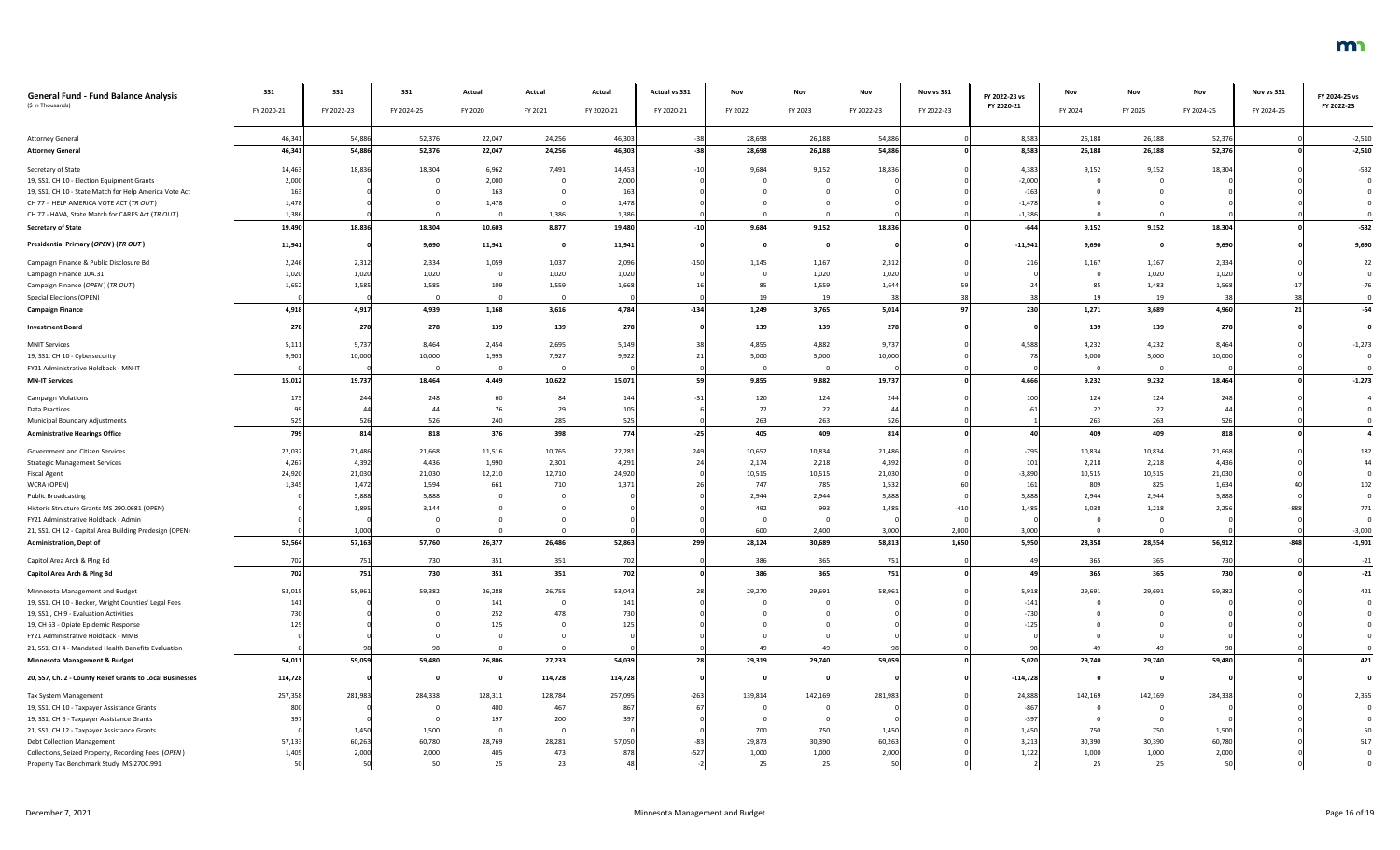| <b>General Fund - Fund Balance Analysis</b>                                                            | SS1        | <b>SS1</b>     | <b>SS1</b> | Actual      | Actual  | Actual     | <b>Actual vs SS1</b> | Nov            | Nov                     | Nov            | Nov vs SS1      | FY 2022-23 vs      | Nov           | Nov           | Nov        | Nov vs SS1 | FY 2024-25 vs |
|--------------------------------------------------------------------------------------------------------|------------|----------------|------------|-------------|---------|------------|----------------------|----------------|-------------------------|----------------|-----------------|--------------------|---------------|---------------|------------|------------|---------------|
| (\$ in Thousands)                                                                                      | FY 2020-21 | FY 2022-23     | FY 2024-25 | FY 2020     | FY 2021 | FY 2020-21 | FY 2020-21           | FY 2022        | FY 2023                 | FY 2022-23     | FY 2022-23      | FY 2020-21         | FY 2024       | FY 2025       | FY 2024-25 | FY 2024-25 | FY 2022-23    |
| 19, SS1, CH 6 - 2019 Tax Bill Administration                                                           | 6,000      |                |            | 3,000       | 3,000   | 6,000      |                      |                |                         |                |                 | $-6,000$           |               |               |            |            |               |
| FY21 Administrative Holdback - Revenue                                                                 |            |                |            |             |         |            |                      |                |                         |                |                 |                    |               |               |            |            |               |
| 21, SS1, CH 14 Tax Expenditure Review Commission                                                       |            | 148            |            |             |         |            |                      |                | 148                     |                |                 |                    | 148           | 148           |            |            | 148           |
| 21, SS1, CH 14 Tax Bill Administration                                                                 |            | 3,000          | 1.000      |             |         |            |                      | 3,000          |                         | 3,000          |                 | 3,000              | 1,000         |               | 1,000      |            | $-2,000$      |
| 21, SS1, CH 14 Housing Tax Credit Administration (TR OUT)                                              |            | 100            | 200        |             |         |            |                      |                | 100                     | 100            |                 | 100                | 100           | 100           | 200        |            | 100           |
| 21, SS1, CH 14 Film Tax Credit Administration (FY22-25) (TR OUT)<br>Revenue, Dept of                   | 323,143    | 100<br>349,094 | 350,264    | 161,107     | 161,228 | 322,335    | $-808$               | 50<br>174,462  | 50<br>174,632           | 100<br>349,094 |                 | 26,759             | 50<br>175,632 | 50<br>174,632 | 350,264    |            | 1,170         |
| <b>Amateur Sports Commission</b>                                                                       |            | 628            | 634        | 290         | 347     | 637        |                      | 311            | 317                     | 628            |                 |                    | 317           | 317           | 63         |            |               |
| <b>Amateur Sports Commission</b>                                                                       | 647        | 628            | 634        | 290         | 347     | 637        |                      | 311            | 317                     | 628            |                 |                    | 317           | 317           | 634        |            |               |
| Council on Minnesotans of African Heritage                                                             | 1,063      | 1,096          | 1,104      | 439         | 586     | 1,025      |                      | 544            | 552                     | 1,096          |                 |                    | 552           | 552           | 1,104      |            |               |
| <b>Council on Minnesotans of African Heritage</b>                                                      | 1,063      | 1,096          | 1,104      | 439         | 586     | 1,025      |                      | 544            | 552                     | 1,096          |                 |                    | 552           | 552           | 1,104      |            |               |
| Minnesota Council on Latino Affairs                                                                    | 1,044      | 1,078          | 1,088      | 389         | 489     | 878        | $-166$               | 534            | 544                     | 1,078          |                 |                    | 544           | 544           | 1,088      |            |               |
| <b>Minnesota Council on Latino Affairs</b>                                                             | 1,044      | 1,078          | 1,088      | 389         | 489     | 878        | $-166$               | 534            | 544                     | 1,078          |                 | 200                | 544           | 544           | 1,088      |            |               |
| Council on Asian-Pacific Minnesotans                                                                   | 1,025      | 1,059          | 1,068      | 487         | 470     | 957        |                      | 525            | 534                     | 1,059          |                 | 102                | 534           | 534           | 1,068      |            |               |
| <b>Council on Asian-Pacific Minnesotans</b>                                                            | 1,025      | 1,059          | 1,068      | 487         | 470     | 957        |                      | 525            | 534                     | 1,059          |                 | 102                | 534           | 534           | 1,068      |            |               |
| Indian Affairs Council                                                                                 | 1,699      | 1,719          | 1,728      | 565         | 607     | 1,172      | $-527$               | 855            | 864                     | 1,719          |                 | 547                | 864           | 864           | 1,728      |            |               |
| <b>Indian Affairs Council</b>                                                                          | 1,699      | 1,719          | 1,728      | 565         | 607     | 1,172      | $-527$               | 855            | 864                     | 1,719          |                 | 547                | 864           | 864           | 1,728      |            |               |
| Programs & Operations                                                                                  | 45,844     | 46,994         | 47,194     | 22,647      | 23,197  | 45,844     |                      | 23,397         | 23,597                  | 46,994         |                 | 1,150              | 23,597        | 23,597        | 47,194     |            | 200           |
| <b>Fiscal Agents</b>                                                                                   | 642        | 892            | 642        | 321         | 321     | 642        |                      | 571            | 321                     | 892            |                 | 250                | 321           | 321           | 64         |            | $-250$        |
| <b>Historical Society</b>                                                                              | 46,486     | 47,886         | 47,836     | 22,968      | 23,518  | 46,486     |                      | 23,968         | 23,918                  | 47,886         |                 | 1,400              | 23,918        | 23,918        | 47,836     |            | $-50$         |
| <b>Operations and Services</b>                                                                         | 1,818      | 1,204          | 1,244      | 1,120       | 707     | 1,827      |                      | 602            | 602                     | 1,204          |                 |                    | 622           | 622           | 1,244      |            |               |
| <b>Grants Programs</b>                                                                                 | 9,600      | 9,600          | 9,600      | 4,800       | 4,800   | 9,600      |                      | 4,800          | 4,800                   | 9,600          |                 |                    | 4,800         | 4,800         | 9,600      |            |               |
| Regional Arts Council                                                                                  | 4,278      | 4,27           | 4,278      | 2,139       | 2,139   | 4,278      |                      | 2,139          | 2,139                   | 4,278          |                 |                    | 2,139         | 2,139         | 4,278      |            |               |
| <b>Arts Board</b>                                                                                      | 15,696     | 15,082         | 15,122     | 8,059       | 7,646   | 15,705     |                      | 7,541          | 7,541                   | 15,082         |                 | $-623$             | 7,561         | 7,561         | 15,122     |            |               |
| <b>MN Humanities Center</b>                                                                            | 1,400      | 1,400          | 1,400      | 670         | 730     | 1,400      |                      | 700            | 700                     | 1,400          |                 |                    | 700           | 700           | 1,400      |            |               |
| <b>Veterans Services</b>                                                                               | 36,332     | 49,226         | 40,200     | 17,264      | 20,479  | 37,743     | 1,411                | 27,073         | 22,153                  | 49,226         |                 | 11,483             | 20,100        | 20,100        | 40,200     |            | $-9,026$      |
| Veterans Health Care (TR OUT)                                                                          | 115,522    | 133,490        | 140,172    | 57,761      | 57,761  | 115,522    |                      | 62,457         | 71,033                  | 133,490        |                 | 17,968             | 70,086        | 70,086        | 140,172    |            | 6,682         |
| GI Bill (OPEN)                                                                                         | 4,099      | 4,000          | 4,000      | 2,099       |         | 2,099      | $-2,000$             | 2,000          | 2,000                   | 4,000          |                 | 1,901              | 2,000         | 2,000         | 4,000      |            |               |
| GI Bill OJT and Apprenticeships (OPEN)                                                                 | 1,929      | 2,000          | 2,000      | 929         | 1,000   | 1,929      |                      | 1,000          | 1,000                   | 2,000          |                 |                    | 1,000         | 1,000         | 2,000      |            |               |
| 20, CH 71 - COVID-19 Special Emergency Grants                                                          | 4,861      |                |            | 2,315       | 321     | 2,636      | $-2,225$             | $\Omega$       | $\mathbf 0$             |                |                 | $-2,636$           |               |               |            |            |               |
| Veteran Affairs, Dept of                                                                               | 162,743    | 188,716        | 186,372    | 80,368      | 79,561  | 159,929    | $-2,814$             | 92,530         | 96,186                  | 188,716        |                 | 28,787             | 93,186        | 93,186        | 186,372    |            | $-2,344$      |
| Main-Military Training Facility                                                                        | 19,402     | 19,614         | 19,684     | 9,085       | 10,014  | 19,099     | $-303$               | 9,772          | 9,842                   | 19,614         |                 | 515                | 9,842         | 9,842         | 19,684     |            |               |
| <b>General Support</b>                                                                                 | 6,765      | 7,140          | 7,266      | 3,147       | 3,209   | 6,356      | $-409$               | 3,507          | 3,633                   | 7,140          |                 | 784                | 3,633         | 3,633         | 7,266      |            |               |
| <b>Enlistment Incentives</b>                                                                           | 23,222     | 22,228         | 22,228     | 9,127       | 9,850   | 18,977     | $-4,245$             | 11,114         | 11,114                  | 22,228         |                 | 3,25               | 11,114        | 11,114        | 22,228     |            |               |
| Emergency Services / Military Support (OPEN)<br>FY21 Available/Balance Forward - Military Affairs Dept | 28,771     | 4,420          | 4,420      | 12,443<br>റ | 30,063  | 42,506     | 13,735               | 2,006<br>4,245 | 2,006<br>$\overline{0}$ | 4,012<br>4,245 | $-408$<br>4,245 | $-38,494$<br>4,245 | 2,006         | 2,006         | 4,012      |            | $-4,245$      |
| <b>Military Affairs, Dept of</b>                                                                       | 78,160     | 53,402         | 53,598     | 33,802      | 53,136  | 86,938     | 8,778                | 30,644         | 26,595                  | 57,239         | 3,837           | $-29,699$          | 26,595        | 26,595        | 53,190     | $-408$     | $-4,049$      |
| <b>Board of Accountancy</b>                                                                            | 1,369      | 1,386          | 1,396      | 584         | 650     | 1,234      | $-135$               | 688            | 698                     | 1,386          |                 | 15 <sub>i</sub>    | 698           | 698           | 1,396      |            | 10            |
| <b>Board of Accountancy</b>                                                                            | 1,369      | 1,386          | 1,396      | 584         | 650     | 1,234      | $-135$               | 688            | 698                     | 1,386          |                 | 152                | 698           | 698           | 1,396      |            | 10            |
| Board of Architectural/Eng                                                                             | 1,706      | 1,737          | 1,748      | 685         | 709     | 1,394      | $-312$               | 863            | 874                     | 1,737          |                 | 343                | 874           | 874           | 1,748      |            | 11            |
| <b>Board of Architectural/Eng</b>                                                                      | 1,706      | 1,737          | 1,748      | 685         | 709     | 1,394      | $-312$               | 863            | 874                     | 1,737          |                 | 343                | 874           | 874           | 1,748      |            | 11            |
| <b>Board of Cosmetologist Examiners</b>                                                                | 5,827      | 5,846          | 5,846      | 2,752       | 2,606   | 5,358      | $-469$               | 2,923          | 2,923                   | 5,846          |                 | 488                | 2,923         | 2,923         | 5,846      |            |               |
| <b>Board of Cosmetologist Examiners</b>                                                                | 5,827      | 5,846          | 5,846      | 2,752       | 2,606   | 5,358      | $-469$               | 2,923          | 2,923                   | 5,846          |                 | 488                | 2,923         | 2,923         | 5,846      |            |               |
| <b>Board of Barber Examiners</b>                                                                       | 686        | 701            | 706        | 284         | 328     | 612        |                      | 348            | 353                     | 701            |                 |                    | 353           | 353           | 706        |            |               |
| <b>Board of Barber Examiners</b>                                                                       | 686        | 701            | 706        | 284         | 328     | 612        | $-74$                | 348            | 353                     | 701            |                 |                    | 353           | 353           | 706        |            |               |
| <b>Contingent Accounts</b>                                                                             | 500        | 500            | 500        | 100         |         | 100        | $-40$                | 500            | $\overline{0}$          | 500            |                 | 400                | 500           |               | 50         |            |               |
| <b>Contingent Accounts</b>                                                                             | 500        | 500            | 500        | 100         |         | 100        | $-400$               | 500            | $\mathbf 0$             | 500            |                 | 400                | 500           |               | 500        |            |               |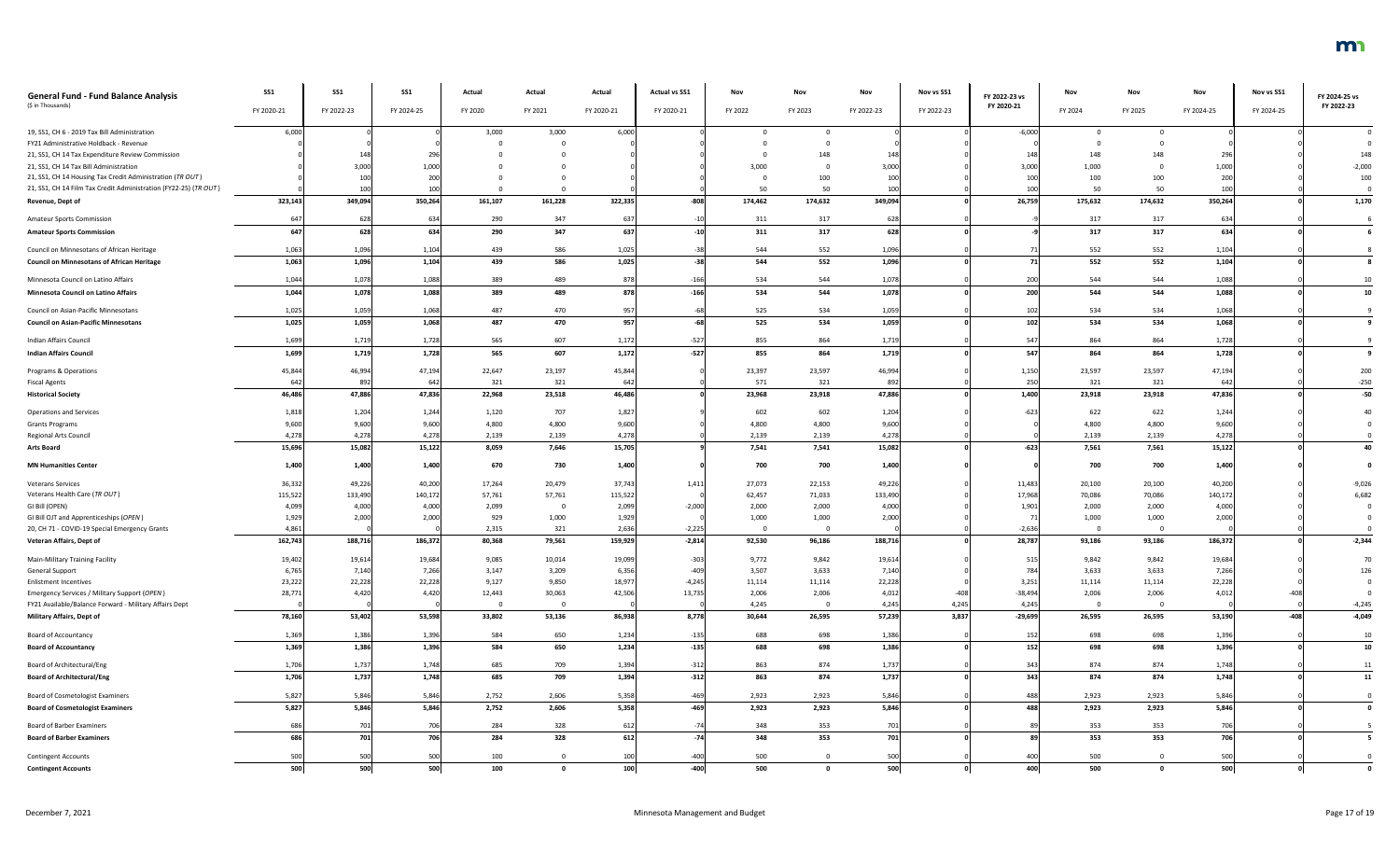| <b>General Fund - Fund Balance Analysis</b>                                    | <b>SS1</b>       | SS <sub>1</sub>  | SS1              | Actual          | Actual          | Actual           | <b>Actual vs SS1</b> | Nov             | Nov             | Nov              | Nov vs SS1 | FY 2022-23 vs | Nov             | Nov             | Nov              | Nov vs SS1  | FY 2024-25 vs |
|--------------------------------------------------------------------------------|------------------|------------------|------------------|-----------------|-----------------|------------------|----------------------|-----------------|-----------------|------------------|------------|---------------|-----------------|-----------------|------------------|-------------|---------------|
| (\$ in Thousands)                                                              | FY 2020-21       | FY 2022-23       | FY 2024-25       | FY 2020         | FY 2021         | FY 2020-21       | FY 2020-21           | FY 2022         | FY 2023         | FY 2022-23       | FY 2022-23 | FY 2020-21    | FY 2024         | FY 2025         | FY 2024-25       | FY 2024-25  | FY 2022-23    |
| <b>Tort Claims</b>                                                             | 322              | 322              | 322              |                 |                 |                  | $-322$               | 161             | 161             | 322              |            | 322           | 161             | 161             | 322              |             |               |
| <b>Tort Claims</b>                                                             | 322              | 322              | 322              |                 |                 |                  | $-322$               | 161             | 161             | 322              |            | 322           | 161             | 161             | 322              |             |               |
| <b>Consolidated Leg &amp; Const Officers Retire (OPEN)</b>                     | 17,545           | 17,764           | 17,773           | 8,850           | 8,761           | 17,611           |                      | 8,721           | 8,895           | 17,61            | $-148$     |               | 9,073           | 9,255           | 18,328           | <b>5551</b> | 712           |
| <b>Judges Retirement Plan Direct Appropriation</b>                             | 12,000           | 12,000           | 12,000           | 6,000           | 6,000           | 12,000           |                      | 6,000           | 6,000           | 12,000           |            |               | 6,000           | 6,000           | 12,000           |             |               |
| 18, CH 211 - Pension, PERA Police and Fire                                     | 13,500           | 18,000           | 18,000           | 4,500           | 9,000           | 13,500           |                      | 9,000           | 9,000           | 18,000           |            | 4,500         | 9,000           | 9,000           | 18,000           |             |               |
| PERA / Mpls Employee Retirement Aid (OPEN)                                     | 32,000           | 32,000           | 32,000           | 16,000          | 16,000          | 32,000           |                      | 16,000          | 16,000          | 32,000           |            |               | 16,000          | 16,000          | 32,000           |             |               |
| 1993 TRA / Mpls Teacher Retire Aid (OPEN)                                      | 5,000            | 5,000            | 5,000            | 2,500           | 2,500           | 5,000            |                      | 2,500           | 2,500           | 5,000            |            |               | 2,500           | 2,500           | 5,000            |             |               |
| 1997 TRA / Mpls Teacher Retire Aid (OPEN)                                      | 54,662           | 54,662           | 54,662           | 27,331          | 27,331          | 54,662           |                      | 27,331          | 27,331          | 54,662           |            |               | 27,331          | 27,331          | 54,662           |             |               |
| St Paul Teacher Retirement Aid 1997 (OPEN)                                     | 5,654            | 5,654            | 5,654            | 2,827           | 2,827           | 5,654            |                      | 2,827           | 2,827           | 5,654            |            |               | 2,827           | 2,827           | 5,654            |             |               |
| 14, CH 296 - Pension Bill - St Paul Teachers                                   | 14,000           | 14,000           | 14,000           | 7,000           | 7,000           | 14,000           |                      | 7,000           | 7,000           | 14,000           |            |               | 7,000           | 7,000           | 14,000           |             |               |
| 18, CH 211 - Pension, St Paul Dir Aid<br><b>St Paul Teacher Retirement Aid</b> | 10,000<br>29,654 | 10,000<br>29,654 | 10,000<br>29,654 | 5,000<br>14,827 | 5,000<br>14,827 | 10,000<br>29,654 |                      | 5,000<br>14,827 | 5,000<br>14,827 | 10,000<br>29,654 |            |               | 5,000<br>14,827 | 5,000<br>14,827 | 10,000<br>29,654 |             |               |
| <b>State Government Appropriations</b>                                         | 1,367,702        | 1,288,070        | 1,294,907        | 600,633         | 741,064         | 1,341,697        | $-26,005$            | 672,161         | 648,481         | 1,320,642        | 32,572     | $-21,055$     | 651,285         | 642,942         | 1,294,227        | $-680$      | $-26,415$     |
| DNR Police State Aid (TR OUT)                                                  | 2,826            | 2,940            | 2,940            | 1,356           | 1,470           | 2,826            |                      | 1,433           | 1,502           | 2,935            |            | 109           | 1,568           | 1,634           | 3,202            | 262         | 267           |
| DPS Police State Aid (TR OUT)                                                  | 8,228            | 8,582            | 8,582            | 3,937           | 4,291           | 8,228            |                      | 4,579           | 4,787           | 9,366            | 784        | 1,138         | 5,002           | 5,223           | 10,225           | 1,643       | 859           |
| DPS/DNR Police State Aid GF [Cancel]                                           | [5, 466]         | [6, 808]         | [8, 478]         | [2,652]         | [2,814]         | [5,466]          |                      | [2, 975]        | [3, 111]        | [6,086]          | $[-722]$   | [1, 342]      | [3,250]         | [3, 393]        | [6, 643]         | $[-1, 835]$ | $[557]$       |
| <b>MMB Non-Operating</b>                                                       | 11,054           | 11,522           | 11,522           | 5,293           | 5,761           | 11,054           |                      | 6,012           | 6,289           | 12,301           | 779        | 1,247         | 6,570           | 6,857           | 13,427           | 1,905       | 1,126         |
| <b>Indirect Cost Receipts Offset</b>                                           | $-41,915$        | $-45,674$        | $-45,674$        | $-19,078$       | $-28,546$       | $-47,624$        | $-5,709$             | $-23,850$       | $-23,850$       | $-47,700$        | $-2,026$   |               | $-23,850$       | $-23,850$       | $-47,700$        | $-2,026$    |               |
| MMB - Public Defender Aid                                                      |                  |                  |                  | 453             |                 | 533              |                      |                 |                 |                  |            | $-533$        |                 |                 |                  |             |               |
| One time Transfer to HCAF (TR OUT)                                             | 7,200            |                  |                  | 7,200           |                 | 7,200            |                      |                 |                 |                  |            | $-7,200$      |                 |                 |                  |             |               |
| <b>CMA Interest Liability</b>                                                  |                  |                  |                  | 214             | 253             |                  |                      |                 |                 |                  |            |               |                 |                 |                  |             |               |
| 20, CH 71, Transfer to COVID-19 Minnesota Fund                                 | 200,000          |                  |                  | 200,000         |                 | 200,000          |                      |                 | - 0             |                  |            | $-200,000$    |                 |                 |                  |             |               |
| 21, CH 26 - Claims Bill                                                        |                  |                  |                  |                 |                 |                  |                      | 109             | $\Omega$        | 109              |            | 109           |                 |                 |                  |             | -109          |
| 21, SS1, CH 7 - Reinsurance Tr to HCAF (TR OUT)                                |                  | 79,101           |                  |                 |                 |                  |                      | 79,101          |                 | 79,101           |            | 79,101        | - 0             | - 0             |                  |             | $-79,101$     |
| <b>State Government &amp; Veterans</b>                                         | 1,545,208        | 1,333,128        | 1,260,755        | 794,715         | 718,612         | 1,513,327        | $-31,881$            | 733,533         | 630,920         | 1,364,453        | 31,325     | $-148,874$    | 634,005         | 625,949         | 1,259,954        | $-801$      | $-104,499$    |
| <b>Debt Service</b>                                                            |                  |                  |                  |                 |                 |                  |                      |                 |                 |                  |            |               |                 |                 |                  |             |               |
| Debt Service (TR OUT)                                                          | 1,055,625        | 1,242,865        | 1,258,780        | 540,081         | 515,544         | 1,055,625        |                      | 592,426         | 606,410         | 1,198,836        | $-44,029$  | 143,211       | 635,859         | 636,864         | 1,272,723        | 13,943      | 73,887        |
| <b>Debt Service</b>                                                            | 1,055,625        | 1,242,865        | 1,258,780        | 540,081         | 515,544         | 1,055,625        |                      | 592,426         | 606,410         | 1,198,836        | $-44,029$  | 143,211       | 635,859         | 636,864         | 1,272,723        | 13,943      | 73,887        |
| <b>Debt Service</b>                                                            | 1,055,625        | 1,242,865        | 1,258,780        | 540,081         | 515,544         | 1,055,625        |                      | 592,426         | 606,410         | 1,198,836        | $-44,029$  | 143,211       | 635,859         | 636,864         | 1,272,723        | 13,943      | 73,887        |
| <b>Capital Projects &amp; Grants</b>                                           |                  |                  |                  |                 |                 |                  |                      |                 |                 |                  |            |               |                 |                 |                  |             |               |
| 08, CH 179 - Housing Finance Agency (TR OUT)                                   | 4,793            | 4,794            | 4,793            | 2,394           | 2,399           | 4,793            |                      | 2,395           | 2,399           | 4,794            |            |               | 2,397           | 2,396           | 4,793            |             |               |
| 14, CH 295 - Housing Finance Agency (TR OUT)                                   | 12,751           | 12,767           | 12,771           | 6,371           | 6,380           | 12,751           |                      | 6,386           | 6,381           | 12,767           |            |               | 6,387           | 6,384           | 12,771           |             |               |
| 12, CH 293 - Housing Finance Agency (TR OUT)                                   | 4,071            | 4,077            | 4,077            | 2,036           | 2,035           | 4,071            |                      | 2,040           | 2,037           | 4,077            |            |               | 2,038           | 2,039           | 4,077            |             |               |
| 15, SS1, CH 5 - Housing Finance Agency (TR OUT)                                | 1,592            | 1,582            | 1,584            | 794             | 798             | 1,592            |                      | 789             | 793             | 1,582            |            |               | 791             | 793             | 1,584            |             |               |
| 17, SS1, CH 8 - Housing Finance Agency (TR OUT)                                | 5,133            | 4,670            | 4,664            | 2,797           | 2,337           | 5,134            |                      | 2,337           | 2,333           | 4,670            |            |               | 2,332           | 2,332           | 4,664            |             |               |
| 18, CH 214 - Housing Finance Agency (TR OUT)                                   |                  | 12,800           | 12,800           |                 | 737             |                  |                      | 6,400           | 6,400           | 12,800           |            | 12,063        | 6,400           | 6,400           | 12,800           |             |               |
| 19, SS1, CH 13 - Housing Finance Agency (TR OUT)                               |                  | 7,200            | 9,600            |                 |                 |                  |                      | 2,400           | 4,800           | 7,200            |            | 7,200         | 4,800           | 4,800           | 9,600            |             | 2,400         |
| 20, SS5, CH 3 - Housing Finance Agency (TR OUT)                                |                  | 4,000            | 16,000           |                 |                 |                  |                      |                 | 4,000           | 4,000            |            | 4.000         | 8,000           | 8,000           | 16,000           |             | 12,000        |
| 21, SS1, CH 8 - Housing Finance Agency (TR OUT)                                |                  |                  | 12,000           |                 |                 |                  |                      |                 | 0               |                  |            |               | 4,000           | 8,000           | 12,000           |             | 12,000        |
| 08, CH 179 - UofM Biomed Research Facility                                     | 27,847           | 27,849           | 27,848           | 13,921          | 13,926          | 27,847           |                      | 13,926          | 13,923          | 27,84            |            |               | 13,923          | 13,925          | 27,848           |             |               |
| 06, CH 247 - UofM Stadium                                                      | 20,500           | 20,500           | 20,500           | 10,250          | 10,250          | 20,500           |                      | 10,250          | 10,250          | 20,500           |            |               | 10,250          | 10,250          | 20,500           |             |               |
| State Appropriation Refunding Bonds (TR OUT)                                   | 109,641          | 108,484          | 108,277          | 54,934          | 54,707          | 109,641          |                      | 54,645          | 53,839          | 108,484          |            | $-1,157$      | 53,987          | 54,290          | 108,277          |             |               |